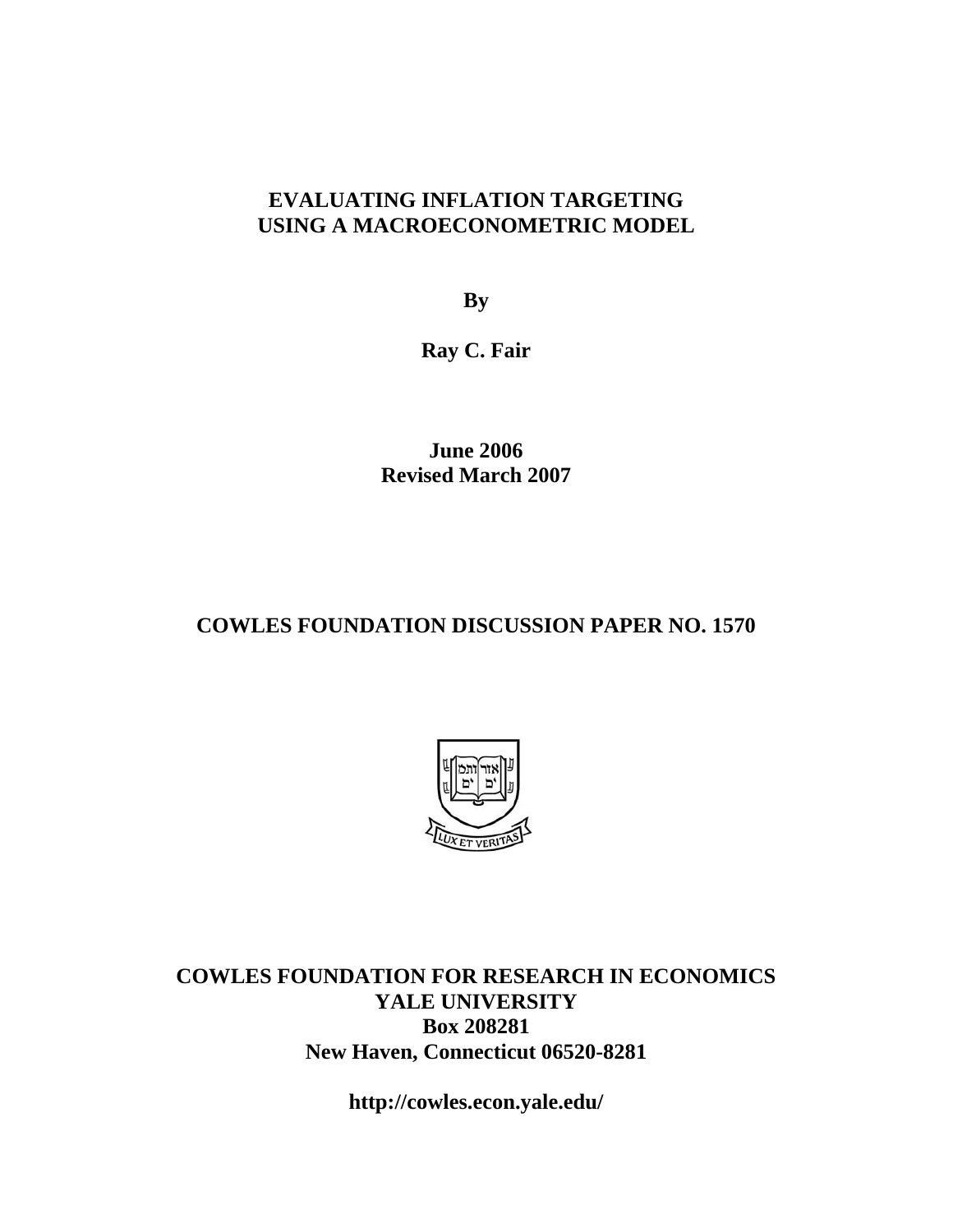# **Evaluating Inflation Targeting Using a** Macroeconometric Model

### Ray C. Fair*<sup>∗</sup>*

### Revised March 2007

#### Abstract

This paper uses a structurally estimated macroeconometric model, denoted the MC model, to evaluate inflation targeting in the United States. Various interest rate rules are tried with differing weights on inflation and output, and various optimal control problems are solved using differing weights on inflation and output targets. Price-level targeting is also considered. The results show that 1) there are output costs to inflation targeting, especially for price shocks,  $2$ ) price-level targeting is dominated by inflation targeting,  $3$ ) the estimated interest rate rule of the Fed (in Table 4) is consistent with the Fed placing equal weights on inflation and unemployment in a loss function, 4) the estimated interest rate rule does a fairly good job at lowering variability, and 5) considerable economic variability is left after the Fed has done its best. Overall, the results suggest that the Fed should continue to behave as it has in the past.

## 1 Introduction

There has been much discussion in the recent literature on whether inflation tar-

geting (IT) by a monetary authority is a good idea. One approach is to look at

*<sup>∗</sup>*Cowles Foundation and International Center for Finance, Yale University, New Haven, CT 06520-8281. Voice: 203-432-3715; Fax: 203-432-6167; e-mail: ray.fair@yale.edu; website: fairmodel.econ.yale.edu. I am indebted to William Brainard and William Nordhaus for helpful comments.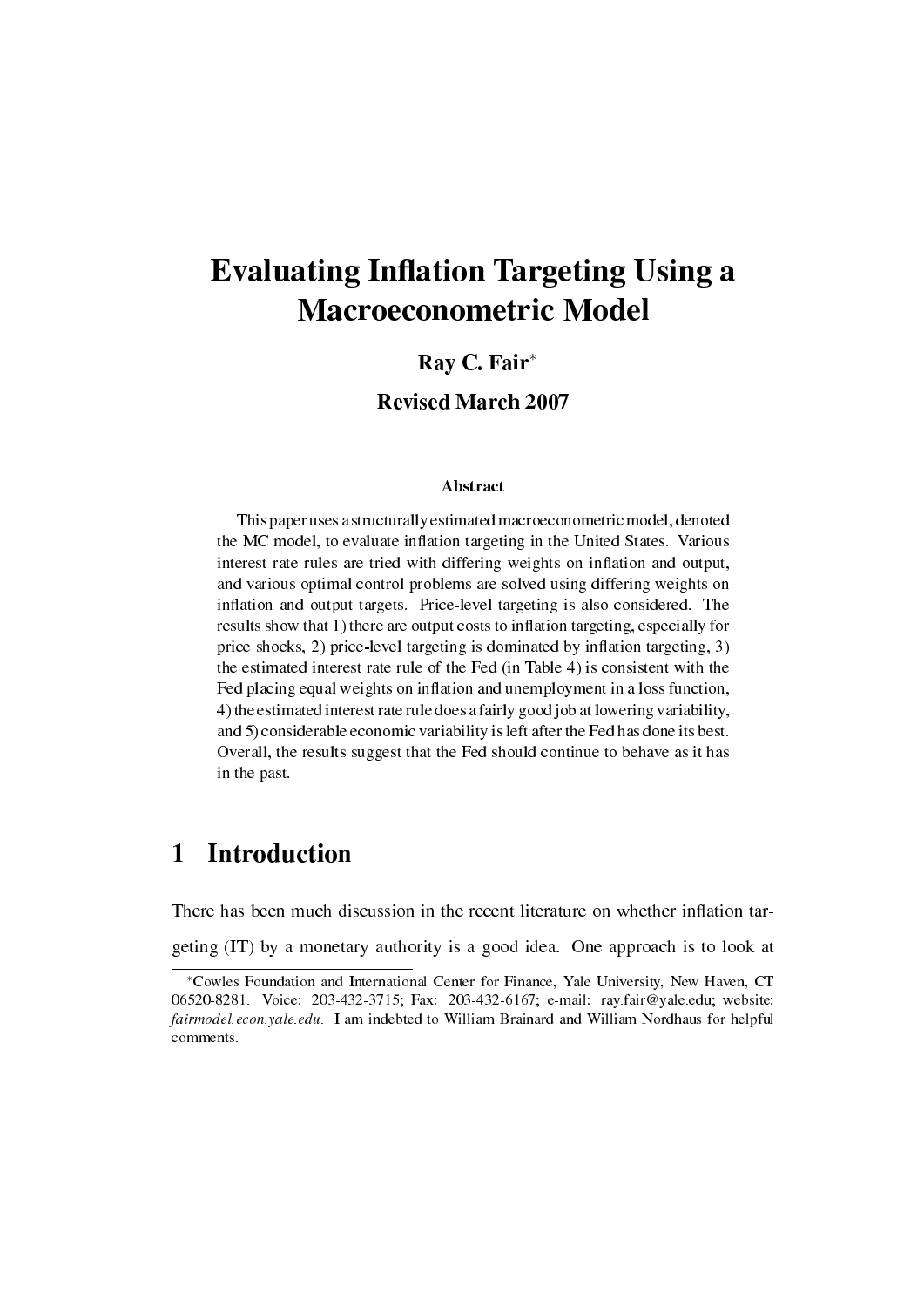performances of IT versus non IT countries. Using this approach, Ball and Sheridan (2005) find no evidence that IT improves a country's performance. There are, however, a number of endogeneity problems associated with this approach, as the authors are aware, and it is not clear what to make of the results. In comparisons across countries it is hard to hold other things constant, especially initial conditions. In addition, a country that is not formally an IT country may behave roughly like one, and a country that is formally an IT country may behave somewhat more flexibly.

An alternative approach is to examine how an IT policy performs relative to other types of monetary policies in an economic model. Different rules can be examined, or formal optimal control problems can be solved. This is the approach taken in this paper. The model used is a version of the multicountry (MC) macroeconometric model in Fair (2004). The MC model is quite different from the macro model that is primarily used in the current literature, namely the "New Keynesian" (NK) model, and some justication is needed for using a different model. The NK and MC models are briefly compared in Section 2. Section 3 then examines inflation targeting using the MC model. Various interest rate rules are tried with differing weights on inflation and output, and various optimal control problems are solved using differing weights on inflation and output targets. Price-level targeting is also considered.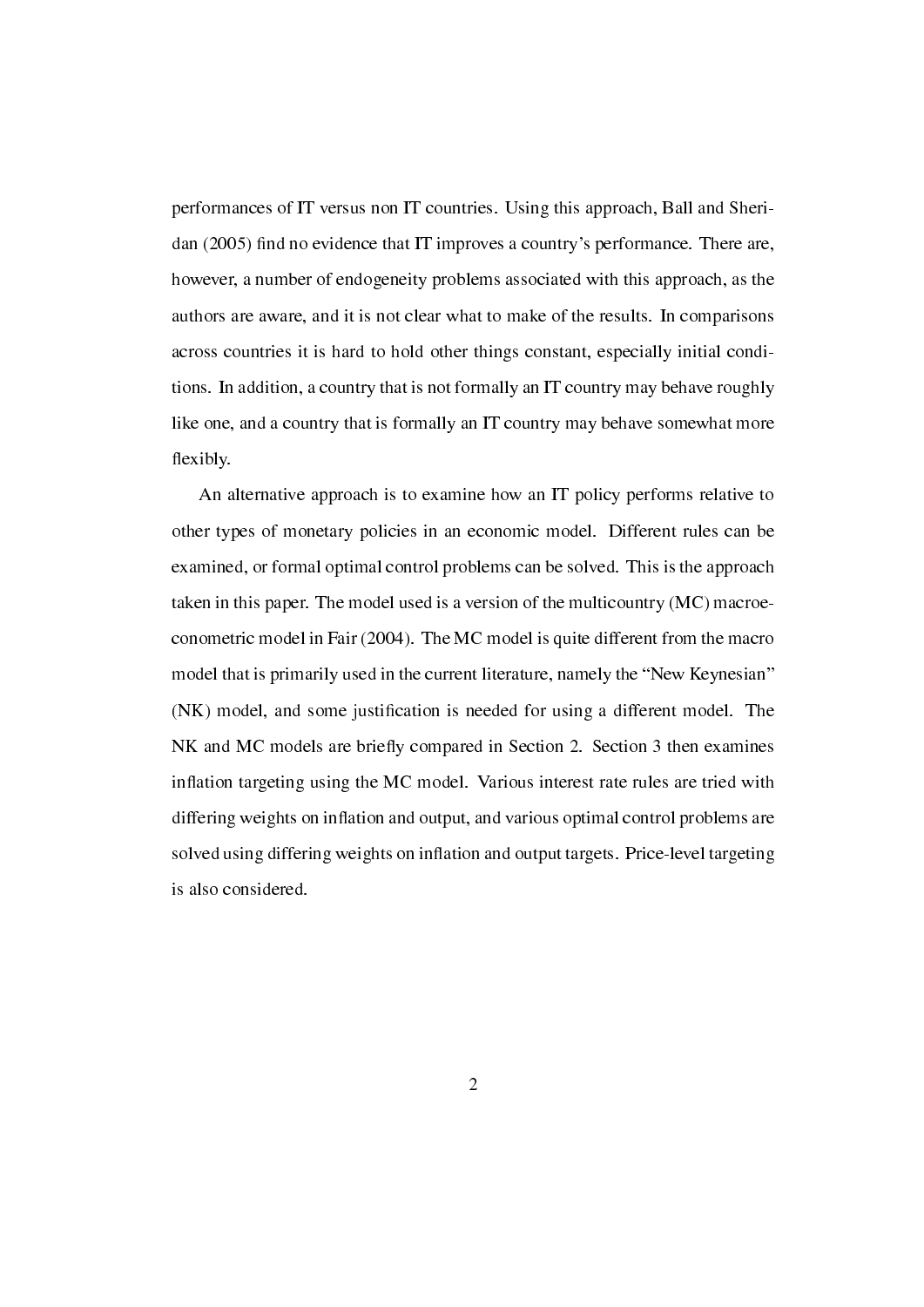### 2 The NK and MC Models

### 2.1 NK Model

Goodfriend and King (1997) lay out what they call the "New Neoclassical Synthesis," which is represented by the NK model. The four features of this synthesis are: 1) intertemporal optimization, 2) rational expectations, 3) imperfect competition, and 4) costly price adjustment. The NK model plays a prominent role in Clarida, Galí, and Gertler (1999) in their review of recent research in monetary policy, as it does in Woodford (2003). Virtually all the papers in Taylor (1999a) use some version of this model. Ireland (2004c, p. 923) states that "The development of the forward-looking, microfounded New Keynesian model stands, in the eyes of many observers, as one of the past decade's most exciting and signicant achievements in macroeconomics."<sup>1</sup> Woodford (2006, p. 17) suggests that NK models have "sufficient claim to quantitative realism to be of interest to policy-making institutions."

In the NK model an infinitely lived, representative household maximizes the discounted value of expected future utility. An intertemporal optimality condition relates current consumption to expected future consumption and the real inter-

<sup>&</sup>lt;sup>1</sup> Other recent examples of the use of the basic NK model are Amato and Laubach (2004), Andrés, López-Salido, and Nelson (2005), Belaygorod and Dueker (2005), Benigno (2004), Bouakez, Cardia, and Ruge-Murcia (2005), Chari, Kehoe, and McGrattan (2000), Christiano, Eichenbaum, and Evans (2005), Clarida, Galí, and Gertler (2001), Coenen and Wieland (2005), Corsetti and Pesenti (2005), Giannoni and Woodford (2005), Iacoviello (2005), Ireland (2004a), Gürkaynak, Sack, and Swanson (2005), Keen (2004), Kim and Henderson (2005), King and Wolman (2004), Ludec and Sill (2004), Leith and Malley (2005), Levin, Wieland, and Williams (2003), Levin and Williams (2003), Lindé (2005), Lubik and Schorfheide (2004), Pappa (2004), Rabanal and Rubio-Ramírez (2005), Ravenna and Walsh (2006), Rudebusch (2005), Steinsson (2003), and Yun (2005).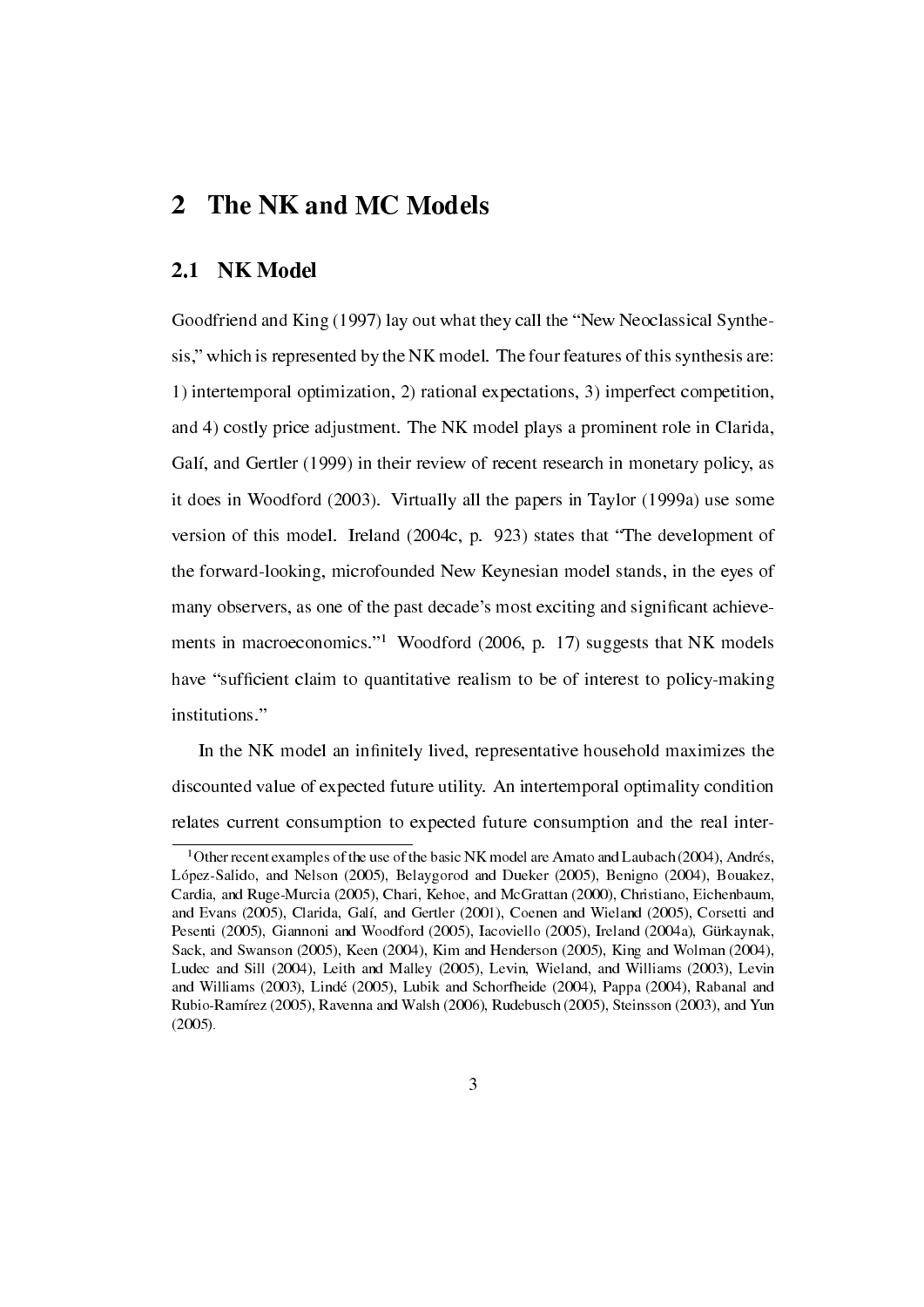est rate. Equating consumption to output yields an aggregate demand equation in which current output depends on expected future output and the real interest rate. The price equation, which has come to be called the "new-Keynesian Phillips" curve," is a forward-looking Phillips curve in which current inflation depends on expected future inflation and an output gap. It is derived from the optimizing behavior of monopolistically competitive firms, where firms change prices randomly as discussed in Calvo (1983) or face some kind of adjustment costs.<sup>2</sup> An interest rate rule is then sometimes added as a third equation in which the nominal interest rate depends on inflation and the output gap.

Data on output (usually real GDP), inflation (usually the percentage change in the GDP deflator), and the federal funds rate or the three-month Treasury bill rate are typically used for the model. Sometimes data on a few other variables are used, depending on the setup. In particular, the labor income share is sometimes used in the price equation in place of the output gap, as in Galí and Gertler (1999) and Sbordone (2002), if the price equation is being analyzed separately. Sometimes all the parameters are calibrated and sometimes some parameters are calibrated and some are estimated. Estimation includes maximum likelihood and matching the model's impulse responses to those of an estimated VAR. This work is all done under the assumption of rational expectations. The parameters that are calibrated or estimated are usually the structural parameters of the theoretical model, and so

<sup>&</sup>lt;sup>2</sup>Recent studies dealing with the New Keynesian Phillips curve but not the entire NK model are Batini, Jackson, and Nickell (2005), Galí, Gertler, and López-Salido (2005), which is a defense of the earlier widely cited Galí and Gertler (1999) paper, Kurmann (2005), Mankiw and Reis (2002), who propose an alternative price equation, Mavroeidis (2005), Nessen and Vestin (2005), Rudd and Whelan (2005), Sahuc (2005), and Sbordone (2005), which is a defense of the earlier widely cited Sbordone (2002) paper.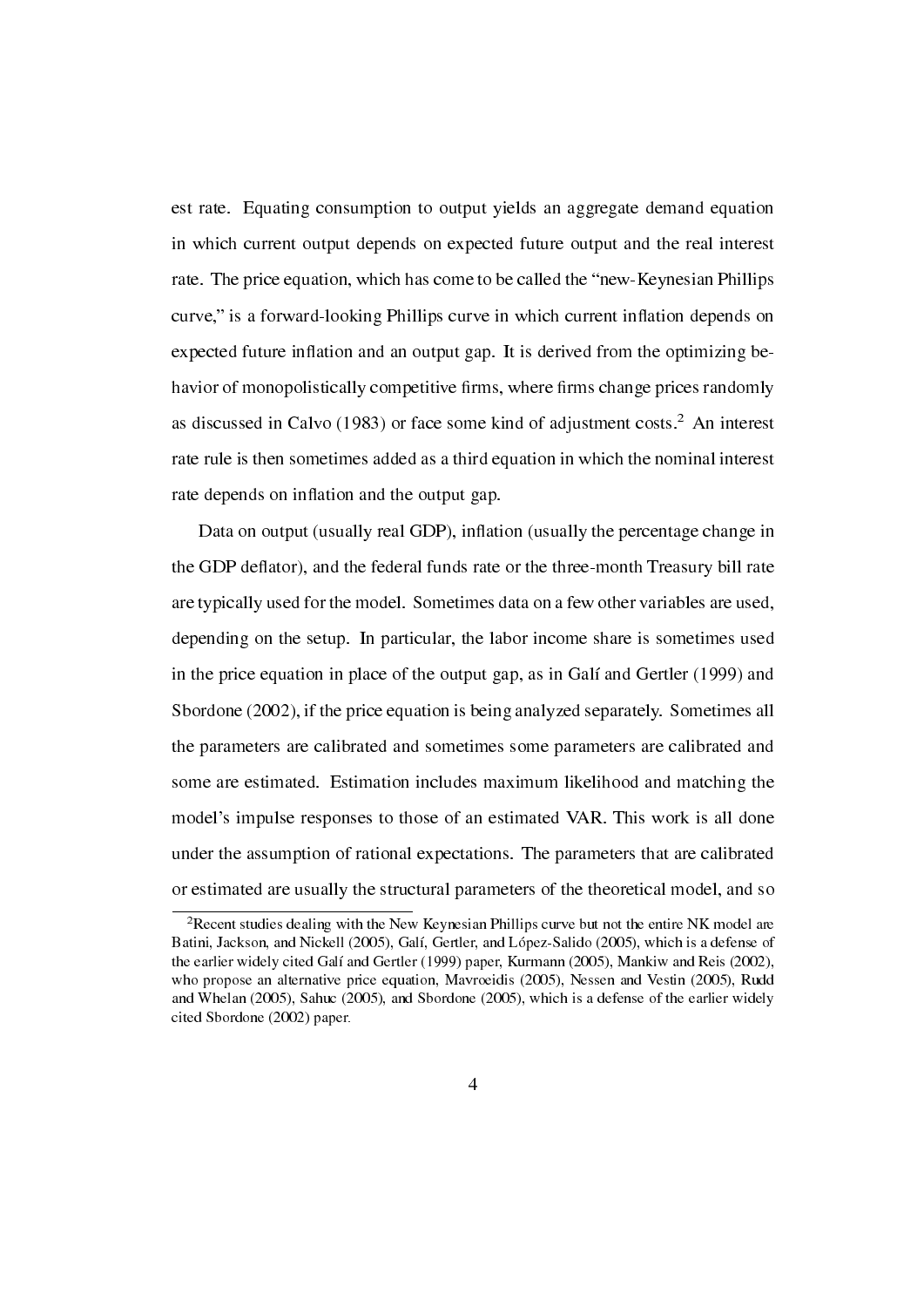this analysis is not subject to the Lucas (1976) critique.

### 2.2 MC Model

The theoretical model upon which the MC model is based was first presented in Fair (1974a). An easier-to-read presentation is in Fair (1984). The following is a brief outline of the model. It has two of the four features of the New Neoclassical Synthesis, namely intertemporal optimization and imperfect competition. Households maximize expected future utility and firms maximize expected future after-tax cash flow. The horizons for the maximization problems are finite. The choice variables for a household are consumption, leisure, and money holdings. The main choice variables for a firm are its price, wage rate, production, and investment. Expectations of future values by households and firms are based on current and past values; they are not assumed to be rational. Disequilibrium is allowed for, and it takes the form of firms telling households the maximum amount of labor they will hire in the period and of actual sales differing from expected sales.

A household takes as given its initial values of money and bonds and the current values of the price, wage rate, interest rate, personal income tax rate, transfer payments, and the labor constraint from firms. It forms expectations of the future values of these variables and solves it optimization problem given a terminal condition on the value of its money plus bonds.

A firm faces a putty-clay technology. Adjustment costs are postulated for changes in labor and the capital stock. Firms set prices and wages in a monopolistic competitive setting. The demand for a firm's product depends on its price relative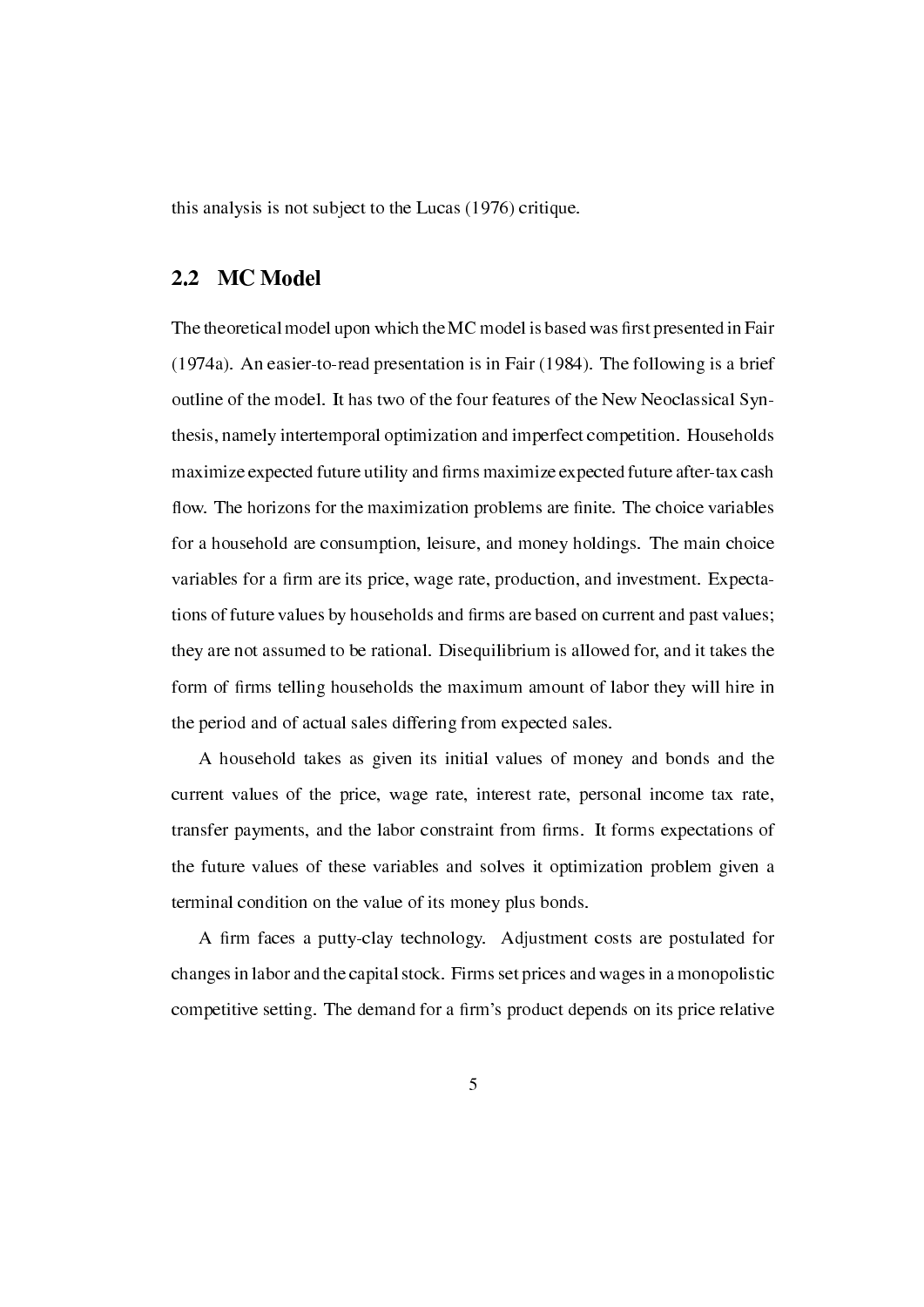to the prices of the other firms. A firm expects that other firms' prices are affected by the price that it sets. In other words, a firm expects that other firms will raise (lower) their prices if the firm raises (lowers) its own price. Similarly, the supply of labor to a firm depends on its wage rate relative to the wage rates of the other firms, and a firm expects that other firms' wage rates are affected by the wage rate that it sets. $3$ 

A firm takes as given all the initial values, including the initial values of other firms' prices and wage rates and the current values of the interest rate and the profit tax rate. It forms expectations of the relevant future values, where again its expectations of other firms' prices and wage rates depend on its own behavior, and solves its optimization problem. It chooses its price, wage rate, amount of each type of machine to purchase, and production. Given its price and wage rate decisions, a firm has an expectation of its sales and of the amount of labor that will be supplied to it. If actual sales turn out to be different from expected, this results in an unexpected change in inventories. If actual labor supply exceeds expected labor supply, the firm is assumed to hire only the expected amount. In fact, the model is set up so that firms communicate to households the amount of labor they are willing to hire (namely, the firms' expected amounts), and households optimize under this constraint, as noted above.

Regarding the expectations of households and firms in the theoretical model, for a number of variables equations are postulated specifying how the expectations are

<sup>&</sup>lt;sup>3</sup>No adjustment costs are postulated for price changes and wage rate changes, and all firms can change their prices and wage rates each period. This is contrary to the fourth feature of the New Neoclassical Synthesis mentioned above, namely costly price adjustment. This assumption of costly price adjustment is, of course, controversial, and it is not necessarily a desirable feature of the synthesis. Bils and Klenow (2004) is a recent study casting doubt on the sticky price assumption.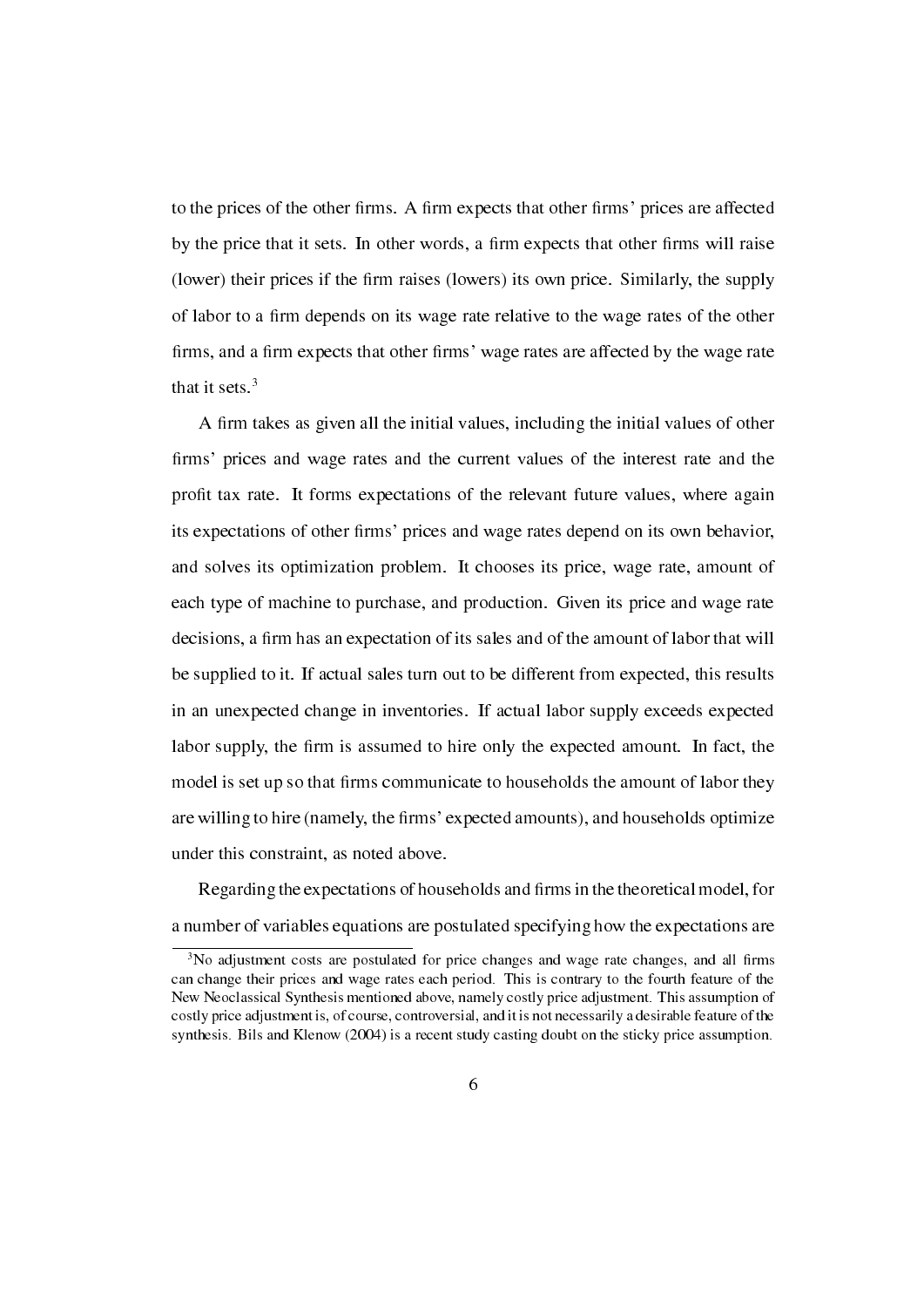formed. For the overall model in Fair (1974a) it is also specied that households and firms estimate the parameters of these equations based on past data. In this sense the expectations are sophisticated. The key point about expectations, however, is that they are not specied to be rational or converge to being rational. Because expectations are not rational, disequilibrium can occur, which drives many of the properties of the model. Households and firms never learn the true model; they grope around in a complex world, never quite understanding everything.

Government fiscal policy decisions are exogenous. The government chooses the two tax rates, transfer payments, the amount of goods to purchase, and the amount of labor to hire. On the monetary policy side, an interest rate rule is postulated in which the interest rate depends on inflation and unemployment. Unemployment in the model is the difference between the labor that households would supply if the labor constraint were not binding and the amount they actually supply taking into account the labor constraint in their optimizing problem.

All flows of funds and balance sheet constraints are accounted for in the model. One sector's saving is some other sector's dissaving. One sector's financial liability is some other sector's financial asset.

The model in Fair (1974a) was a closed-economy model, but a two-country model was introduced in Fair (1984). Again, all flows of funds and balance sheet constraints among the sectors of the countries are accounted for. The choice of a household now includes how much to purchase of the foreign good, which is affected by the price of the foreign good relative to the price of the home good. The exchange rate is determined by a reaction function of one of the country's monetary authorities.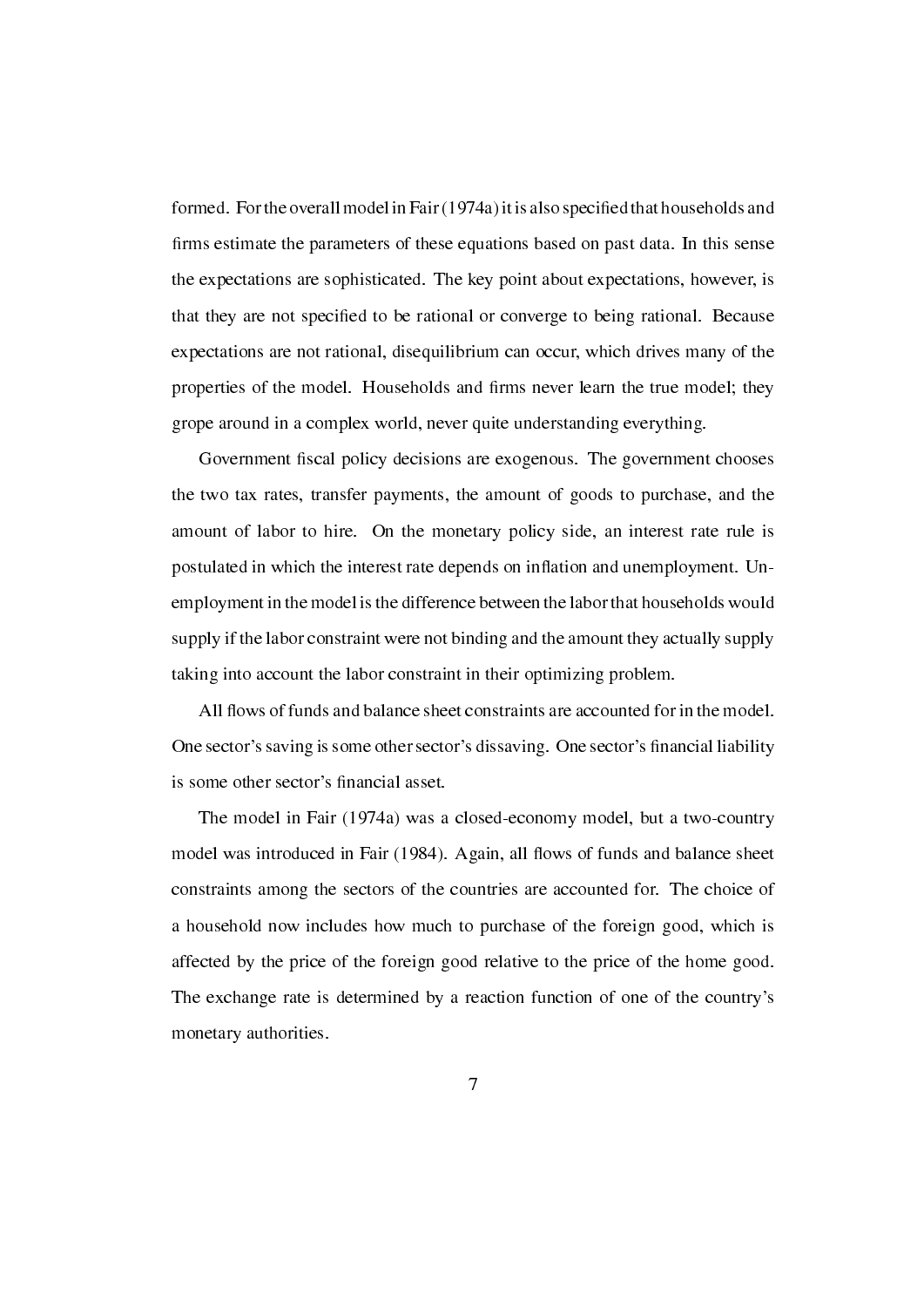The model is solved by numerical techniques, given chosen parameter values and initial conditions. In a model in which disequilibrium is possible, the order of transactions matters, and the order chosen is  $1$ ) the government,  $2$ ) firms, and then 3) households. Transactions take place after households have optimized. Because firms don't have complete knowledge of the model, their price and wage setting behavior may result in sales differing from expected sales and labor demand differing from the unconstrained labor supply. The numerical work consists of running various experiments for the individual optimization problems and then running experiments using the entire model. The experiments are designed to explore the properties of the theoretical model.

Returning to the expectational assumptions used in the model, Mankiw and Reis (2002, 2006) in recent work have modied the standard NK model by adding the assumption of "sticky information." Households and firms are inattentive and base their decisions on outdated information sets. This work is essentially incorporating ideas from behavioral economics into the NK model. This assumption of sticky information is to some extent in the spirit of the expectational assumptions described above. Agents do not know the true model and therefore do not form rational expectations. They have limited information. Contrary to the case in the present model, however, in the Mankiw and Reis (2006) model, when agents update, they do know everything. For example, if there is no sticky information, the Mankiw and Reis model is just a standard classical flexible-price model. In the model above, on the other hand, agents never know everything. But there are similarities, and in general the above expectational assumptions are in the spirit of the assumptions of behavioral economics in that there is a lot that agents don't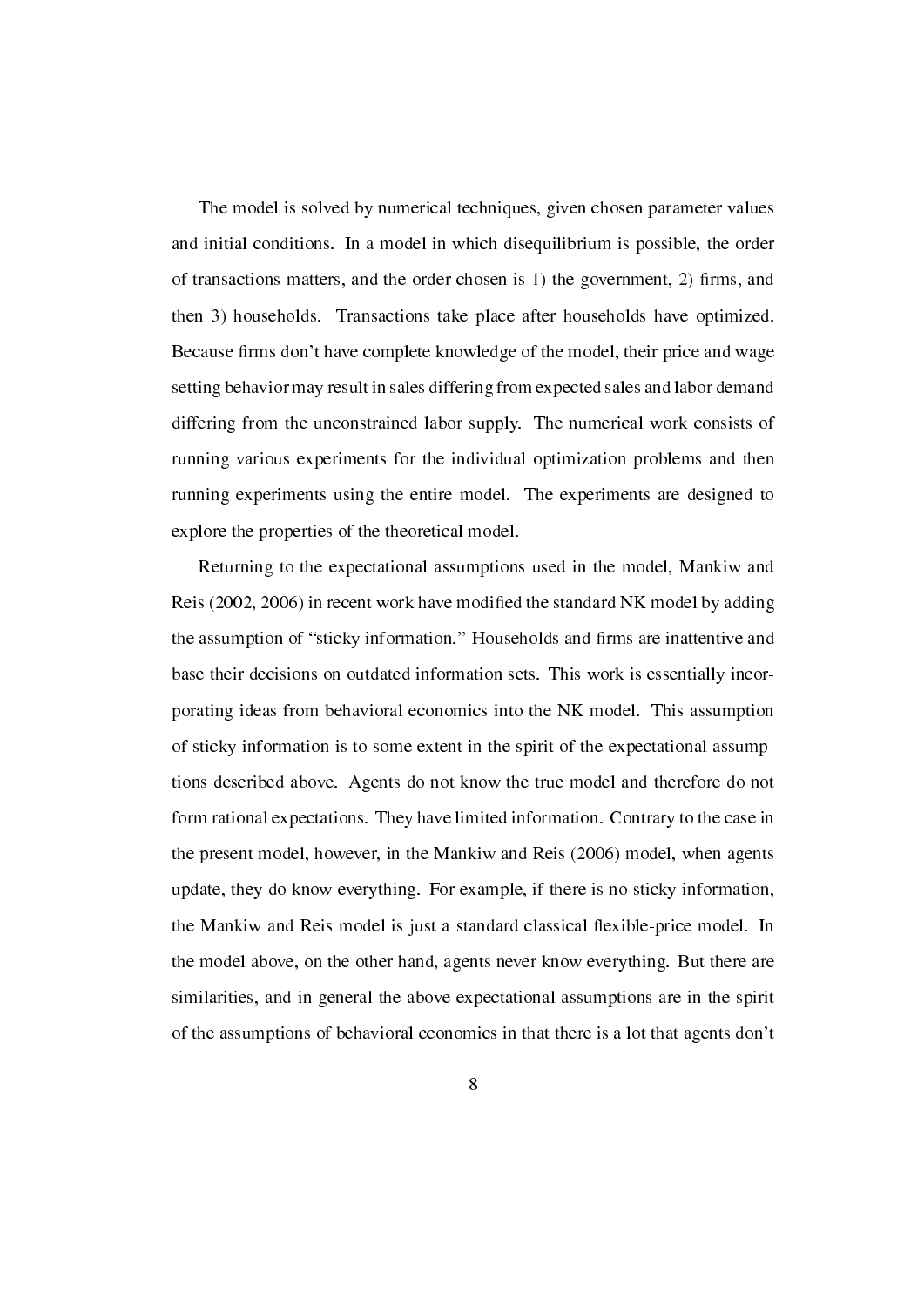know.

The main differences so far between the theoretical work behind the MC model and that behind the NK model are that the MC work considers more decisions (is more general), does not assume price stickiness, and does not assume rational expectations. The lack of rational expectations leads to possible disequilibrium since firms may not set market clearing prices and wage rates. There can be unintended inventory investment and unemployment (as defined above).

Another major difference concerns estimation. The theoretical work behind the MC model is used to guide the specification of a model to be estimated (the MC model). Essentially, the theoretical work is used to guide the choice of left hand side and right hand side variables. The empirical equations that are specied are meant to be approximations to the decision equations of the households and firms. The left hand side variables are the decision variables and the right hand side variables are those that the agents take as given in the optimization process. Moving from theoretical work to empirical specications is a messy business, and extra theorizing is usually involved in this process, especially regarding lags and assumptions about unobserved variables.

Although the estimated decision equations are only approximations, they do not suffer from the Lucas (1976) critique if expectations are not rational.<sup>4</sup> More specifically, agents are assumed to form future expectations on the basis of past values, where the parameters multiplying these values are constant. Expectations are backward looking in this sense. The parameters in the expectation equations

<sup>4</sup>Evans and Ramey (2006) have shown that in some cases the Lucas critique is a problem even if expectations are not rational. These cases are specific to the Evans and Ramey framework, and it is unclear how much they can be generalized.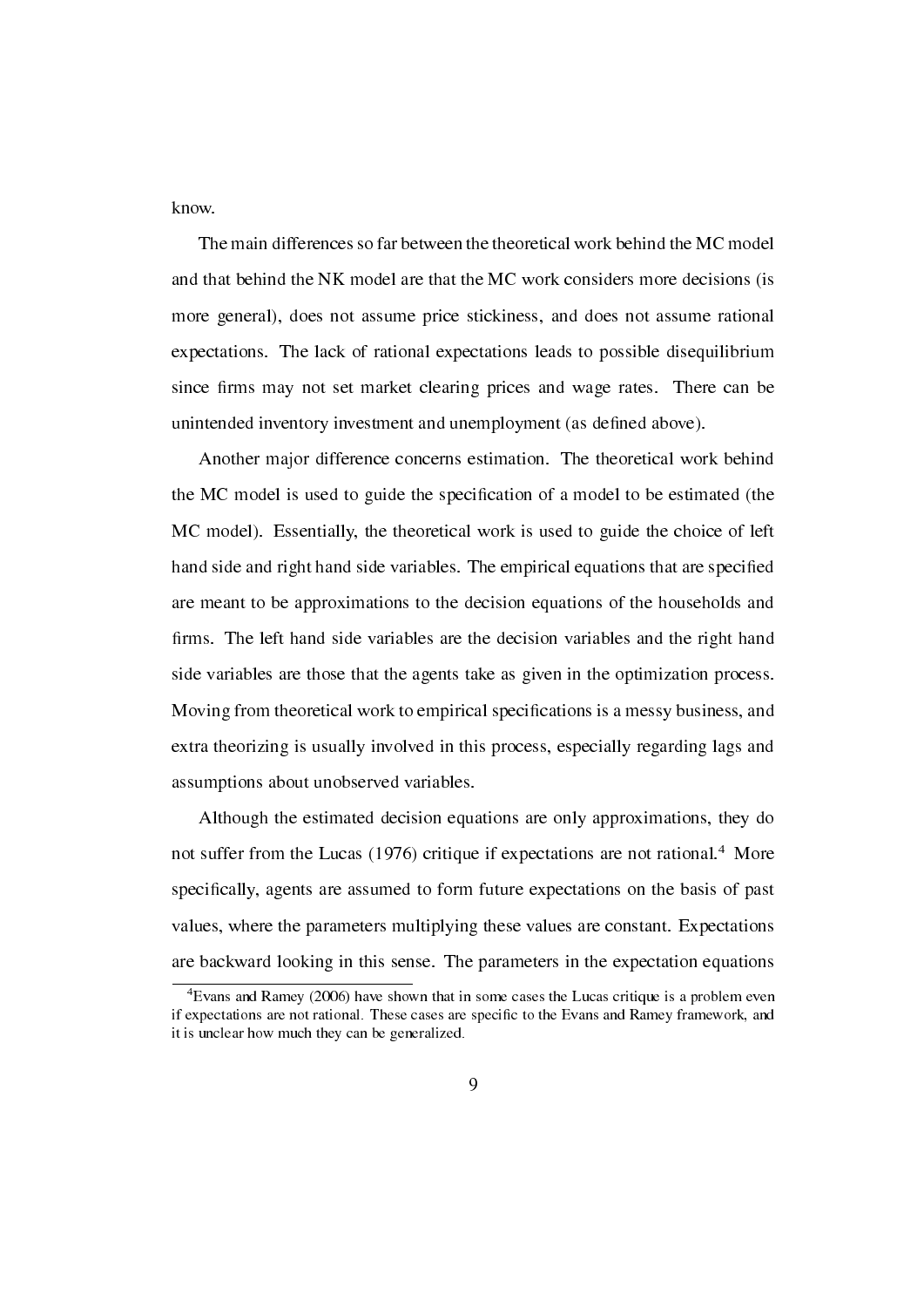are assumed not to depend on the parameters in the model: expectations not model consistent (rational). In the specication of a decision equation to estimate, if expected future values influence the current decision (which is usually the case), these values are substituted out by replacing them with the lagged values upon which they are assumed to depend. The decision equation is then estimated with these values included. If the parameters in the expectation equations are constant, then this substitution does not introduce non constant parameters in the decision equation. It is usually not the case that one can back out from the estimated decision equation the parameters of the expectations equations, but there is usually no need to do so. Under the above assumptions, expectations have been properly accounted for in the decision equation.

This treatment of expectations does not mean that policy changes have no effect on behavior. Say that the Fed announces a new policy regime, one in which it is going to weight inflation more than it has done in the past. If expectations are rational, this announcement will immediately affect them and thus immediately affect current decisions. Current decisions can be affected even before the Fed has actually changed the interest rate. In the treatment here expectations and thus decisions will be affected only after the interest rate has been changed. Decisions respond to policy changes, but only in response to actual changes in the policy variables. Announcements of new policy rules and the like have no effect on decisions because agents don't know the model and thus don't use it to form their expectations. If expectations were rational, the parameters would change as regimes change, with the Lucas critique then being relevant. In the current treatment the parameters of the estimated decision equations are constant across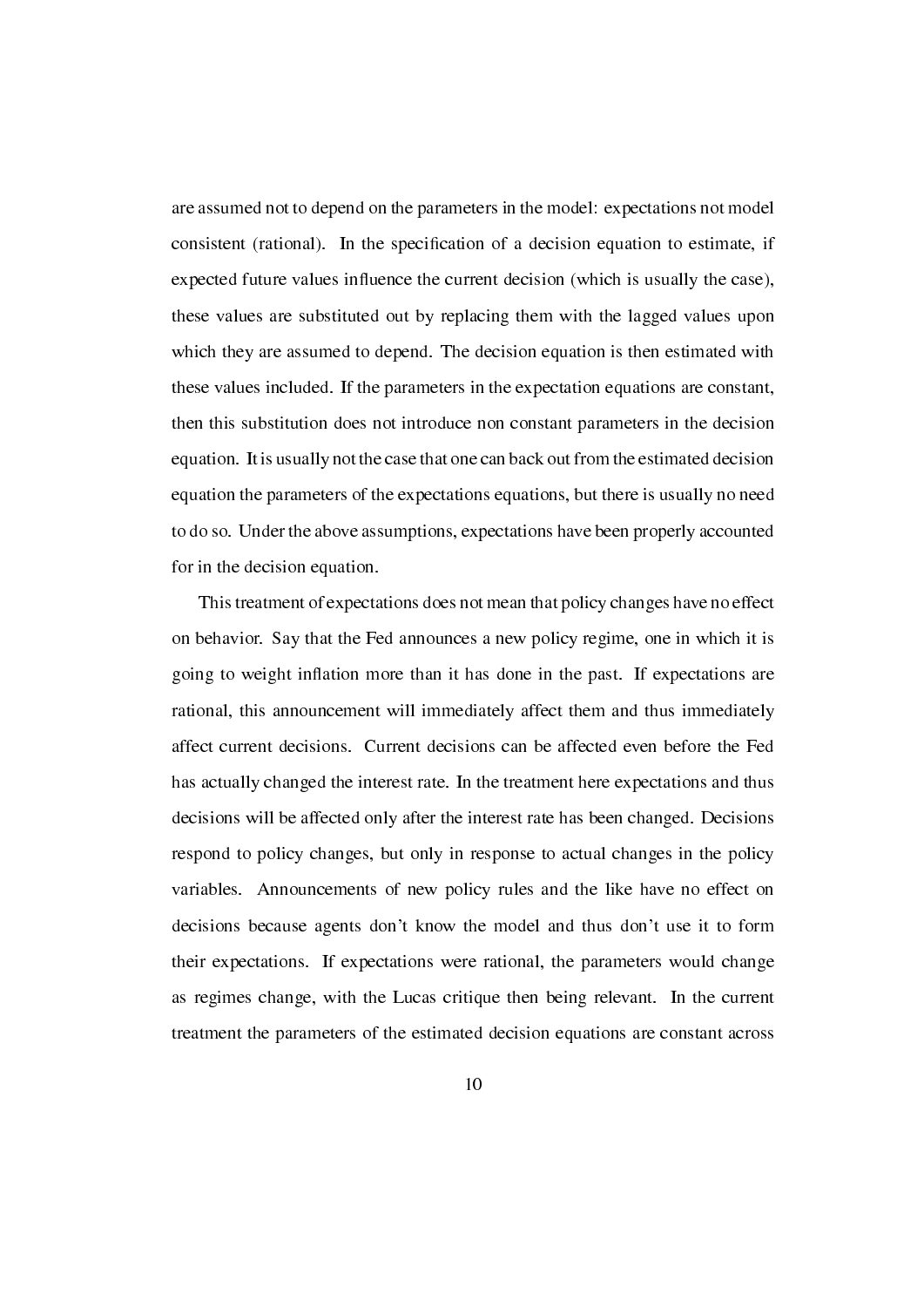policy regimes, although the decisions obviously change as the policy variables change.

The equations of the MC model are estimated by two-stage least squares,<sup>5</sup> and the model has been heavily tested. The latest test results are presented in Fair (2004), and these results will not be discussed here. In general the model does well in the tests. The current version of the MC model consists of 328 estimated equations, with 1,502 coefficients estimated, plus 1,220 estimated trade share equations. None of the coefficients are chosen by calibration. There are 59 countries in the model, where for 21 countries only trade share equations are estimated. In the United States part of the model there are 31 estimated equations and about 100 identities. Many of the identities are needed to account for all the flows of funds and balance sheet constraints.<sup>6</sup>

To summarize, then, the parameters of the theoretical model that is behind the MC model are never estimated, unlike the parameters of the NK model. In the DSGE approach, the theoretical model is the one brought directly to the data, not some approximation of it. If the NK model is well specied, the DSGE approach has the advantage that deep parameters are being estimated. If, on the other hand, the model is not well specied, the estimated model may be a poor approximation.

<sup>5</sup>The estimation periods begin in 1954 for the United States and as soon after 1960 as data permit for the other countries. They generally end between 2004 and 2006. The estimation accounts for possible serial correlation of the error terms. The variables used for first stage regressors for a country are the main predetermined variables in the model for the country.

 $6$ The latest description of the MC model is in Fair (2004). The model can be analyzed on line or downloaded from the website listed in the introductory footnote. The list of first stage regressors for each equation is also available from the website. Data sources and definitions for all the variables used in the next section are listed in Fair (2004) and on the website.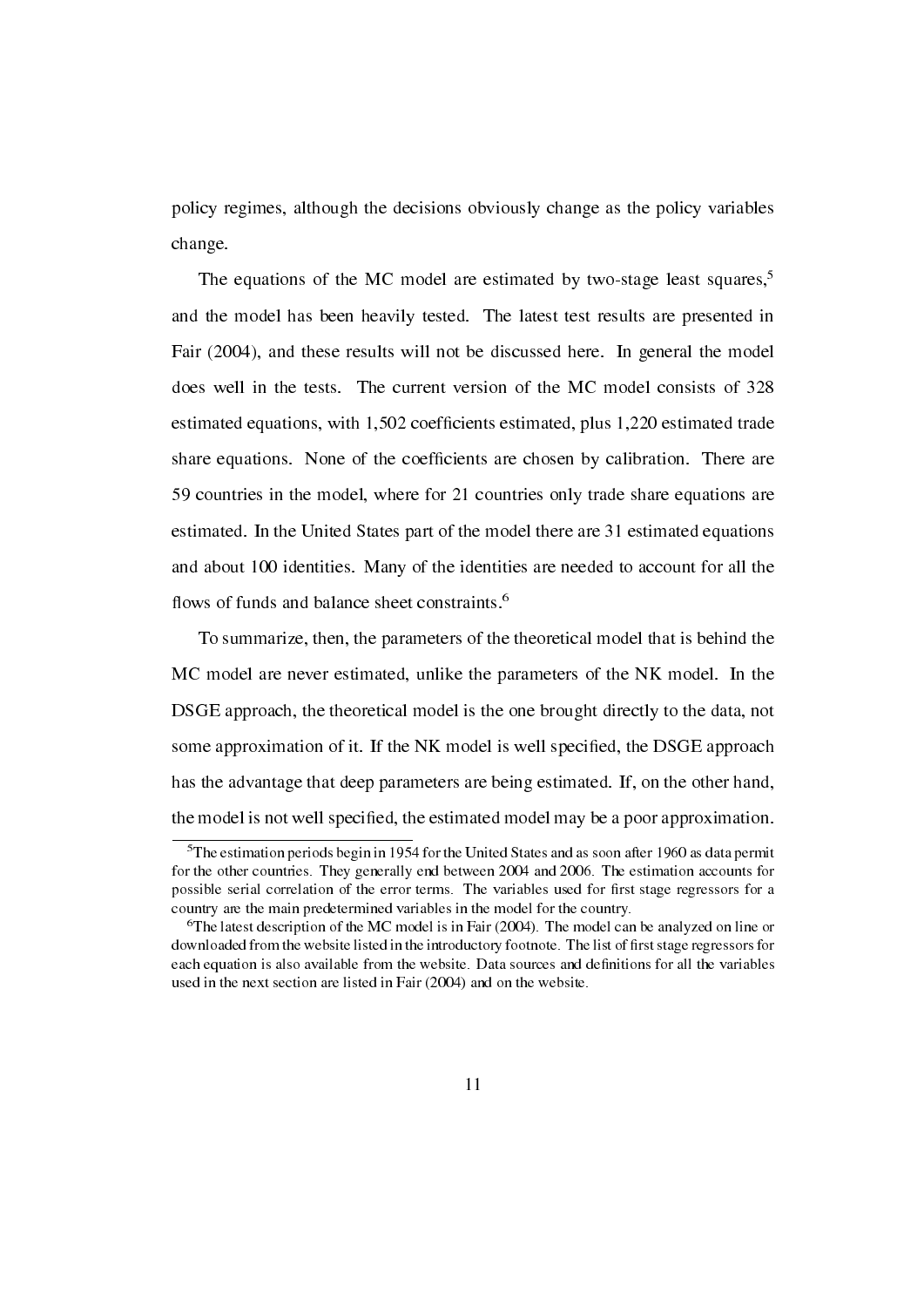#### 2.3 Critique of the Basic NK Model

The following critique pertains to the basic NK model in the literature. There has been much work modifying and expanding the basic model, and some of the following criticisms do not pertain to some versions of the model. It may be that the following criticisms become moot as the basic NK model continues to be improved. The main argument here is that at the present time NK models are not likely to be good enough approximations of the economy to be trustworthy for evaluating inflation targeting and that the MC model is a better choice.

There are a number of reasons to think that the basic NK model is not a good approximation of the economy. First, the government and foreign sectors are ignored, both of which are important parts of the macroeconomy. Second, the aggregate demand equation seems much too simple. It does not take into account the different determinants of consumption and investment demand (as well as of import and export demand). In the MC model, for example, consumption is disaggregated into services, nondurables, and durables, and investment is disaggregated into residential, nonresidential fixed, and inventory. The estimated equations for these six categories are quite different. For example, stock effects are different. The initial stock of durable goods affects durable spending; the initial stock of housing affects housing investment; the initial stock of capital affects nonresidential fixed investment; and the initial stock of inventories affects inventory investment. Also, there are important initial wealth effects (driven mostly by stock market fluctuations) on consumption and housing investment. Other key explanatory variables in the consumption and housing investment equations are after-tax real income and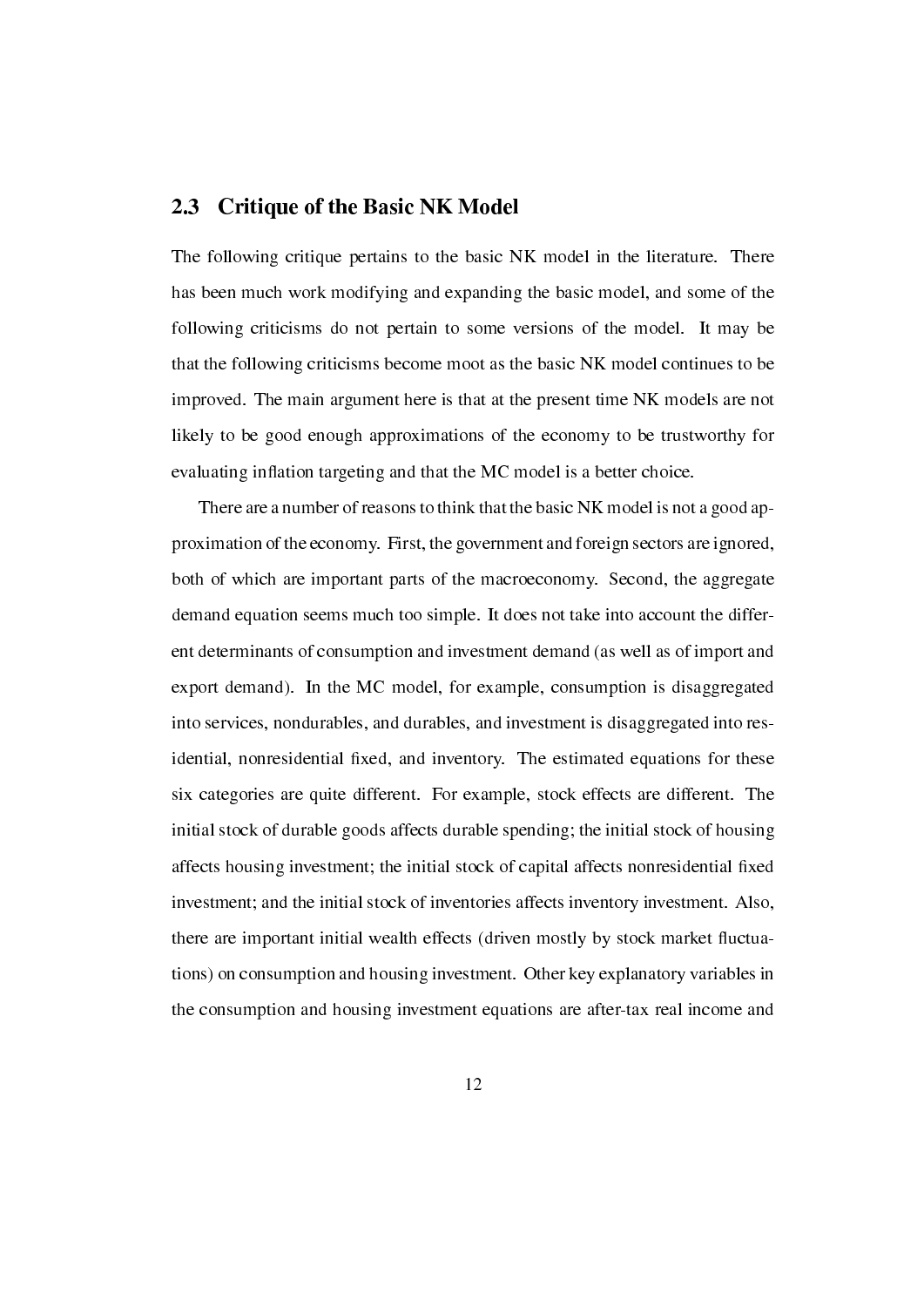interest rates. There are thus many important variables are missing from the right hand side of the NK aggregate demand equation. Third, the price equation of the NK model ignores wages.<sup>7</sup> In the MC model prices affect wages and vice versa,<sup>8</sup> and this specification has been found to fit the data better than the specification of a single price equation with no right hand side wage variable.<sup>9</sup>

Regarding the use of the NK model to analyze monetary policy, one of its key properties seems wrong.<sup>10</sup> In the NK model a positive price shock with the nominal interest rate held constant is explosive (or in some cases indeterminate): inflation increases from the price equation, demand increases from the aggregate demand equation because the real interest rate falls, inflation increases more from the price equation, and so on. In order for the model to be stable, the nominal interest rate must be increased more than the rate of inflation, and so the coefficient on the inflation rate in the nominal interest rate rule must be greater than one. In the MC model, on the other hand, not only is a positive price shock with the nominal interest rate held constant not explosive, it is in fact contractionary. First, real wealth falls, which negatively affects consumption demand. Second, wages lag prices (a property of the estimated price and wage equations) and so real income falls, which also negatively affects consumption demand. Finally, the empirical results suggest that except for nonresidential fixed investment, nominal interest

<sup>&</sup>lt;sup>7</sup>A recent exception to leaving wages out of the model is Christiano, Eichenbaum, and Evans (2005), where both staggered wage and price contracts are postulated.

<sup>&</sup>lt;sup>8</sup>This result is compatible with the theoretical model outlined above in that initial values of other firms' prices and wages affects the firm's price *and* wage decisions.

<sup>&</sup>lt;sup>9</sup>Also, the results in Fair (2000) suggest that the long run dynamics of NAIRU style equations, like the New Keynesian Phillips curve, are not right given their focus on inflation rates rather than price levels. For present purposes, however, the more important criticism of the New Keynesian Phillips curve is that it ignores price and wage interactions.

 $10<sub>A</sub>$  more extensive discussion of the following points is in Fair (2002).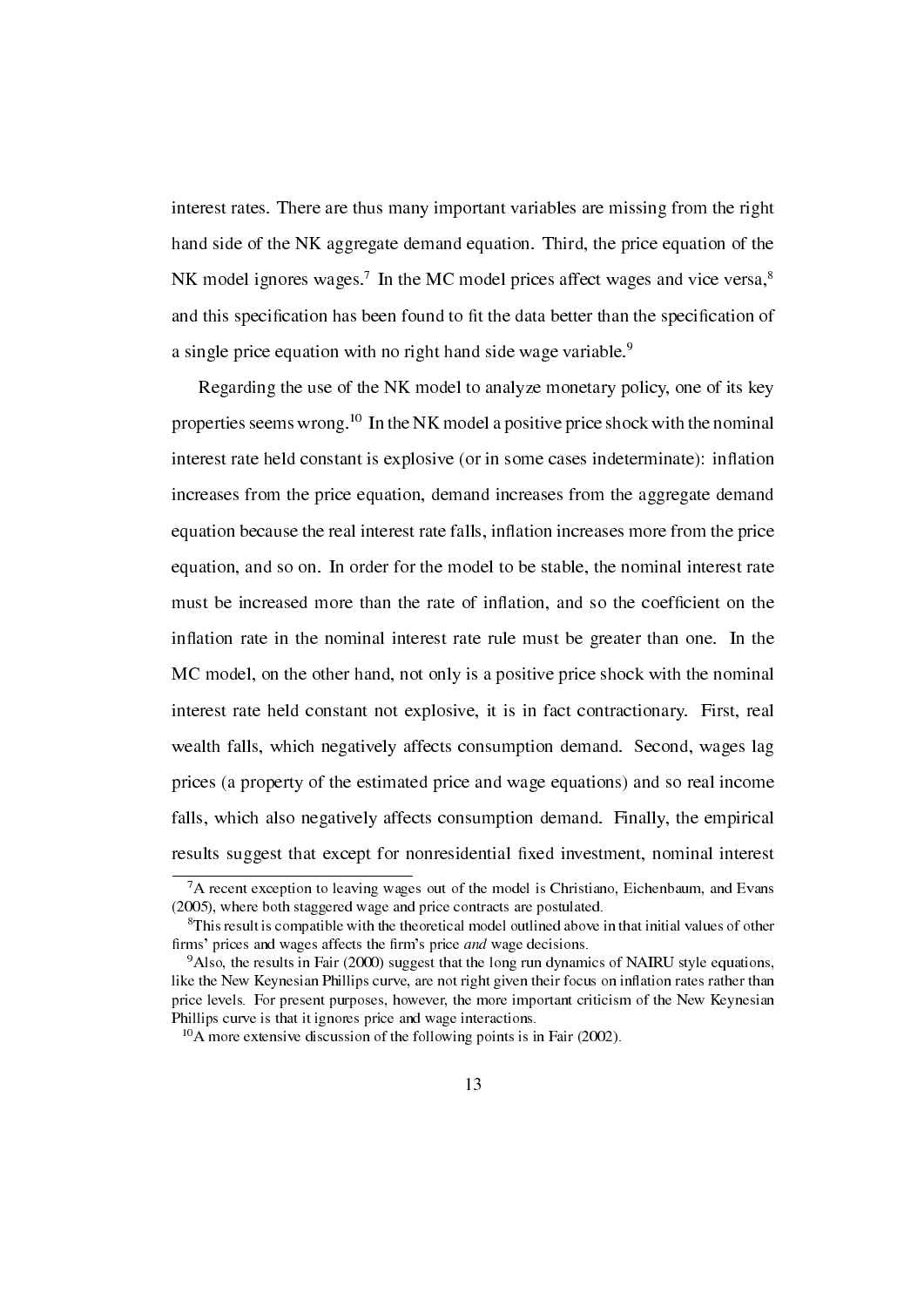rates matter rather than real interest rates, and so there is no positive effect on demand from a lower real interest rate except for nonresidential fixed investment. The net effect from a positive price shock with the nominal interest rate constant is contractionary in the MC model. So not only does the Fed not have to raise the nominal interest rate more than the inflation rate to prevent an explosive reaction, it does not have to increase the nominal interest rate at all! If this property of the MC model is in fact right, it suggests that the NK model is likely to lead a monetary authority to overreact to an positive inflation shock since the contractionary effects of the shock are not taken into account.

Another way of evaluating the NK model is to see how well it explains the actual data, in this case the data on output and inflation. A useful procedure for comparing models is to compute and compare outside-sample (i.e., outside the estimation period) root mean squared errors (RMSEs). Ireland (2004b) computes outside sample RMSEs for a RBC model; Del Negro, Schorfheide, Smets, and Wouters (2006) do the same for a NK model; and outside sample RMSEs are computed in Fair (2004) for the United States part of the MC model. The prediction periods used in these three cases are close enough to allow at least a rough comparison across models to be made. The RMSEs are presented in Table 1.

The "US" model uses actual values of the exogenous variables, and the "US+" model uses forecasted values of the exogenous variables. Ireland considers two versions of the RBC model, a "hybrid" version and a "diagonal" version. He does not compute eight-quarter-ahead predictions, and the model does not include a price variable. The prediction periods and table references are presented at the bottom of Table 1. There are 76 four-quarter-ahead observations for the US and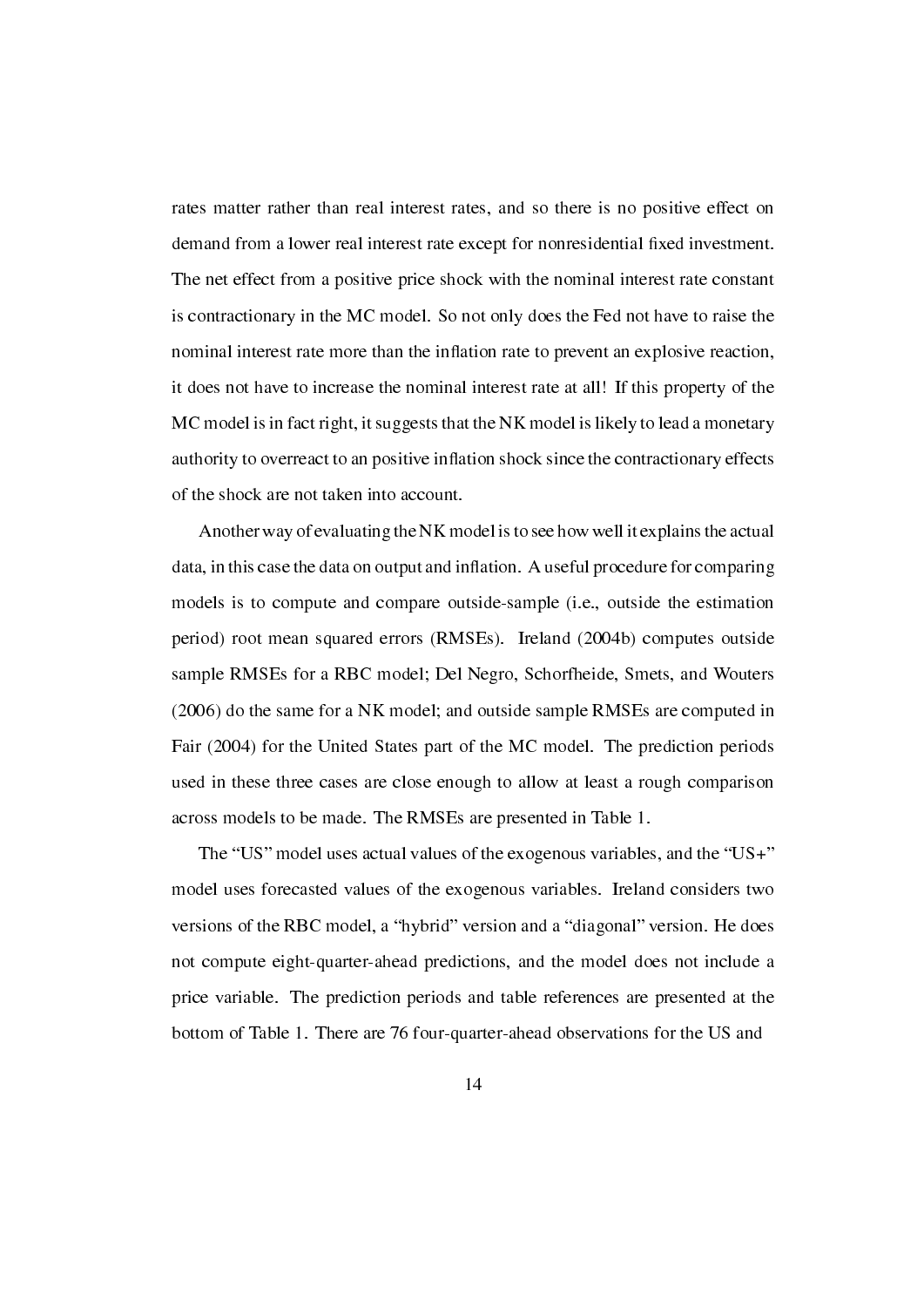|    | (percentage points) |            |      |            |                     |            |    |  |  |  |  |
|----|---------------------|------------|------|------------|---------------------|------------|----|--|--|--|--|
|    |                     | Real GDP   |      |            | <b>GDP</b> Deflator | No. Obs.   |    |  |  |  |  |
|    |                     | Qtrs ahead |      | Qtrs ahead |                     | Qtrs ahead |    |  |  |  |  |
|    | Model               |            | 8    | 4          | 8                   |            | 8  |  |  |  |  |
|    | US                  | 1.02       | 1.46 | 0.78       | 1.39                | 76         | 72 |  |  |  |  |
| 2. | $US+$               | 1.33       | 1.84 | 0.87       | 1.52                | 76         | 72 |  |  |  |  |
| 3. | Hybrid RBC          | 3.45       |      |            |                     | 70         |    |  |  |  |  |
| 4. | Diagonal RBC        | 2.16       |      |            |                     | 70         |    |  |  |  |  |
|    | NΚ                  | 2.62       | 6.05 | 0.88       |                     | 55         |    |  |  |  |  |

| Table 1                     |
|-----------------------------|
| <b>Outside Sample RMSEs</b> |
| (percentage points)         |

*•* Rows 1 and 2 rows from Fair (2004), Table 14.1, p. 166.

*•* Rows 3 and 4 from Ireland (2004b), Table 5, p. 1218.

• Row 5 computed from Del Negro et al. (2006), Table 2, p. 36.

• Basic prediction periods: 1983.1-2002.3 for rows 1 and 2; 1985.1–2002.2 for rows 3 and 4; 1985.4–2000.1 for row 5.

US+ models, 70 for the RBC models, and 55 for the NK model.

Table 1 shows that the NK model does poorly regarding real GDP. The fourquarter-ahead RMSE is about twice a large as those for the US and US+ models, and the eight-quarter-ahead RMSE is over three times as large. For the four-quarterahead results, the NK model is better than the hybrid RBC model, but worse than the diagonal RBC model. The NK model is much closer to the US and US+ models for the GDP deflator. These results thus suggest that the NK aggregate demand equation is not well specied, a point argued above. In light of these results the quote from Woodford (2006) at the beginning of this section seems premature.

Another way of testing the NK model is to test the assumption of rational expectations, which play a large role in the model. Although it is hard to test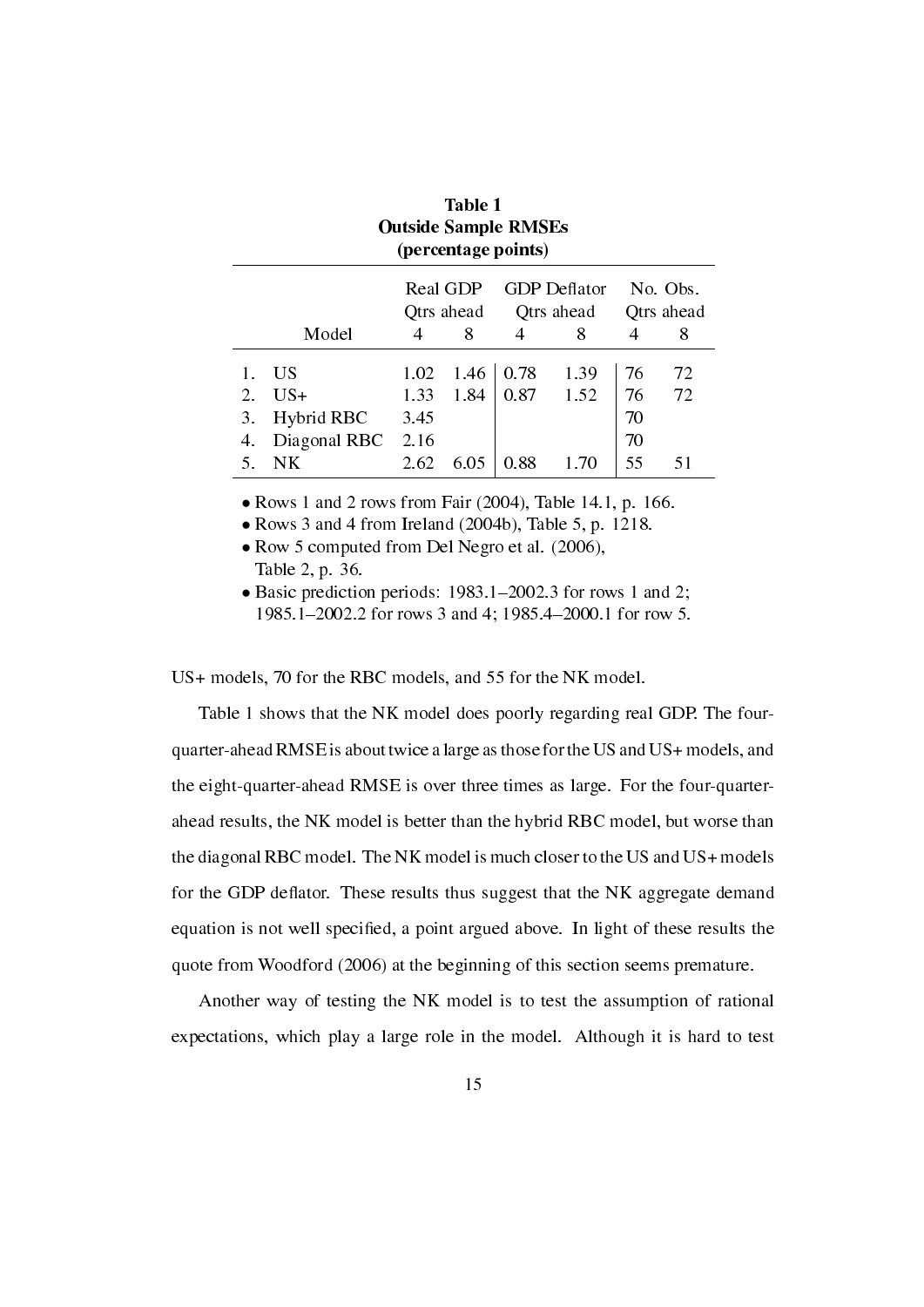this assumption, results have generally not been supportive—see, for example, Fair (2004), Fuhrer and Rudebusch (2004), and Rudd and Whelan (2006). The results in Rudd and Whelan (2006) are particularly strong against the assumption of rational expectations in the new-Keynesian Phillips curve. Given the results to date, a useful working hypothesis would appear to be that expectations are not rational rather than rational.

Returning to methodology, early examples of the estimation of equations that are meant to approximate the decision rules of economic agents are Tinbergen (1939) and Klein (1950). There is considerable economic theory involved in this work, and in fact nearly half of Klein's book is devoted to intertemporal optimizing models of households and firms.<sup>11</sup> But none of this early empirical work directly estimated the parameters of the theoretical models. Theory was only used to guide the choice of left hand side and right hand side variables. This approach dominated macro model building through the 1960s. The Lucas (1976) critique in the early 1970s changed the macro research landscape, and it eventually led to the DSGE approach that is currently popular. Whether this was a positive change for macro is an open question. Given the heterogeneity of agents, the complexity of the actual decision making processes, the complexity of the interactions among agents, and the quality of the macro data, it may be too much to expect that a good approximation of the economy can be obtained by directly estimating the parameters of a representative-agent theoretical model like that of the NK model. It may be better to settle for estimated approximations to decision rules. And if expectations are not rational, the Lucas critique is not likely to be a problem. The

 $11$ For an interesting discussion of this, see Solow (1991).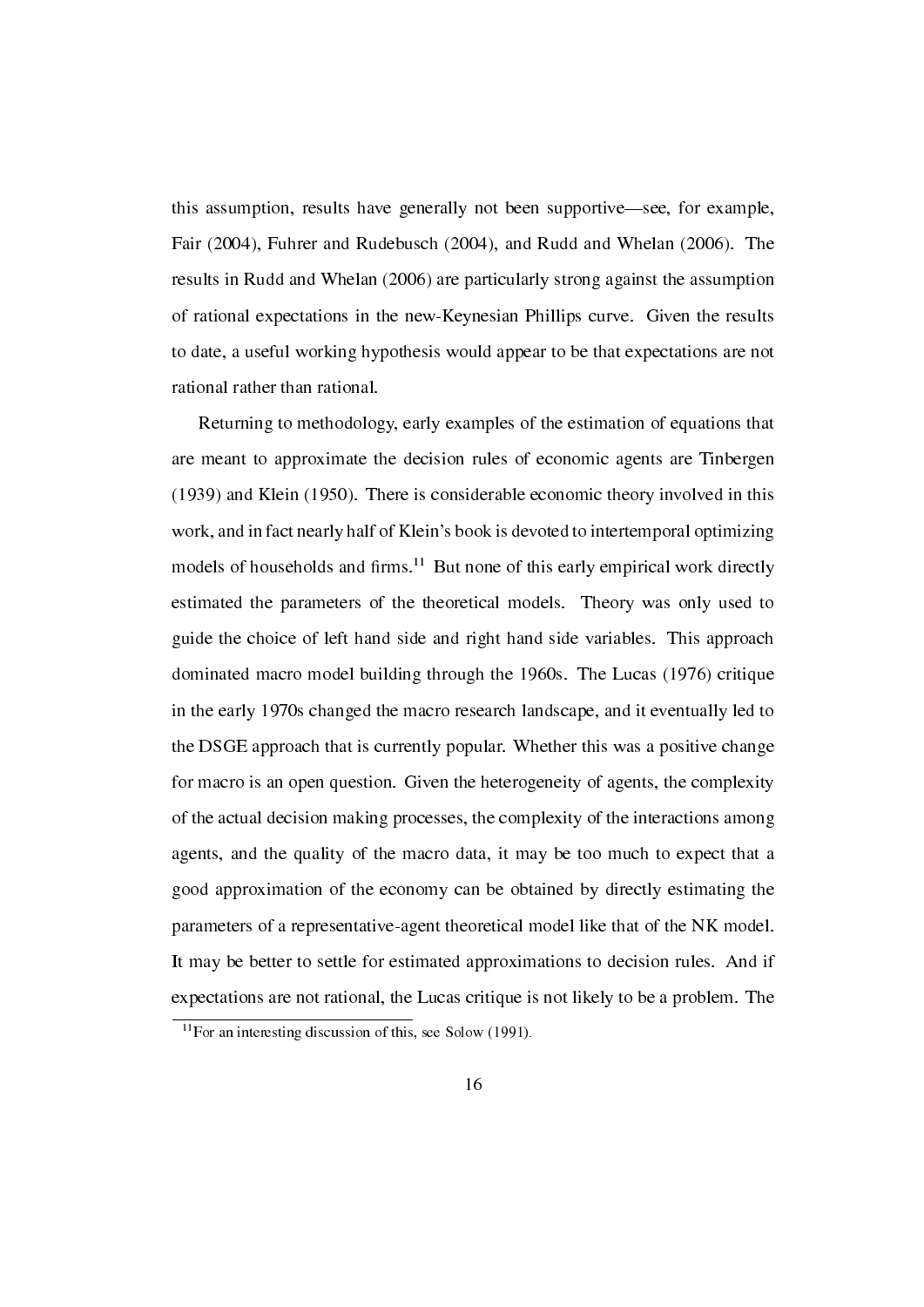basic NK model does not appear trustworthy for analyzing monetary policy issues, including inflation targeting. Models more tied to the data are needed, and the MC model is one alternative. It is used for the work in the next section. Table 2 summarizes the comparison of the basic NK and the MC model discussed in this section.

### 3 Estimated Effects of Inflation Targeting

#### 3.1 Interest Rate Channels

It will first be useful to outline the various channels through which interest rates affect output in the U.S. part of the MC model. Consider a decrease in the U.S. short term interest rate, say a policy change by the Fed. This decreases long term interest rates through estimated term structure equations. Interest rates appear as explanatory variables in the consumption, residential investment, and nonresidential fixed investment equations, all with negative coefficient estimates. In addition, decreases in interest rates have a positive effect on the change in stock prices through an estimated capital gains and losses equation, which has a positive effect on household wealth. This in turn has a positive effect on consumption because wealth appears as an explanatory variable in the consumption equations. Also, a decrease in U.S. interest rates (relative to other countries' interest rates) leads to a depreciation of the U.S. dollar through estimated exchange rate equations.<sup>12</sup>

 $12A$  relative interest rate variable appears in the exchange rate equations for Canada, Japan, the United Kingdom, and Germany (Euroland after 1999). (All exchange rate equations are relative to the U.S. dollar.)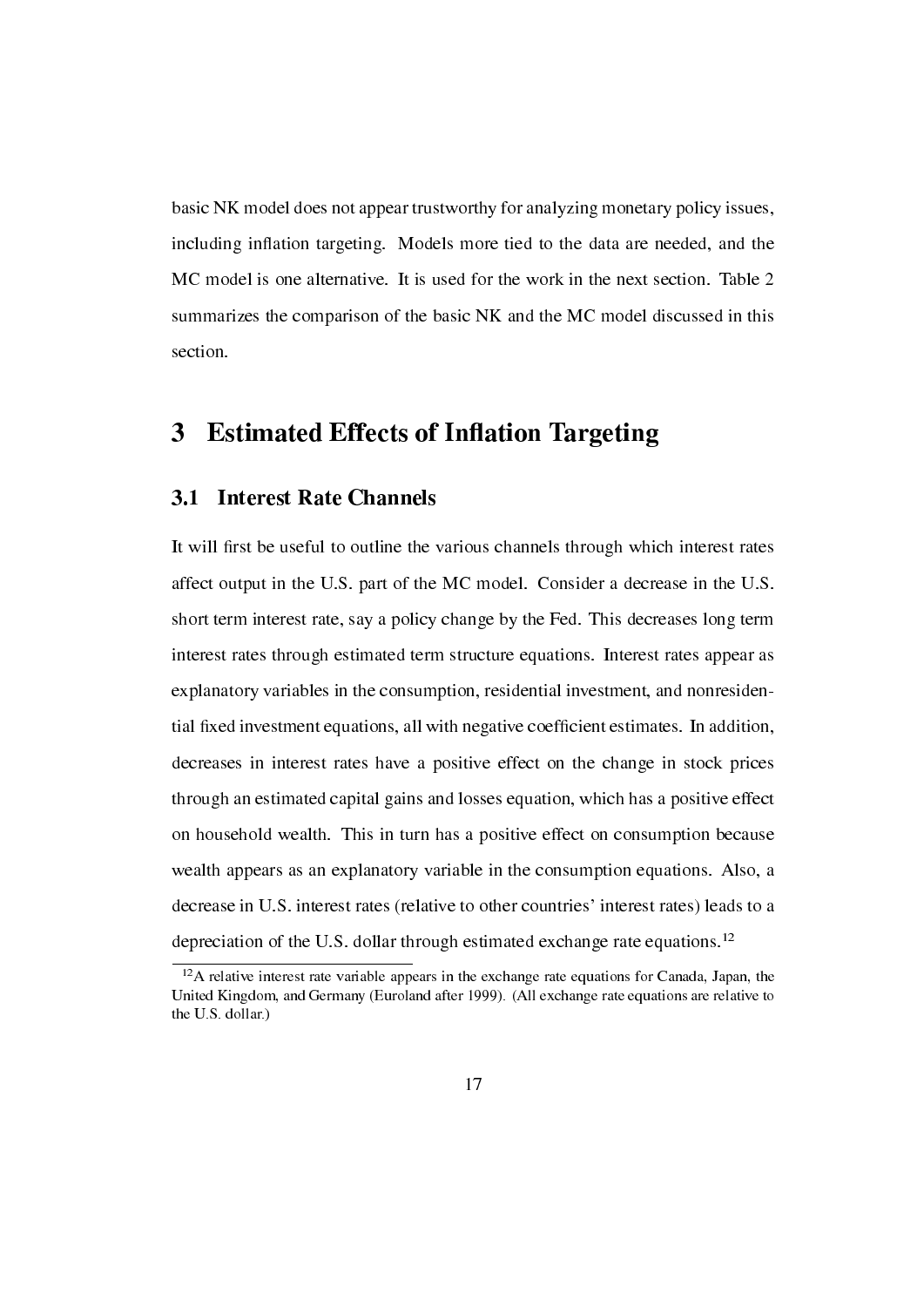| <b>Property</b>                                                                         | <b>NK Model</b>                                                          | <b>MC</b> Model                                                                                                                                                                           |
|-----------------------------------------------------------------------------------------|--------------------------------------------------------------------------|-------------------------------------------------------------------------------------------------------------------------------------------------------------------------------------------|
| Intertemporal optimization?                                                             | Yes.                                                                     | Yes.                                                                                                                                                                                      |
| Rational expectations?                                                                  | Yes.                                                                     | No.                                                                                                                                                                                       |
| Imperfect competition?                                                                  | <b>Yes</b>                                                               | Yes.                                                                                                                                                                                      |
| Costly price adjustment?                                                                | Yes.                                                                     | No.                                                                                                                                                                                       |
| Estimation.                                                                             | Parameters of the theoretical<br>model are calibrated or esti-<br>mated. | The theoretical model is used<br>guide the specification<br>to<br>of the econometric model,<br>which is then estimated. No<br>calibration for econometric<br>model.                       |
| Demand disaggregation.                                                                  | One aggregate demand equa-<br>tion.                                      | Three<br>consumption<br>equa-<br>tions: services, nondurables,<br>durables; three investment<br>equations:<br>nonresidential<br>fixed, residential, inventory;<br>import demand equation. |
| Government sector?                                                                      | Usually not.                                                             | Yes.                                                                                                                                                                                      |
| Foreign sector?                                                                         | Usually not.                                                             | Yes.                                                                                                                                                                                      |
| Stock effects?                                                                          | No.                                                                      | Yes, on durable consumption,<br>residential investment, non-<br>residential fixed investment,<br>inventory investment.                                                                    |
| Wealth effects?                                                                         | No.                                                                      | Yes, on the three categories<br>of consumption.                                                                                                                                           |
| Wage equation?                                                                          | Usually not.                                                             | separately estimated<br>Yes,<br>wage and price equations.                                                                                                                                 |
| Real versus nominal interest<br>rate effects.                                           | Real effects imposed.                                                    | Tested, where nominal inter-<br>est rates generally dominate.                                                                                                                             |
| Effects of a positive price<br>shock with the nominal inter-<br>est rate held constant. | Explosive or indeterminate.                                              | Contractionary.                                                                                                                                                                           |
| Lucas critique a problem?                                                               | No.                                                                      | Not under the assumptions<br>about expectations.                                                                                                                                          |
| Long run tradeoff between<br>inflation and output?                                      | No.                                                                      | Lack of tradeoff not tested<br>because of limited data; see<br>last paragraph in Section<br>3.2. Relationship likely to be<br>nonlinear.                                                  |
| Accuracy.                                                                               | See Table 1.                                                             | See Table 1.                                                                                                                                                                              |

Table 2 The Basic NK Model versus the MC Model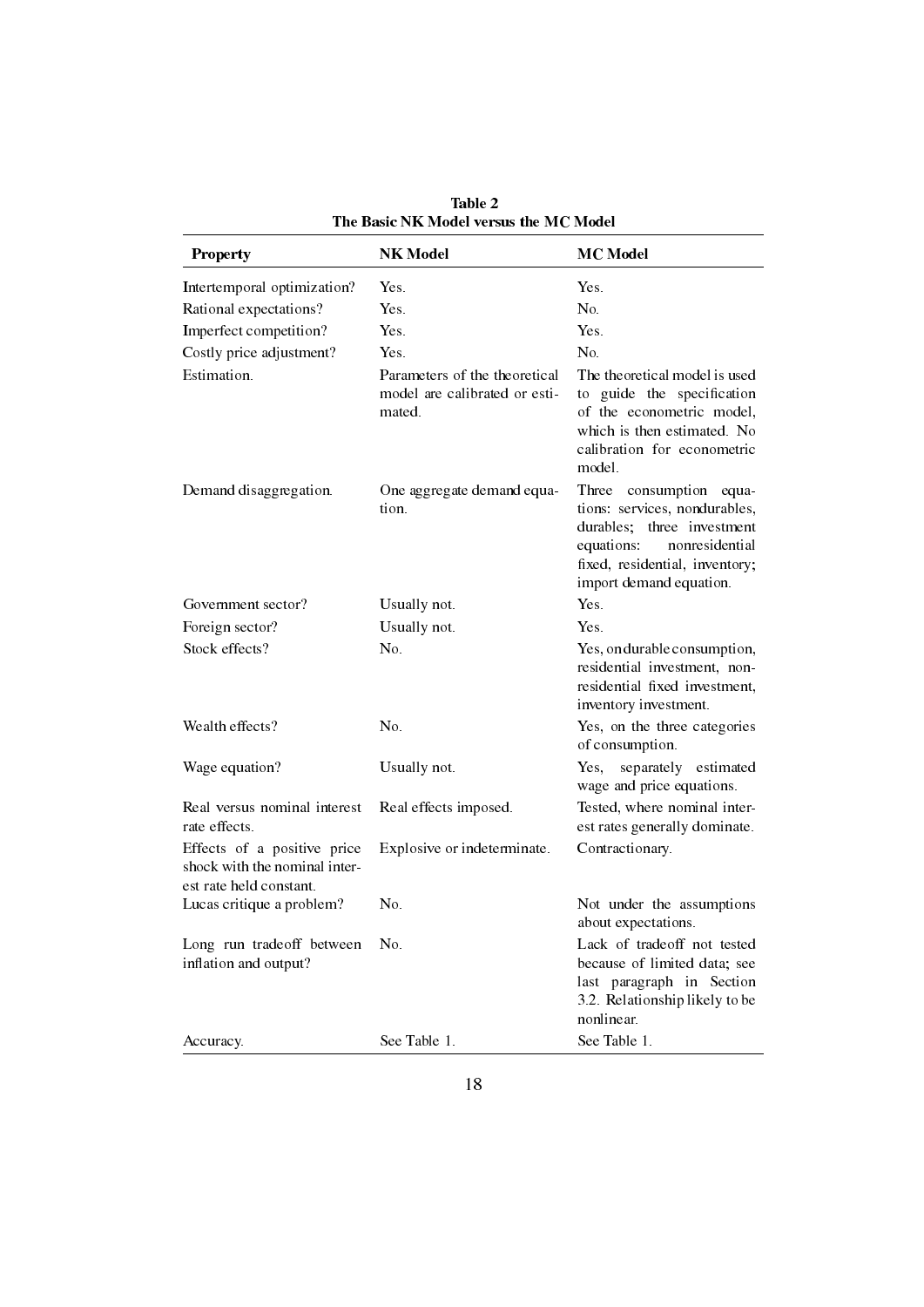Other things being equal, this depreciation is expansionary because U.S. exports rise and U.S. imports fall. A decrease in interest rates thus has a positive effect on aggregate demand through these channels.<sup>13</sup>

### 3.2 The U.S. Price Equation

It will next be useful to outline the main price equation in the U.S. part of the MC model. In this equation the log of the price level (the private nonfarm price deflator) is regressed on a constant, the lagged logged price level, the log of the wage rate, the log of the import price deflator, the unemployment rate, and the time trend. The coefficient estimates are presented in Table 3. The cost variables are the wage rate and the import price deflator, and the demand variable is the unemployment rate. The time trend is added to pick up trend effects on the price level not captured by the other variables. Adding the time trend to this equation is like adding a constant term to an equation specified using the inflation rate rather than the price level.

This equation does well in various chi-squared tests—reported in Table A10, p. 206, in Fair (2004), with updated results on the website. No signicant improvement in fit occurs when 1) the logged price level lagged twice, the log of the wage rate lagged once, the log of the import price deflator lagged once, and the unemployment rate lagged once are added as explanatory variables, 2) the equation is estimated under the assumption of fourth order serial correlation of the error term,

 $13$ There is one effect that works in the opposite direction. An decrease in interest rates decreases household interest income, which has a negative effect on household expenditures through a disposable income variable in the household expenditure equations. This effect is, however, smaller than the positive effects, and so the net effect of an interest rate decrease is positive.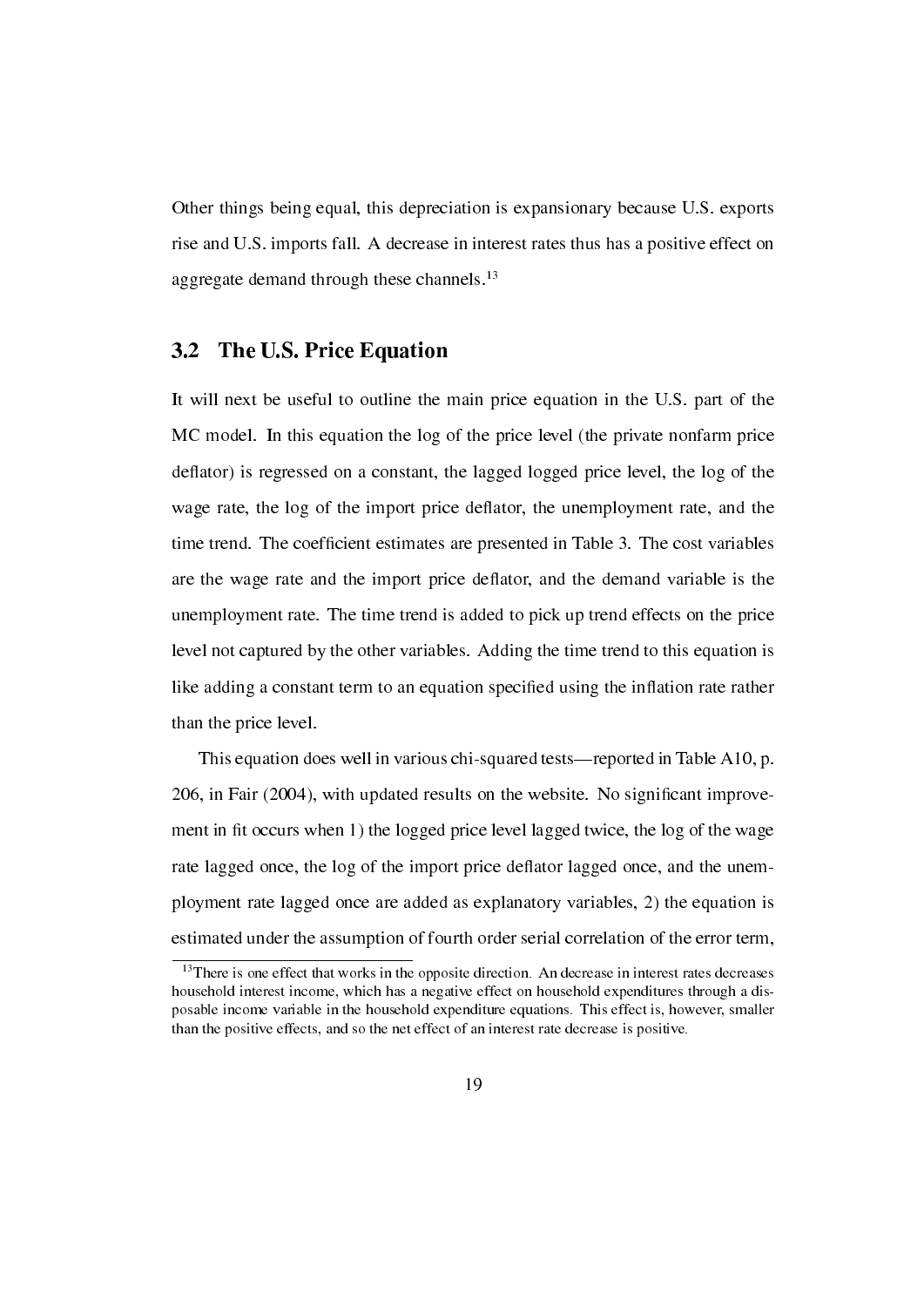| $\mathbf{L}$ H <sub>2</sub> variable to $\log T$ |          |         |  |  |  |  |  |
|--------------------------------------------------|----------|---------|--|--|--|--|--|
| <b>RHS</b> Variable                              | Coef.    | t-stat. |  |  |  |  |  |
| cnst                                             | $-0.036$ | $-3.21$ |  |  |  |  |  |
| $\log PF_{-1}$                                   | 0.881    | 92.56   |  |  |  |  |  |
| log W                                            | 0.040    | 3.36    |  |  |  |  |  |
| $\log PIM$                                       | 0.050    | 21.23   |  |  |  |  |  |
| UR/100                                           | $-0.177$ | -7.40   |  |  |  |  |  |
| time trend                                       | 0.00032  | 9.88    |  |  |  |  |  |
| SЕ                                               | 0.00343  |         |  |  |  |  |  |

Table 3 U.S. Price Equation LHS Variable is log *P F*

•  $PF$  = private nonfarm price deflator.

• *W* = nominal wage rate adjusted for labor productivity.

•  $PIM$  = import price deflator.

•  $UR =$  unemployment rate.

• Estimation period: 1954.1-2006.1.

*•* Estimation method: 2SLS.

3) the log of the wage rate led once is added, 4) the log of the wage rate led four times is added, 5) the log of the wage rate led eight times is added, and 6) an output gap variable is added. When the output gap variable is added, the unemployment rate retains its signicance, and so it dominates the output gap as an explanatory variable.

If the wage rate variable were dropped from the equation in Table 3 and the equation were specified as an inflation equation rather than a price-level equation, the coefficient on  $\log PF_{-1}$  would be one. In addition, if lagged inflation were added as an explanatory variable to the inflation equation, this would introduce  $\log PF_{-2}$  with restrictions on the coefficients of both  $\log PF_{-1}$  and  $\log PF_{-2}$ . These restrictions were tested in Fair (2000) and updated to other countries in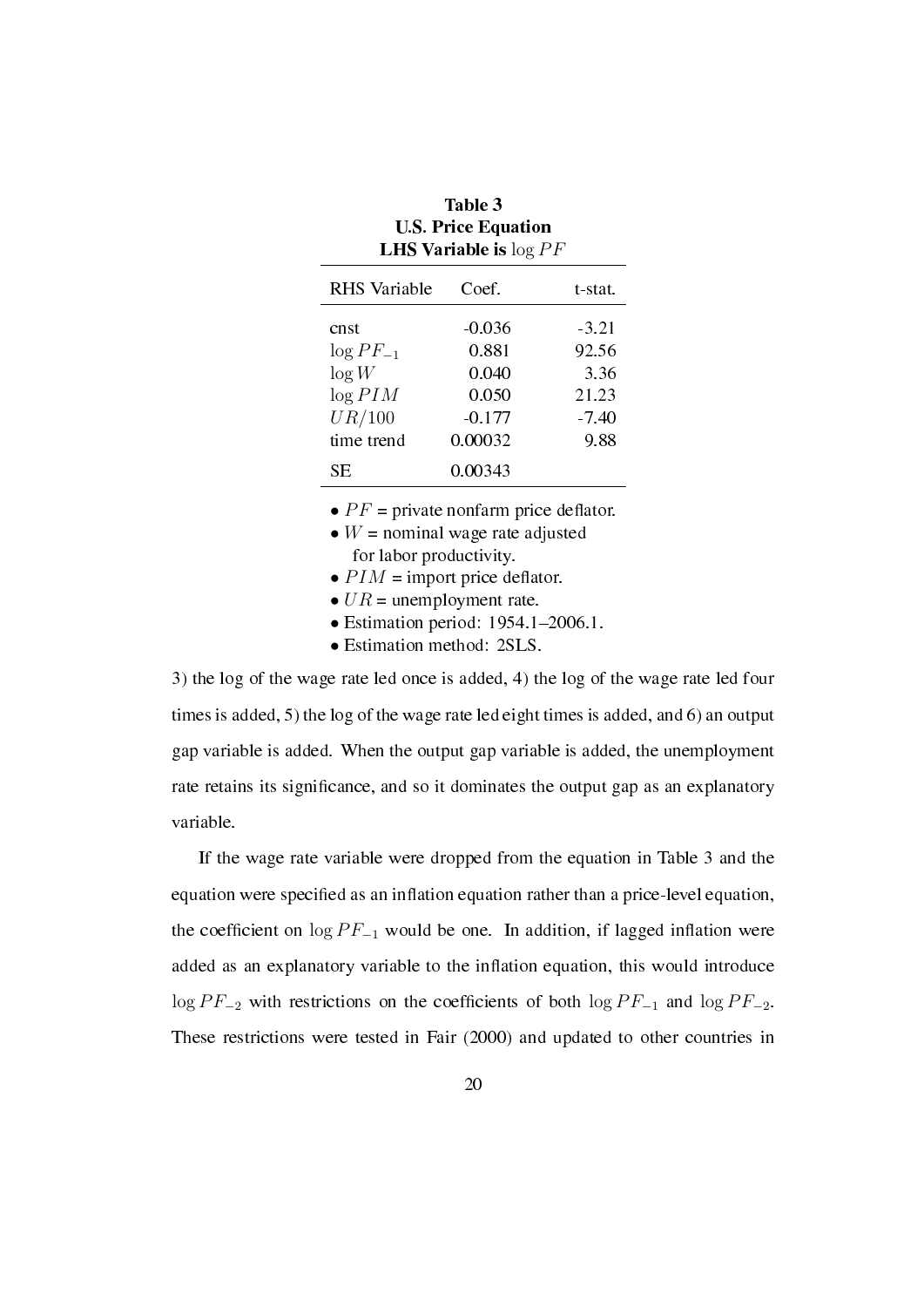Chapter 4 in Fair (2004). They were rejected for the United States and generally rejected for the other countries. They suggest that the price equation should be specified in terms of price levels rather than inflation rates or changes in inflation rates. Using *changes* in inflation rates is off by two derivatives!

The wage equation in the U.S. part of the MC model has log *W* on the left hand side and on the right hand side: the constant, log *W−*<sup>1</sup>, log *P F*, log *P F−*<sup>1</sup>, and the time trend. The price and wage equations are identied because log *P IM* and *UR* are excluded from the wage equation, and log *W−*<sup>1</sup> is excluded from the price equation. In the estimation of the wage equation a long run restriction was imposed regarding the real wage, which is that the derived real wage equation does not have on the right hand side the price level separately or the wage rate separately. This restriction is not rejected by the data. The price and wage equations were tested in Fair (2000) and (2004, Chapter 4) against standard NAIRU equations, and they lead to considerably more accurate price level and inflation predictions. This is consistent with the rejection of the NAIRU dynamics mentioned above.

A long run property of the price and wage equations is the following. If, say, the unemployment rate is permanently decreased by one percentage point, the price level is permanently higher, but the inflation rate converges back to its initial value. There is no permanent effect on the inflation rate. The evidence in favor of this property is the lack of rejection of the restrictions discussed above.

Regarding this long run property, it is obviously not sensible to think that the unemployment rate can be driven to zero with no permanent effect on the inflation rate. The problem in my view with the specification in Table  $3$  (or with specifications in terms of inflation rates or changes in inflation rates) is the linearity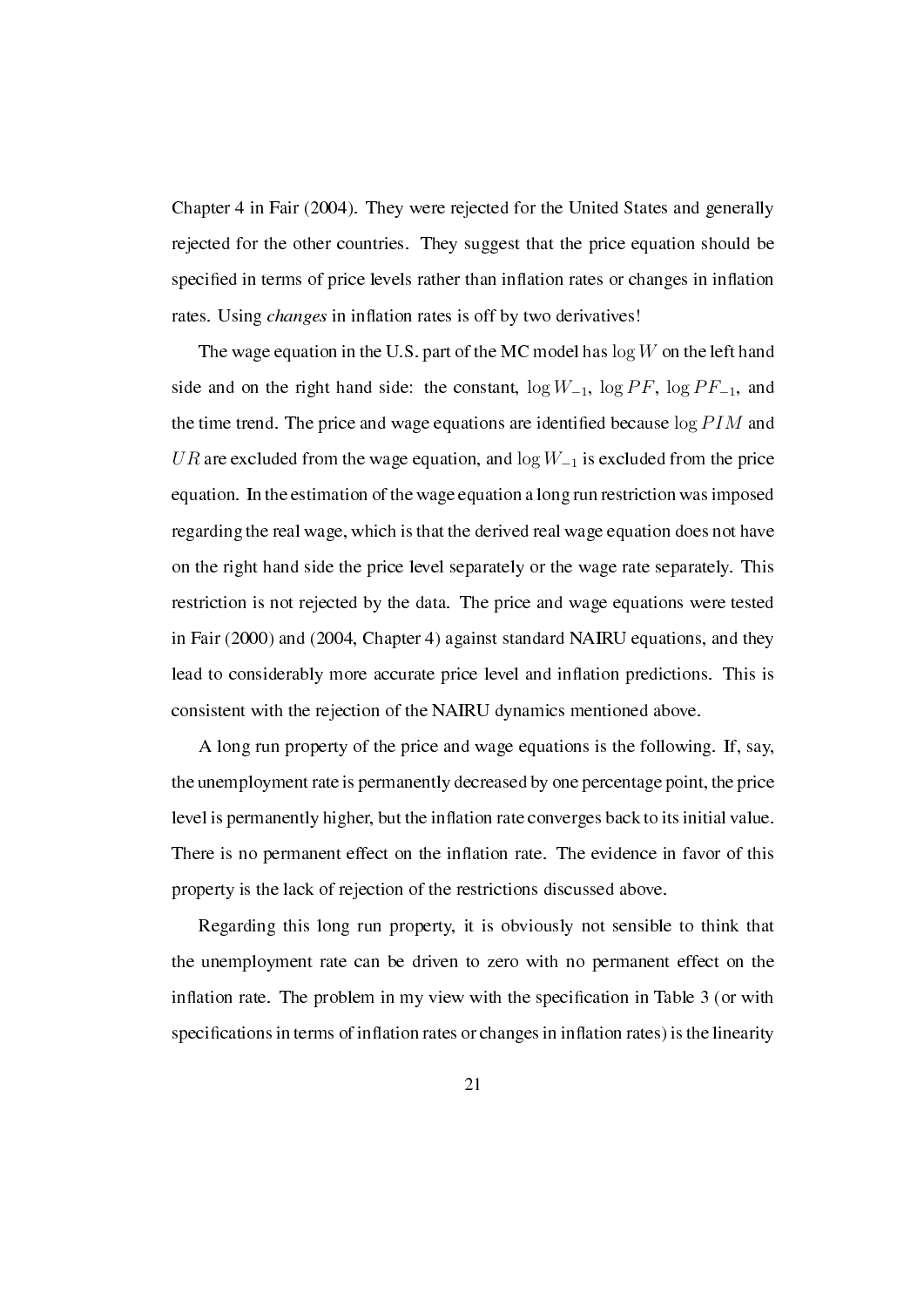assumption regarding the effect of the unemployment rate or measures of the output gap on the price level (or the inflation rate or the change in the inflation rate). At low levels of the unemployment rate, this effect is likely to be nonlinear. I have tried for both the United States and other countries to pick up nonlinear effects, but there appear to be too few times in which the unemployment rate is very low (or the output gap very small) to allow sensible estimates to be obtained. This does not mean, however, that the true functional form is linear, only that the data are insufficient for estimating the true functional form. What this means regarding the MC model is that one should not run experiments in which unemployment rates or output gaps are driven to historically low levels. Price-level or inflation-rate equations are unlikely to be reliable in these cases. Because of this, an effort has been made in the experiments below to stay around historical values.

### 3.3 The U.S. Interest Rate Rule

The final equation to discuss is the U.S. estimated interest rate rule. This rule was first estimated and added to my U.S. model in 1978—Fair (1978). This is the first instance that such as rule was added to a model, but the rules themselves go back to Dewald and Johnson (1963). This was long before the rules came to be called "Taylor rules;" they should really be called "Dewald-Johnson rules." The estimated rule is presented in Table 4.

The left hand side variable is the three-month Treasury bill rate (*RS*), which is taken as the control variable of the Fed. $14$  The Fed is estimated to respond to

<sup>14</sup>The actual control variable is the federal funds rate, but this rate and *RS* are so highly correlated that it makes little difference which is used.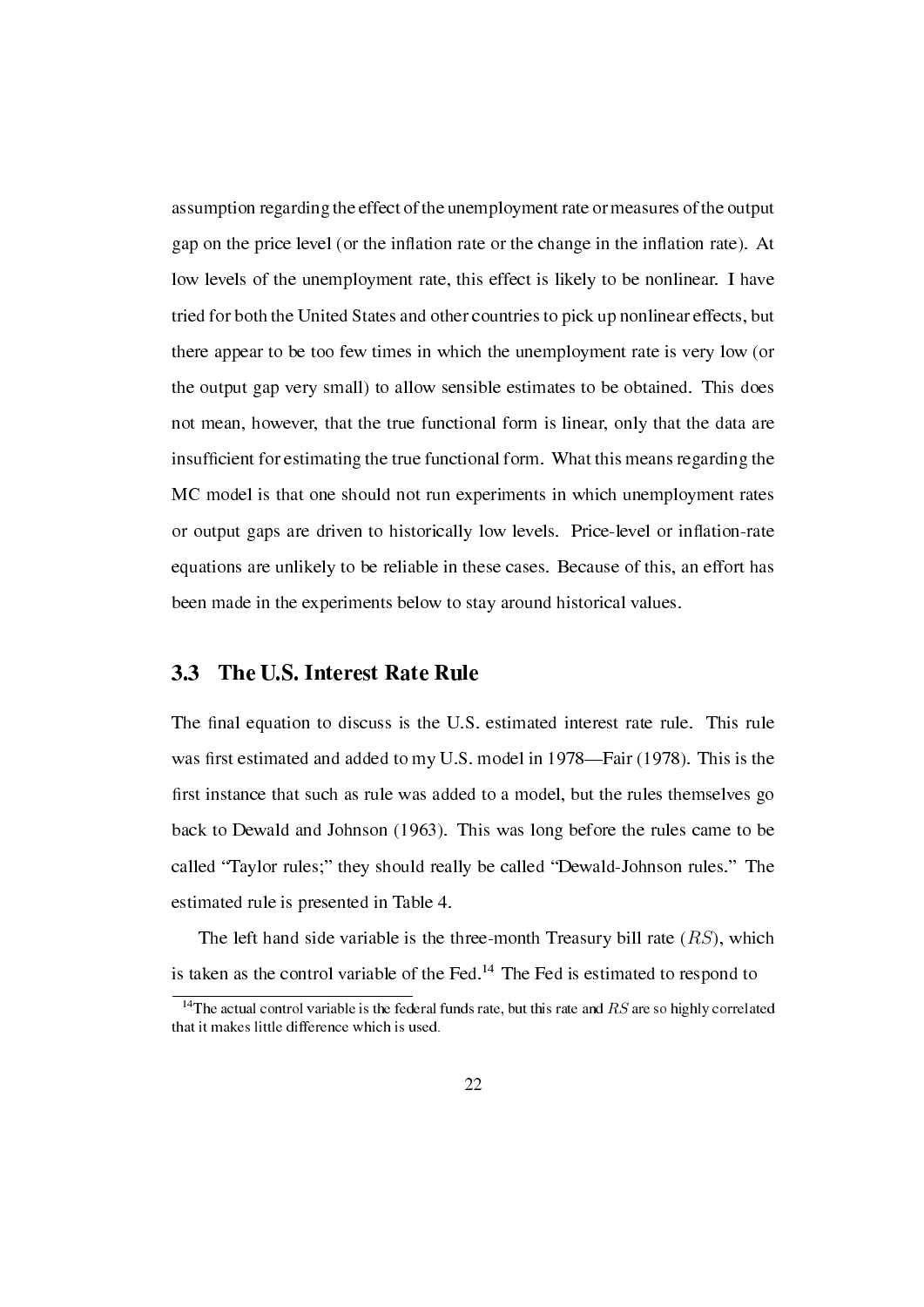| Coef.    | t-stat. |
|----------|---------|
| 0.774    | 5.23    |
| 0.922    | 53.30   |
| 0.071    | 4.18    |
| $-0.125$ | $-4.22$ |
| $-0.761$ | $-6.02$ |
| 0.012    | 2.30    |
| 0.215    | 9.73    |
| 0.228    | 4.24    |
| $-0.332$ | $-6.76$ |
| 0.463    |         |
|          |         |

| Table 4                        |  |  |  |  |  |
|--------------------------------|--|--|--|--|--|
| <b>U.S. Interest Rate Rule</b> |  |  |  |  |  |
| <b>LHS Variable is </b> $RS$   |  |  |  |  |  |

Stability test, 1954.1-1979.3 versus 1982.4-2006.1: Wald statistic is 15.33 (8 degrees of freedom, *p*-value = .0531.)

- $RS =$  three-month Treasury bill rate.
- $PD$  = price deflator for domestic sales.
- $UR =$  unemployment rate.
- $M1$  = money supply.
- *D*794823 = dummy variable that is 1 between 1979:4 and 1982:3 and 0 otherwise.
- *•* A dot over a variable means percentage change at an annual rate.
- Estimation period: 1954.1-2006.1.
- *•* Estimation method: 2SLS.

inflation,<sup>15</sup> the unemployment rate, the change in the unemployment rate, and the

lagged growth of the money supply. The lagged values of *RS* are meant to soak

<sup>&</sup>lt;sup>15</sup>Note in Table 4 that the Fed is taken to respond to changes in  $PD$ , the price deflator for domestic sales, not  $PF$ , the private nonfarm price deflator.  $PD$ , contrary to  $PF$ , includes import prices and excludes export prices. It is close in concept to the consumer price index. Better results are obtained using *P D* rather than *P F* in the interest rate rule. The exact denitions of *P D* and *P F* are in Fair (2004) and on the website.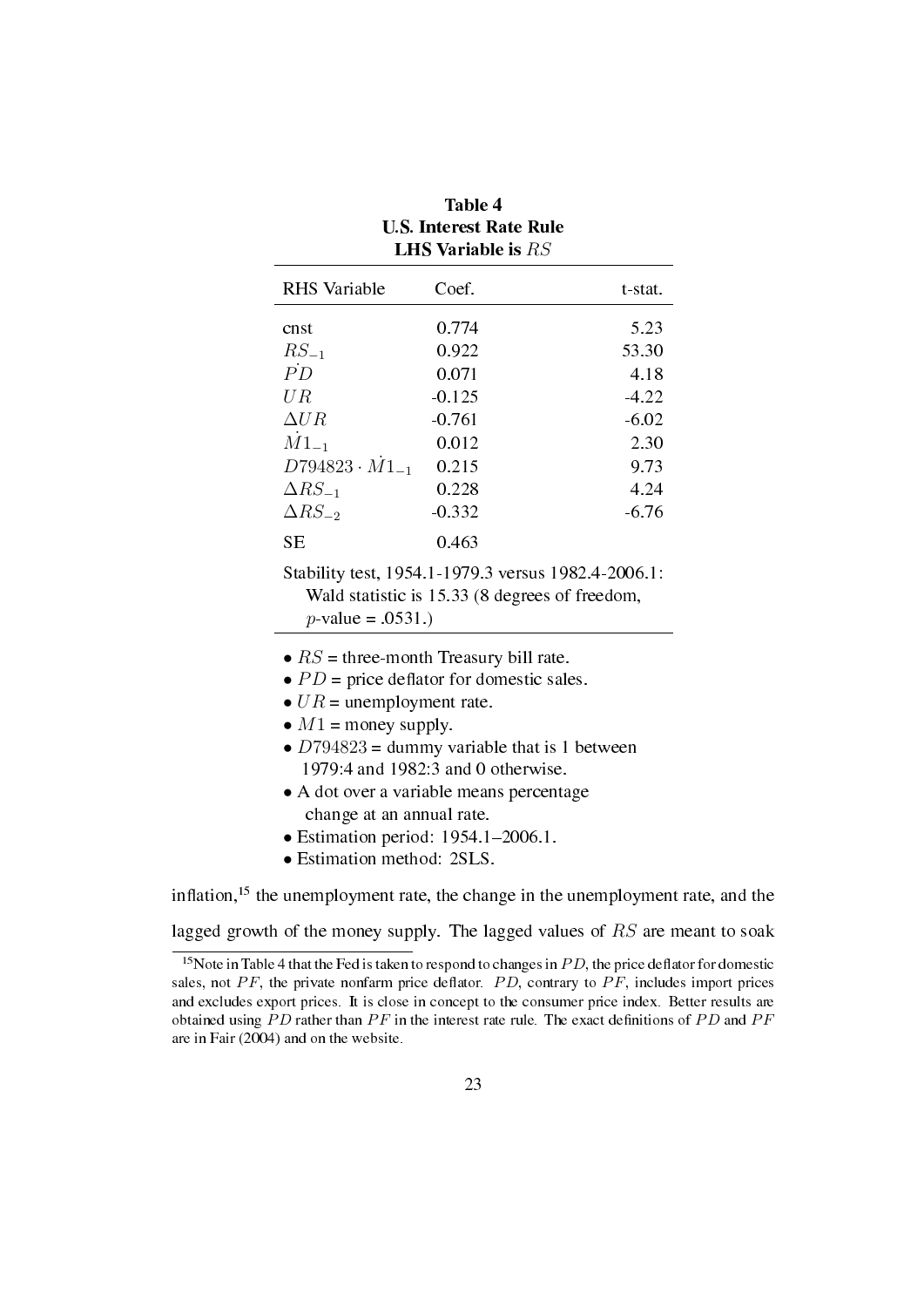up the dynamics, which are estimated to be fairly complicated. Between 1979:4 and 1982:3 (to be called the "early Volcker" period) the Fed, according to its own announcements, operated under a procedure that focused more on monetary aggregates than was the case before (or that was the case subsequently). This behavioral change was handled in the specication by adding a variable that is the lagged growth of the money supply multiplied by a dummy variable that is one in the early Volcker period and zero otherwise. As can be seen in Table 4, the coefficient estimate for the lagged money supply growth is about 20 times larger in the early Volcker period than otherwise. This way of accounting for the Fed policy shift does not, of course, capture the richness of the change in behavior, but at least it seems to capture some of the change.

The equation in Table 4 does well in various chi-squared tests (reported in Table A30, p. 216, in Fair (2004), with updated results on the website). No significant improvement in fit occurs when  $(1)$  *RS* lagged four times, the inflation rate lagged once, the unemployment rate lagged twice, and the percentage growth in the money supply lagged twice are added as explanatory variables, 2) the equation is estimated under the assumption of fourth order serial correlation of the error term, 3) the inflation rate and the unemployment rate led once are added, 4) the inflation rate and the unemployment rate led four times are added, 5) the inflation rate and the unemployment rate led eight times are added, and 6) and 7) two measures of expected future inflation are added.

The stability test listed at the bottom of Table 4 is of the hypothesis that the coefficients of the rule are the same before the early Volcker period as after. Much of the literature is of the view that the Fed behaved differently in the two periods,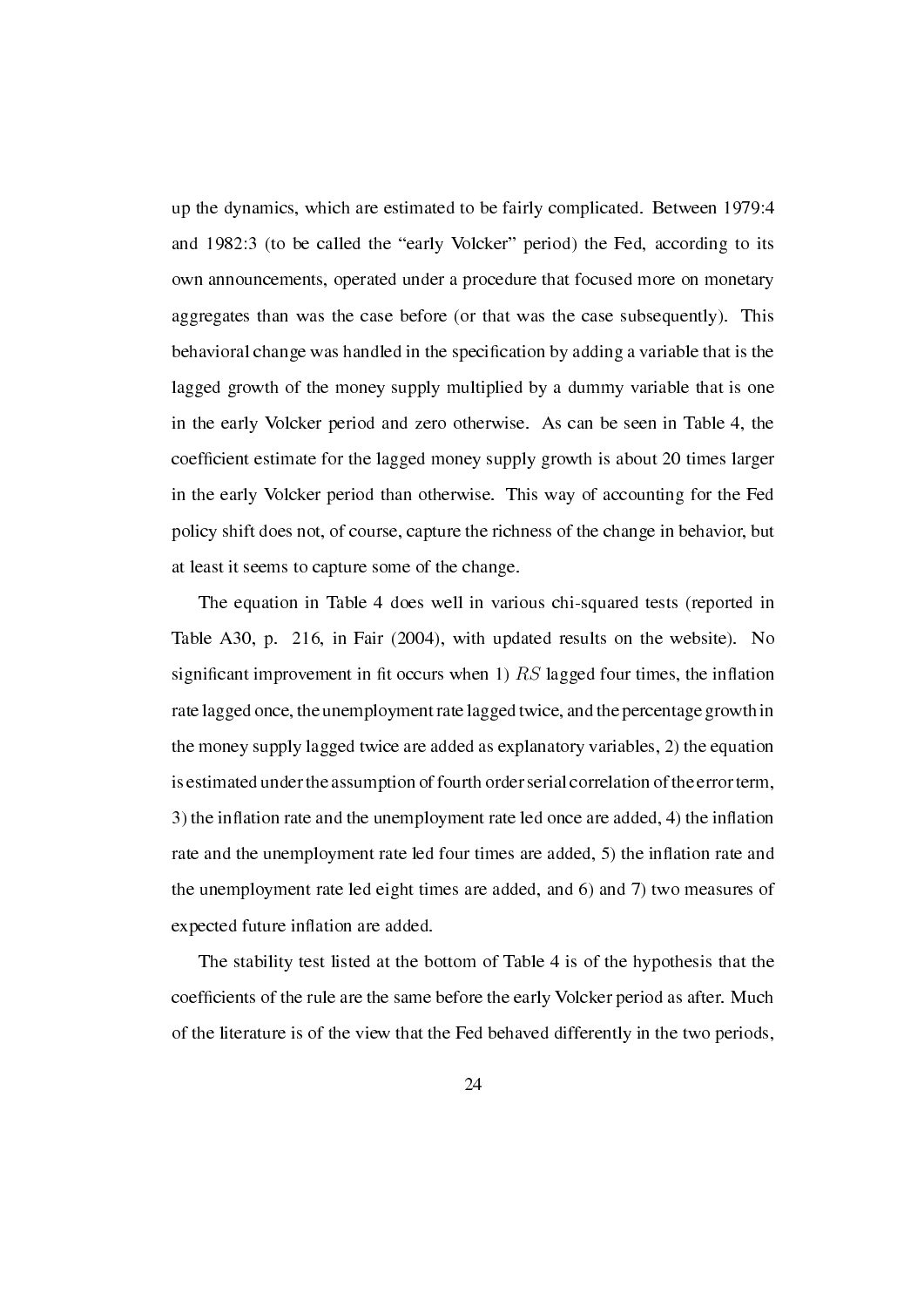but the hypothesis of stability is not rejected at the 5 percent level: the p-value is .0531. These results thus suggest that the Fed changed its behavior (as it announced it did) in the early Volcker period, but then went back to its earlier behavior after that.

The equation in Table 4 is taken in the experiments below as the rule that the Fed has followed in the past. It will provide a basis of comparison for other rules and procedures. Note that this rule is taken to be positive, not normative. It is the rule the Fed is estimated to have followed (aside from the early Volcker years), not a rule that is necessarily optimal.

### 3.4 Effects of a Decrease in *RS* in the MC Model

The period examined is 1994:1-1998:4, 20 quarters, although, as discussed in footnote 20, the results are not very sensitive to the use of different periods. The first experiment is simply to examine the effects of a change in  $RS$  in the model. The estimated residuals from all the stochastic equations are first added to the model and taken to be exogenous. This means that when the model is solved using the actual values of all exogenous variables, a perfect tracking solution is obtained. The base path is thus just the historical path.<sup>16</sup> The interest rate rule in Table 4 is dropped from the model, and *RS* is decreased by one percentage point from its historical value for each quarter. The model is then solved. The difference between the predicted value of each variable and each period from this solution

<sup>&</sup>lt;sup>16</sup>Regarding the above discussion of the price equation, this use of the estimated residuals is a way of keeping the model close to the historical values and thus away from very low values of the unemployment rate.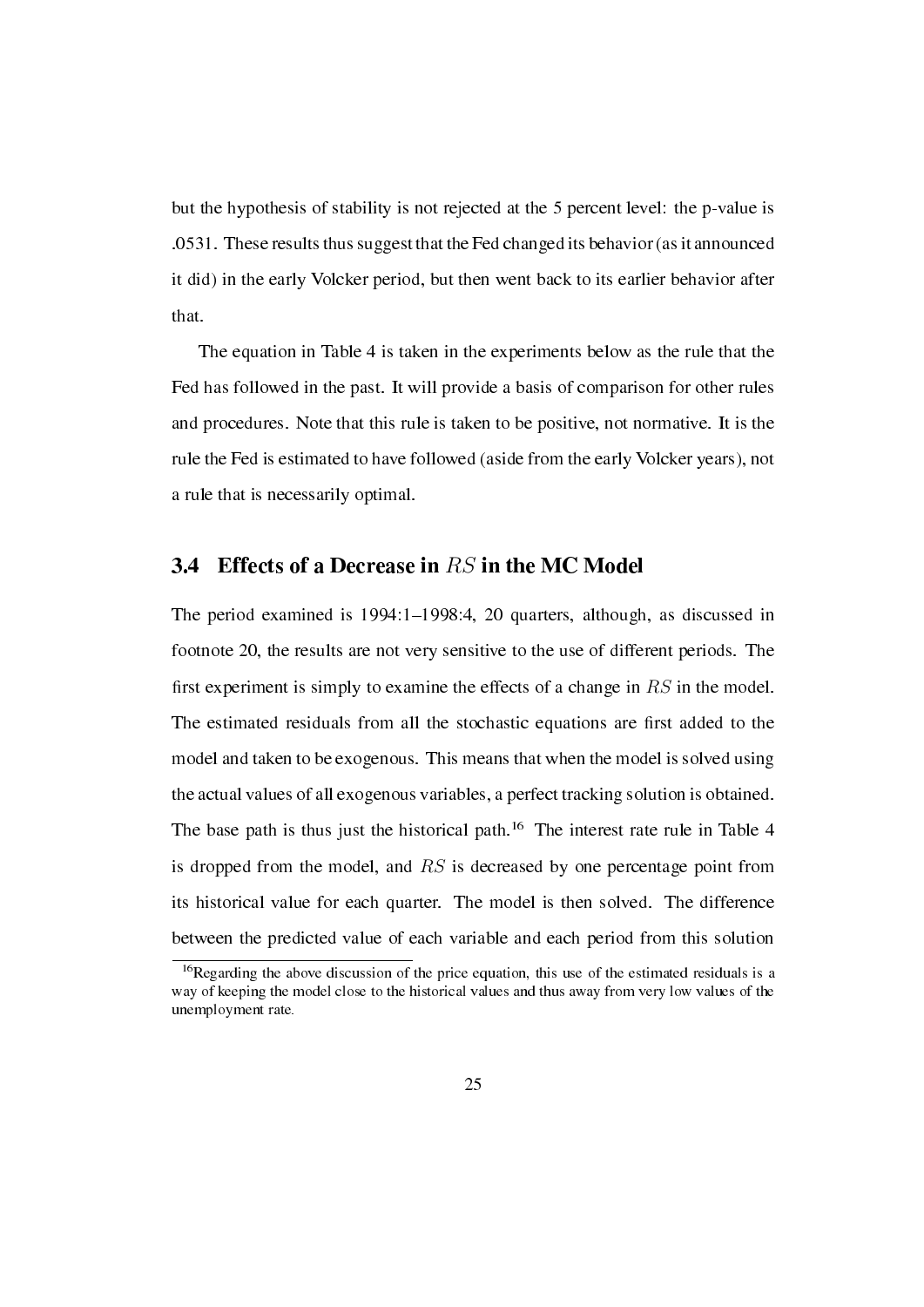and its base (actual) value is the estimated effect of the interest rate change.

Selected results are presented in Table 5. The decrease in *RS* led to an increase in output, a decrease in the unemployment rate, and an increase in inflation and the price level. The dollar depreciated relative to the Japanese and Germany currencies (as well as those of other countries) because of the relative interest rate effect in the exchange rate equations. (*RS* fell relative to the interest rates of the other countries.) This resulted in an increase in the U.S. price of imports (*P IM*) and U.S. real exports  $(EX)$ . The increase in  $PIM$  has a positive effect on  $PF$  (through the equation in Table 3), and the increase in *EX* has a positive effect on output. *P F* rises both from the increase in *P IM* and the decrease in the unemployment rate. *PD*, the price deflator for domestic sales, rises slightly more than *PF* because it is inclusive of import prices and *PIM* has risen because of the depreciation of the dollar.<sup>17</sup> As a rough rule of thumb, after two or three years the effect of a one percentage point fall in *RS* is for output to be about .6 percent higher, the unemployment rate about  $.3$  percentage points lower, and inflation about  $.3$ percentage points higher. The effects then diminish after that.

### 3.5 Results for a Price Shock and a Demand Shock

The second experiment examines the effects of a positive shock to the price equation in Table 3. Again, the first step is to add the estimated residuals to all the stochastic equations and take them as exogenous. The constant term in the price equation was then increased by 0.005 (0.50 percentage points) from its estimated value. The

 $17$ *PF* is essentially the price deflator for domestic output. It is affected by *PIM* through the equation in Table 3, but the goods relevant for PF are domestically produced goods only.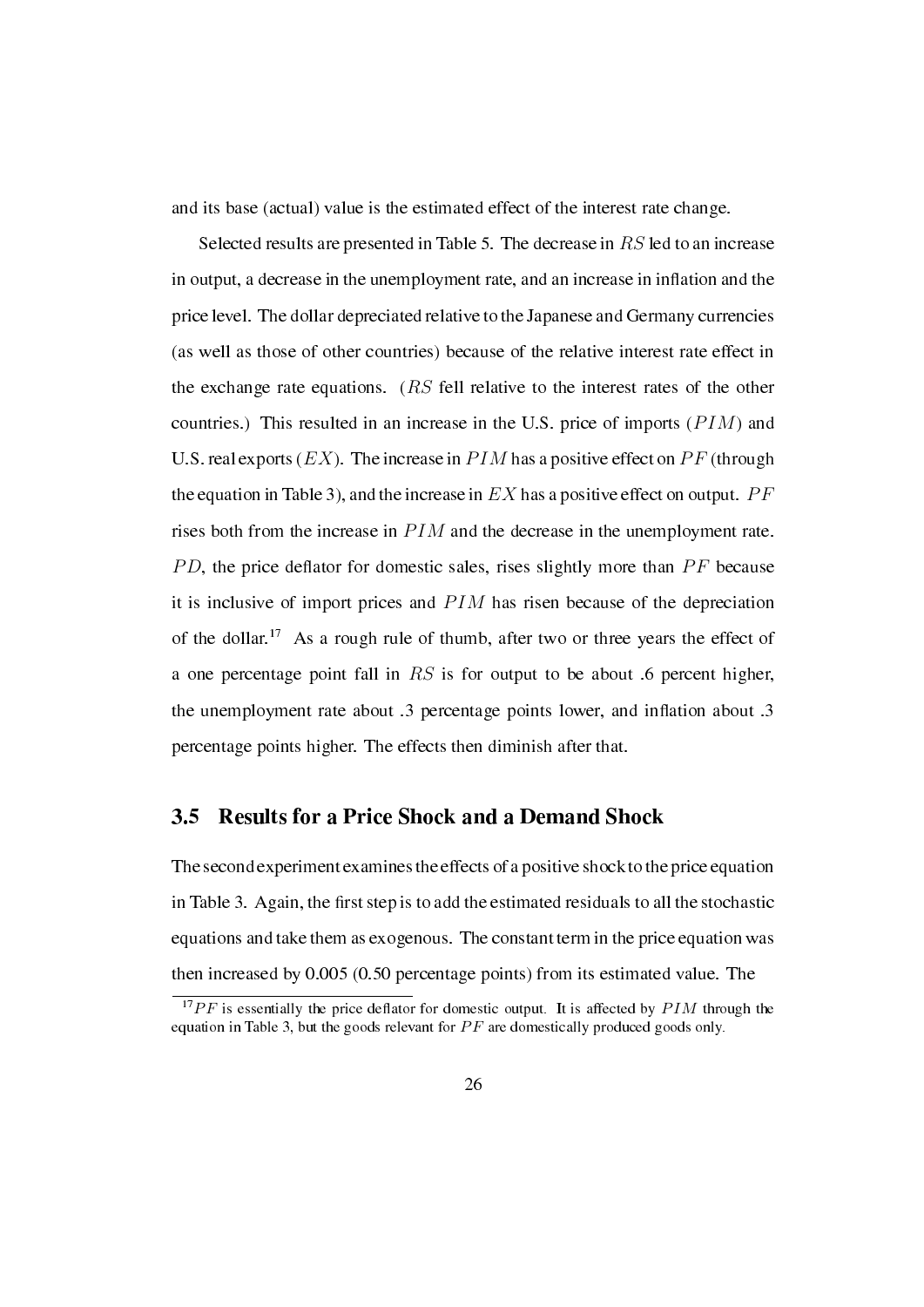|                 | <b>Changes from Base Values</b> |                    |         |         |         |         |  |  |  |  |
|-----------------|---------------------------------|--------------------|---------|---------|---------|---------|--|--|--|--|
|                 | Quarters Ahead                  |                    |         |         |         |         |  |  |  |  |
| Variable        | 1                               | 8<br>12<br>16<br>4 |         |         |         |         |  |  |  |  |
| RS              | $-1.00$                         | $-1.00$            | $-1.00$ | $-1.00$ | $-1.00$ | $-1.00$ |  |  |  |  |
| PD.             | .05                             | .22                | .53     | .84     | 1.10    | 1.29    |  |  |  |  |
| $\overline{PD}$ | .22                             | .24                | .28     | .26     | .19     | .13     |  |  |  |  |
| PF              | .02                             | . 14               | .42     | .72     | .98     | 1.18    |  |  |  |  |
| $\dot{P}F$      | .07                             | .20                | .30     | .29     | .23     | .16     |  |  |  |  |
| Y               | .05                             | .36                | .59     | .63     | .57     | .49     |  |  |  |  |
| UR              | $-.01$                          | $-.13$             | $-26$   | $-.29$  | $-.26$  | $-.20$  |  |  |  |  |
| $E_{JA}$        | $-.28$                          | $-.83$             | $-1.23$ | $-1.51$ | -1.74   | $-1.96$ |  |  |  |  |
| $E_{GE}$        | $-44$                           | $-1.44$            | $-2.33$ | $-2.95$ | $-3.51$ | $-3.96$ |  |  |  |  |
| PI M            | .30                             | .63                | 1.09    | 1.45    | 1.80    | 2.05    |  |  |  |  |
| EX              | .02                             | .13                | .30     | .50     | .72     | .94     |  |  |  |  |

Table 5 Effects of a Decrease in *RS* in the MC Model

•  $RS =$  three-month Treasury bill rate.

•  $PD$  = price deflator for domestic sales.

•  $PF$  = private nonfarm price deflator.

•  $Y =$  private real output.

•  $UR =$  unemployment rate.

•  $E_{JA}$  = Japanese exchange rate relative to U.S. dollar; a decrease is a depreciation of the dollar.

- $E_{GE}$  = German exchange rate relative to U.S. dollar; a decrease is a depreciation of the dollar.
- $PIM = U.S.$  import price deflator.
- $EX = \text{real value of U.S. exports.}$
- *•* A dot over a variable means percentage change at an annual rate.
- Simulation period: 1994.1-1998.4.

model was then solved under various assumptions about monetary policy. Selected

results are presented in Table 6.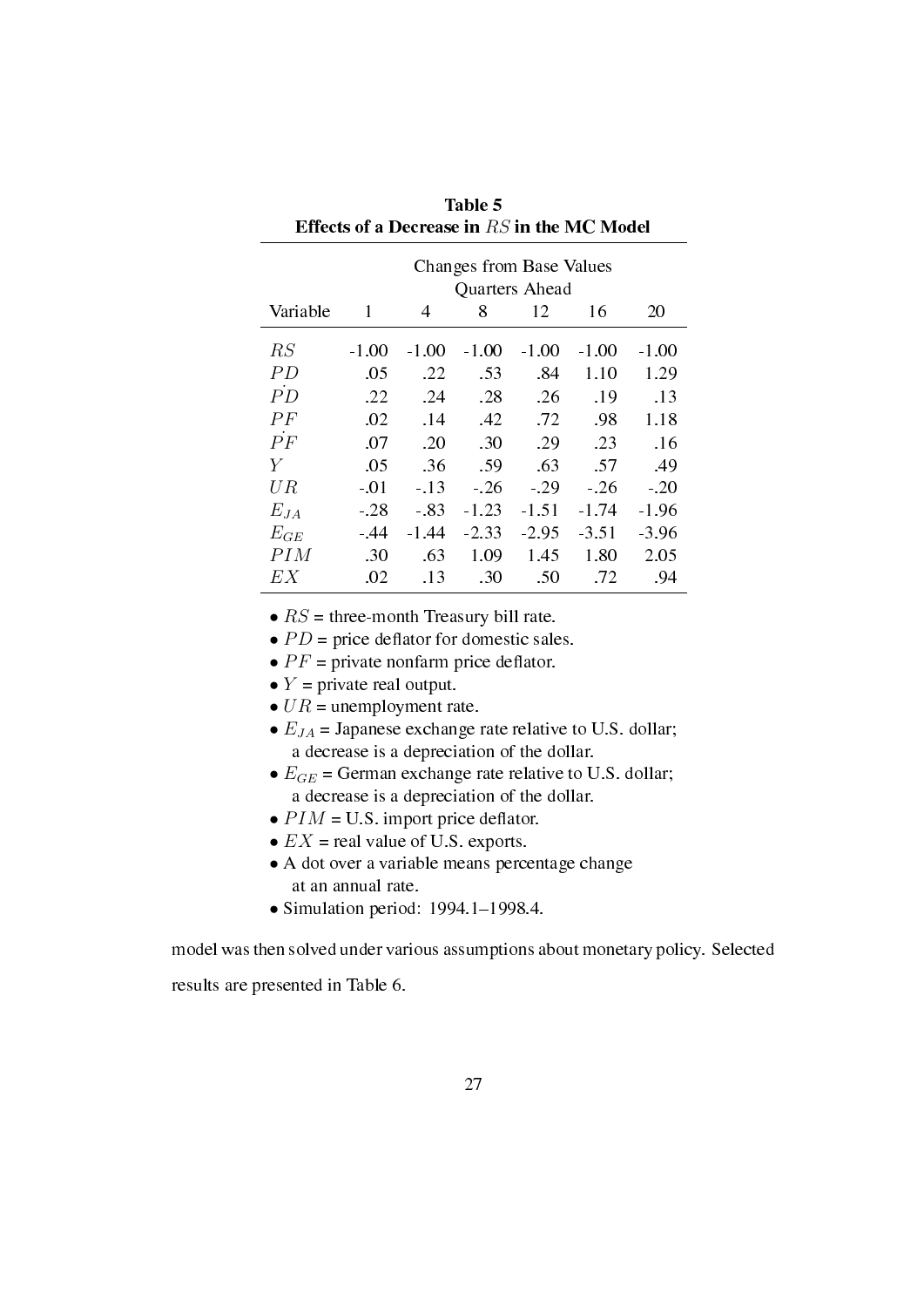| <b>Effects of a Positive Price Shock</b> |                  |                |                  |                              |                |                  |         |  |  |  |
|------------------------------------------|------------------|----------------|------------------|------------------------------|----------------|------------------|---------|--|--|--|
|                                          |                  |                |                  | Changes from Base Values     |                |                  |         |  |  |  |
| Quarters Ahead                           |                  |                |                  |                              |                |                  |         |  |  |  |
| Variable                                 | $\mathbf{1}$     | 4              | 8                | 12                           | 16             | 20               | Sum     |  |  |  |
| Case 1: RS Exogenous                     |                  |                |                  |                              |                |                  |         |  |  |  |
| ${\cal P}{\cal D}$                       | 47               | 1.59           | 2.69             | 3.41                         | 3.89           | 4.23             |         |  |  |  |
| $\dot{PD}$                               | 1.90             | 1.38           | .90              | .59                          | .37            | .20              |         |  |  |  |
| $\boldsymbol{Y}$                         | $-0.5$           | $-35$          | $-79$            | $-1.19$                      | $-1.52$        | $-1.77$          | - 98    |  |  |  |
| UR                                       | .01              | .12            | .32              | .51                          | .66            | .74              | .41     |  |  |  |
| RS                                       | $\boldsymbol{0}$ | $\overline{0}$ | $\boldsymbol{0}$ | $\boldsymbol{0}$             | $\overline{0}$ | $\boldsymbol{0}$ |         |  |  |  |
|                                          |                  |                |                  | Case 2: Estimated Rule       |                |                  |         |  |  |  |
| PD                                       | .46              | 1.55           | 2.58             | 3.27                         | 3.77           | 4.20             |         |  |  |  |
| $\dot{PD}$                               | 1.87             | 1.32           | .84              | .57                          | .42            | .29              |         |  |  |  |
| $\boldsymbol{Y}$                         | $-0.5$           | $-43$          | $-92$            | $-1.27$                      | $-1.49$        | $-1.64$          | $-1.01$ |  |  |  |
| UR                                       | .01              | .14            | 38               | .56                          | .65            | .68              | 43      |  |  |  |
| RS                                       | .12              | .24            | .15              | $-0.02$                      | $-19$          | $-32$            |         |  |  |  |
|                                          |                  |                |                  | Case 3: Inflation Rule .2838 |                |                  |         |  |  |  |
| PD                                       | 43               | 1.39           | 2.05             | 2.30                         | 2.40           | 2.54             |         |  |  |  |
| $\dot{PD}$                               | 1.75             | 1.10           | .48              | .20                          | .12            | .09              |         |  |  |  |
| $\boldsymbol{Y}$                         | $-07$            | $-71$          | $-1.59$          | $-2.12$                      | $-2.29$        | $-2.31$          | $-1.60$ |  |  |  |
| UR                                       | .02              | .24            | .67              | .95                          | 1.04           | .98              | .70     |  |  |  |
| RS                                       | .50              | 1.35           | 1.56             | 1.36                         | 1.10           | .95              |         |  |  |  |
|                                          |                  |                |                  | Case 4: Inflation Rule .5676 |                |                  |         |  |  |  |
| PD                                       | 40               | 1.23           | 1.61             | 1.66                         | 1.66           | 1.79             |         |  |  |  |
| $\dot{PD}$                               | 1.63             | .89            | .24              | .05                          | .08            | .11              |         |  |  |  |
| $\boldsymbol{Y}$                         | $-.10$           | -.99           | $-2.11$          | $-2.56$                      | $-2.53$        | $-2.40$          | $-1.90$ |  |  |  |
| UR                                       | .02              | 33             | .90              | 1.18                         | 1.17           | 1.01             | .85     |  |  |  |
| RS                                       | .93              | 2.35           | 2.37             | 1.79                         | 1.37           | 1.27             |         |  |  |  |
|                                          |                  |                |                  | Case 5: Price-level Rule     |                |                  |         |  |  |  |
| PD                                       | 45               | 1.50           | 2.17             | 2.08                         | 1.47           | .78              |         |  |  |  |
| $\dot{PD}$                               | 1.85             | 1.21           | .41              | $-21$                        | $-56$          | $-64$            |         |  |  |  |
| $\boldsymbol{Y}$                         | $-05$            | $-51$          | $-1.55$          | $-2.71$                      | $-3.56$        | $-3.90$          | $-2.14$ |  |  |  |
| UR                                       | .01              | .17            | .61              | 1.17                         | 1.61           | 1.74             | .93     |  |  |  |
| RS                                       | .11              | .94            | 2.32             | 3.41                         | 3.83           | 3.62             |         |  |  |  |

Table 6

*•* Estimated Rule: equation in Table 4.

• Inflation Rule .2838: equation in Table 4 with .2838 coefficient on  $\dot{PD}$ and zero coefficients on *UR*,  $\Delta UR$ ,  $\dot{M}1_{-1}$ , and  $D794823 \cdot \dot{M}1_{-1}$ .

• Inflation Rule .5676: equation in Table 4 with .5676 coefficient on  $\dot{PD}$ and zero coefficients on *UR*,  $\Delta UR$ ,  $\dot{M}1_{-1}$ , and  $D794823 \cdot \dot{M}1_{-1}$ .

*•* Price-level Rule: equation in Table 4 with log(*P D/P D<sup>∗</sup>* ) replacing  $\overrightarrow{PD}$  with a coefficient of 25 and zero coefficients on  $UR$ ,  $\Delta UR$ ,  $\dot{M}1_{-1}$ , and  $D794823 \cdot \dot{M}1_{-1}$ , where  $PD^*$  is the target level of *PD*. 28

 $\bullet$  Simulation period: 1994.1-1998.4.

*•* For notation see notes to Table 5.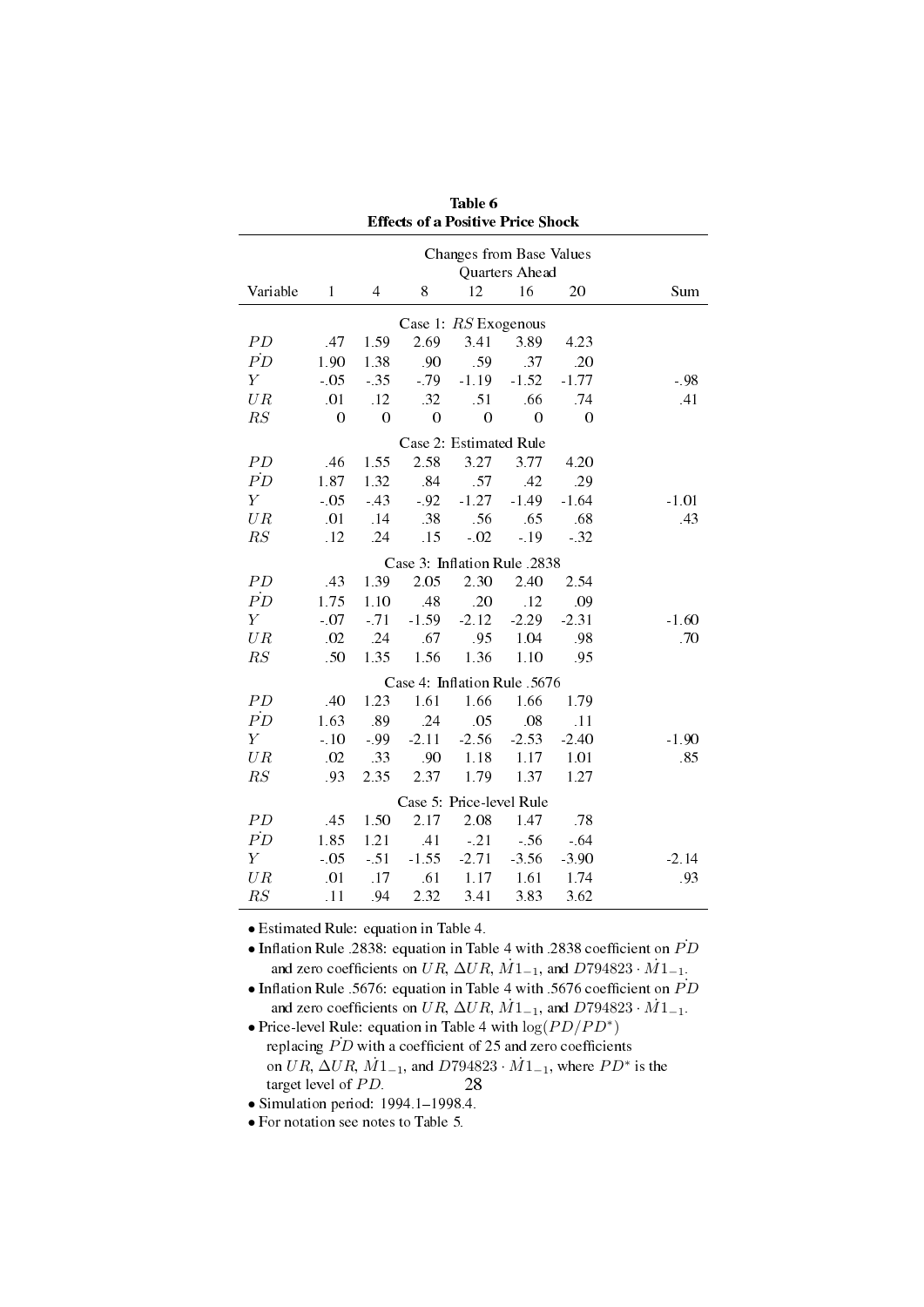Five cases are considered. For the first  $RS$  is exogenous (the interest rate rule dropped). For the second the estimated interest rate rule in Table 4 is used. For the third and fourth cases the coefficients on  $UR$ ,  $\Delta UR$ ,  $\dot{M}1_{-1}$ , and  $D794823 \cdot \dot{M}1_{-1}$ in the interest rate rule are taken to be zero and the coefficient on inflation,  $\dot{PD}$ , is increased. In the third case it is quadrupled to .2838, and in the fourth case it is doubled from this value to .5676. The fth case is like the third and fourth cases except that the inflation variable is replaced by a price-level variable, the deviation of PD from a target value,  $PD^*$ <sup>18</sup> A coefficient of 25 is used for this variable. The number for output under the "Sum" column is the percentage cumulative loss of output over the 20 quarters. The number for the unemployment rate under this column is the average increase over the 20 quarters.

For all the experiments in this paper in which interest rate rules were used, *RS* was never allowed to be less than 0.5. If a rule called for a smaller value than 0.5, 0.5 was used. For the optimal control experiments below, *RS* was constrained to be 0.5 or larger by the specification of the loss function.

The results in Table 6 are fairly easy to explain. Remember from Section 2 that a positive price shock in the MC model is contractionary (and inflationary). The Fed faces an unpleasant tradeoff. In case 1, where the Fed does nothing, the price level (*PD*) is higher by 4.22 percent after 20 quarters and the cumulative output loss is 0.98 percent. In case 2, where the Fed behaves according to the estimated rule, it is interesting that the Fed does very little. *RS* does not change much; the price level is higher by 4.19 percent after 20 quarters; and the cumulative output

 $18$ Because the base path is just the historical path (because of the use of the estimated residuals), the target value of PD for each quarter is just its historical value.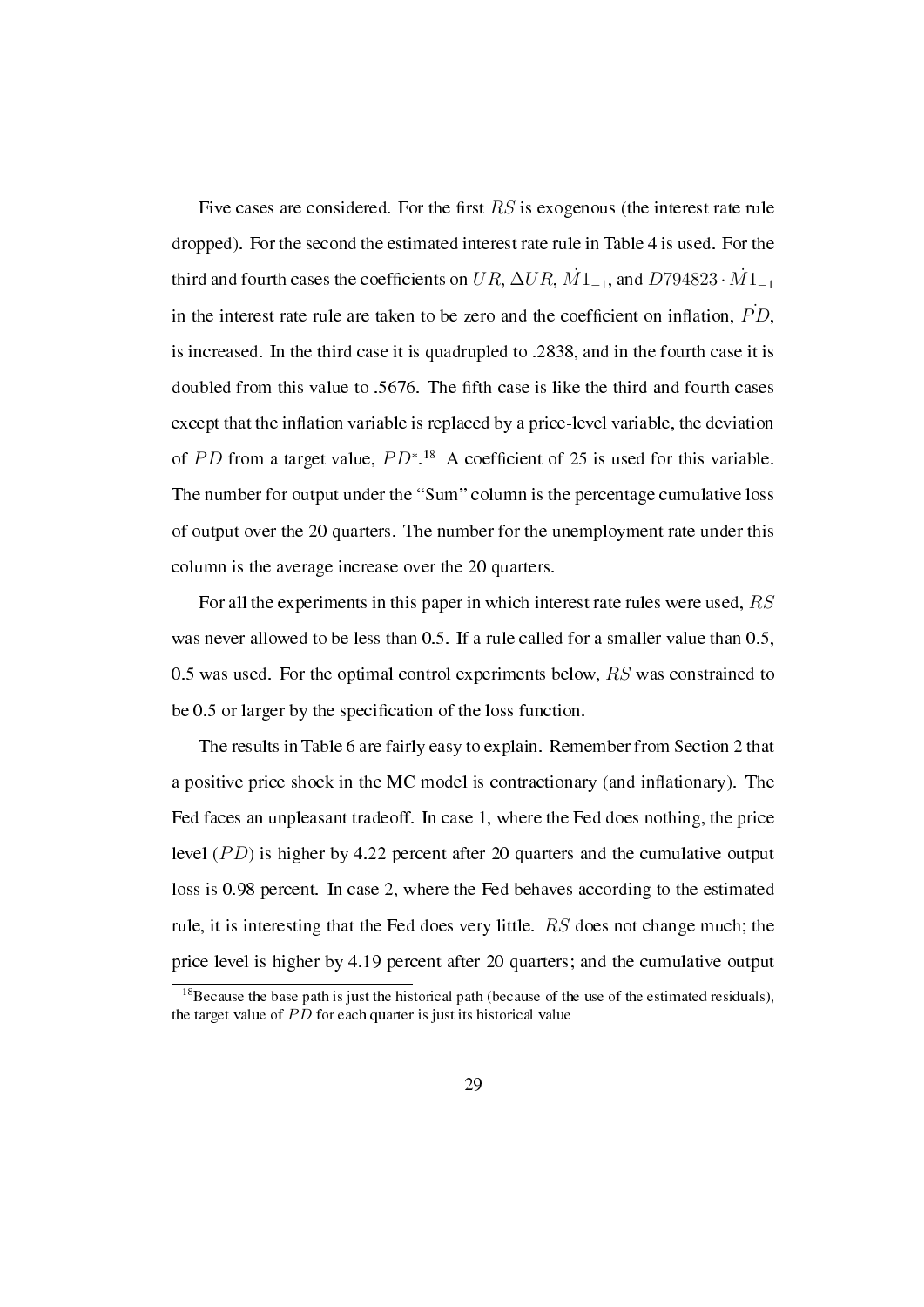loss is 1.01 percent. If the estimated rule has adequately captured historic Fed behavior, it says that the Fed responds to a bad price shock by not changing the interest rate much and thus accepting some increase in inflation and the price level and some loss of output.

Cases 3 and 4 show the tradeoff from using a rule that weights only inflation. In both cases the interest rate is increased substantially. In case 3 the price level is down to 2.54 percent higher after 20 quarters and the cumulative output loss is 1.60 percent. In case 4 the price level is down further to 1.80 percent higher after 20 quarters and the cumulative output loss is 1.90 percent. Inflation obviously comes down much faster in cases 3 and 4 than in cases 1 and 2.

Case 5, which uses the price-level rule, has a much higher interest rate at the end and much lower output. At the end of the 20 quarters the price level is down to an increase of only .78 percent, but the decrease in output is 3.90 percent and the increase in the unemployment rate is 1.74 percentage points. The increase in *RS* is 3.62 percentage points. The price-level rule also has the feature of getting started slowly relative to the rules that use the inflation rate. This reflects the fact that the price shock leads to an immediate large change in the inflation rate but a more slowly increasing price level. In general the price-level rule would appear to be dominated by the inflation rules regarding responses to price shocks.

The third experiment examines the effects of a positive demand shock. For this experiment the constant terms in two of the U.S. consumption equations were increased. Otherwise, the same procedures were followed for this experiment as were followed for the second one. Selected results are presented in Table 7.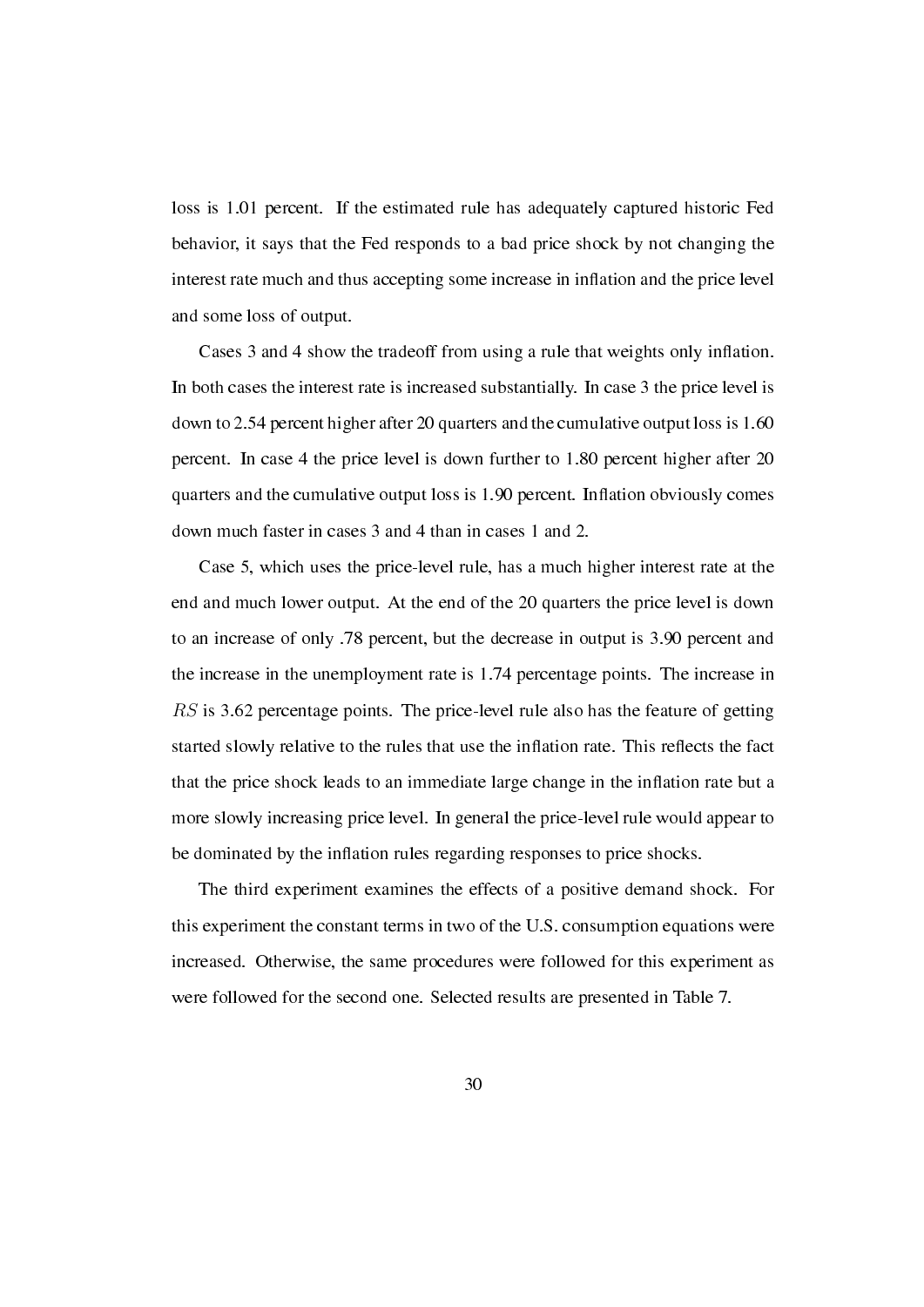| <b>Effects of a Positive Demand Shock</b>  |                |                |                              |                |                |                |        |  |  |
|--------------------------------------------|----------------|----------------|------------------------------|----------------|----------------|----------------|--------|--|--|
| Changes from Base Values<br>Quarters Ahead |                |                |                              |                |                |                |        |  |  |
|                                            |                |                |                              |                |                |                |        |  |  |
| Variable                                   | 1              | $\overline{4}$ | 8                            | 12             | 16             | 20             | Sum    |  |  |
| Case 1: RS Exogenous                       |                |                |                              |                |                |                |        |  |  |
| PD                                         | .03            | .25            | .72                          | 1.17           | 1.50           | 1.67           |        |  |  |
| $\dot{PD}$                                 | .13            | .38            | 46                           | .39            | .23            | .10            |        |  |  |
| $\boldsymbol{Y}$                           | .30            | 1.25           | 1.78                         | 1.76           | 1.56           | 1.37           | 1.41   |  |  |
| UR                                         | $-06$          | $-44$          | $-74$                        | $-73$          | $-59$          | $-42$          | $-.56$ |  |  |
| $\mathbb{R}S$                              | $\overline{0}$ | $\overline{0}$ | $\boldsymbol{0}$             | $\overline{0}$ | $\overline{0}$ | $\overline{0}$ |        |  |  |
|                                            |                |                | Case 2: Estimated Rule       |                |                |                |        |  |  |
| PD                                         | .02            | .21            | .51                          | .72            | .84            | .87            |        |  |  |
| $\dot{PD}$                                 | .10            | .30            | 29                           | .19            | .07            | .01            |        |  |  |
| $\overline{Y}$                             | .29            | 1.17           | 149                          | 1.33           | 1.13           | 1.02           | 1.12   |  |  |
| UR                                         | $-06$          | $-42$          | $-63$                        | $-54$          | $-39$          | $-27$          | $-43$  |  |  |
| RS                                         | .06            | .46            | .73                          | .75            | .67            | .56            |        |  |  |
|                                            |                |                | Case 3: Inflation Rule .2838 |                |                |                |        |  |  |
| PD                                         | .03            | .23            | .59                          | .86            | 1.01           | 1.04           |        |  |  |
| $\dot{PD}$                                 | .11            | .34            | 34                           | .23            | .08            | .01            |        |  |  |
| $\boldsymbol{Y}$                           | .30            | 1.21           | 1.59                         | 1.44           | 1.20           | 1.06           | 1.19   |  |  |
| UR                                         | $-06$          | $-43$          | $-67$                        | $-59$          | $-43$          | $-28$          | $-46$  |  |  |
| RS                                         | .03            | .25            | .52                          | .63            | .58            | .46            |        |  |  |
|                                            |                |                | Case 4: Inflation Rule .5676 |                |                |                |        |  |  |
| PD                                         | .03            | .21            | 49                           | .67            | .73            | .73            |        |  |  |
| $\dot{PD}$                                 | .10            | .30            | .26                          | .15            | .03            | $-.01$         |        |  |  |
| $\boldsymbol{Y}$                           | .29            | 1.17           | 1.46                         | 1.25           | 1.03           | .95            | 1.07   |  |  |
| UR                                         | $-06$          | $-42$          | $-62$                        | $-51$          | $-34$          | $-24$          | $-41$  |  |  |
| RS                                         | .06            | 45             | .85                          | .94            | .80            | .59            |        |  |  |
|                                            |                |                | Case 5: Price-level Rule     |                |                |                |        |  |  |
| PD                                         | .03            | .24            | .63                          | .87            | .83            | .58            |        |  |  |
| $\dot{PD}$                                 | .12            | .36            | .36                          | .16            | $-11$          | $-27$          |        |  |  |
| $\boldsymbol{Y}$                           | .30            | 1.24           | 1.65                         | 1.38           | .91            | .53            | 1.07   |  |  |
| UR                                         | $-06$          | $-44$          | $-70$                        | $-58$          | $-.31$         | $-06$          | $-42$  |  |  |
| RS                                         | .01            | .13            | 53                           | 1.05           | 1.46           | 1.61           |        |  |  |

Table 7

 $\bullet$  Simulation period is 1994.1-1998.4.

*•* For notation see notes to Table 5.

For this experiment the estimated rule and the inflation rules respond similarly-cases 2, 3, and 4. The interest rate is increased, which lowers both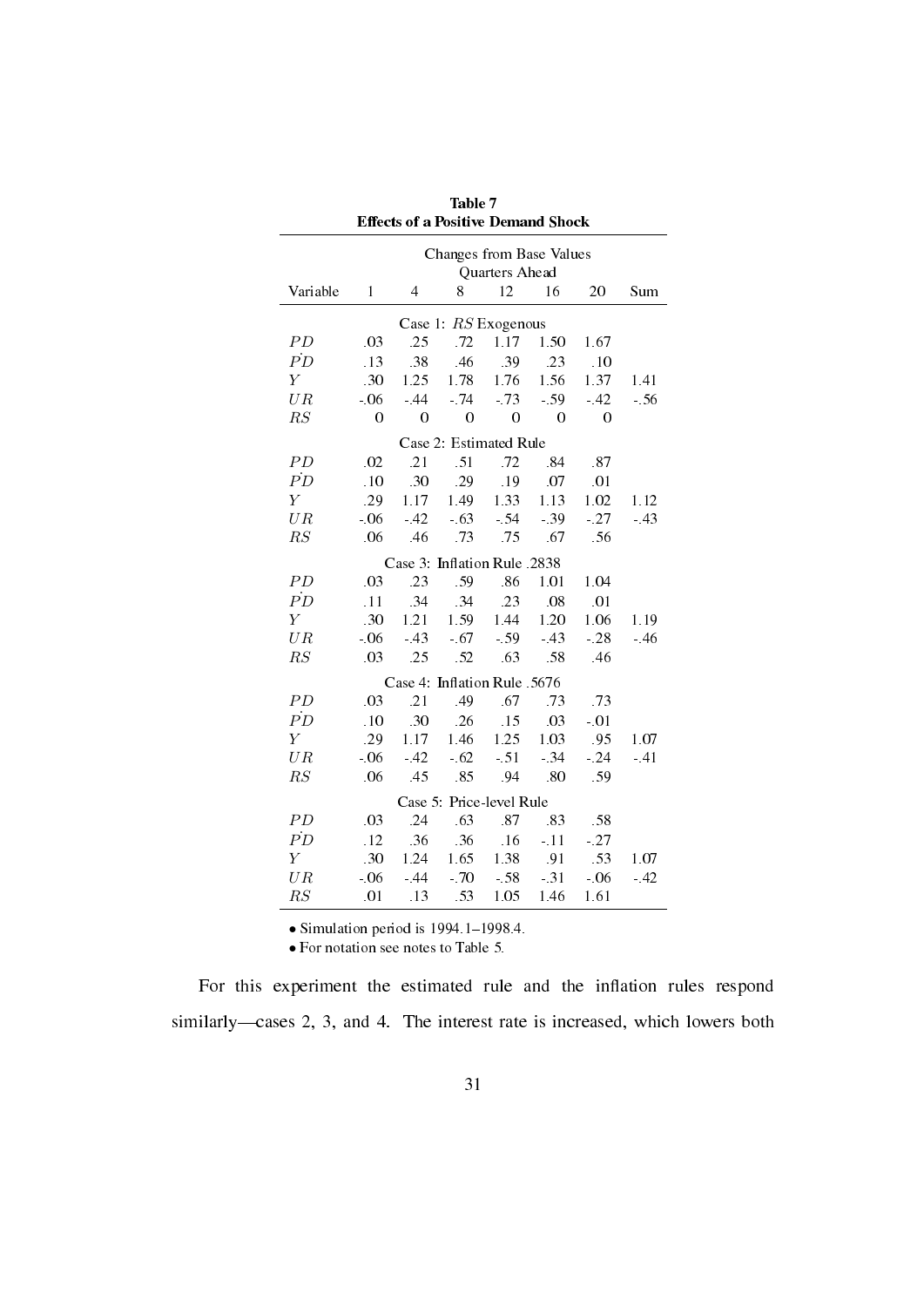output and the price level relative to case 1 of no interest rate change. Comparing the estimated rule to say, inflation rule .2858, the differences are small, and one could conclude that moving from current Fed behavior to behavior in which only inflation is in the rule makes little difference. This, of course, is not true for the price shock in Table 6, and so the consequences of changing rules depends on the type of shock. Regarding case 5, the price-level rule, there is a slower initial response and then larger effects at the end.

#### 3.6 Stochastic Simulation Results

The shocks in Tables 6 and 7 are just made up shocks. A more general way of examining the consequences of using different interest rate rules is to use historically estimated residuals and stochastic simulation. There are 328 stochastic equations in the MC model, 182 quarterly and 146 annual. There is an estimated error term for each of these equations for each period. Although the equations do not all have the same estimation period, the period 1977–2004 is common to all equations. There are thus available 28 vectors of annual error terms and 112 vectors of quarterly error terms. These vectors are taken as estimates of the economic shocks, and they are drawn in the manner discussed below. Since these vectors are vectors of the historical shocks, they pick up the historical correlations of the error terms. If, for example, shocks in two consumption equations are highly positively correlated, the error terms in the two equations will tend to be high together or low together.

The base path is again taken to be the historical path, which is obtained by added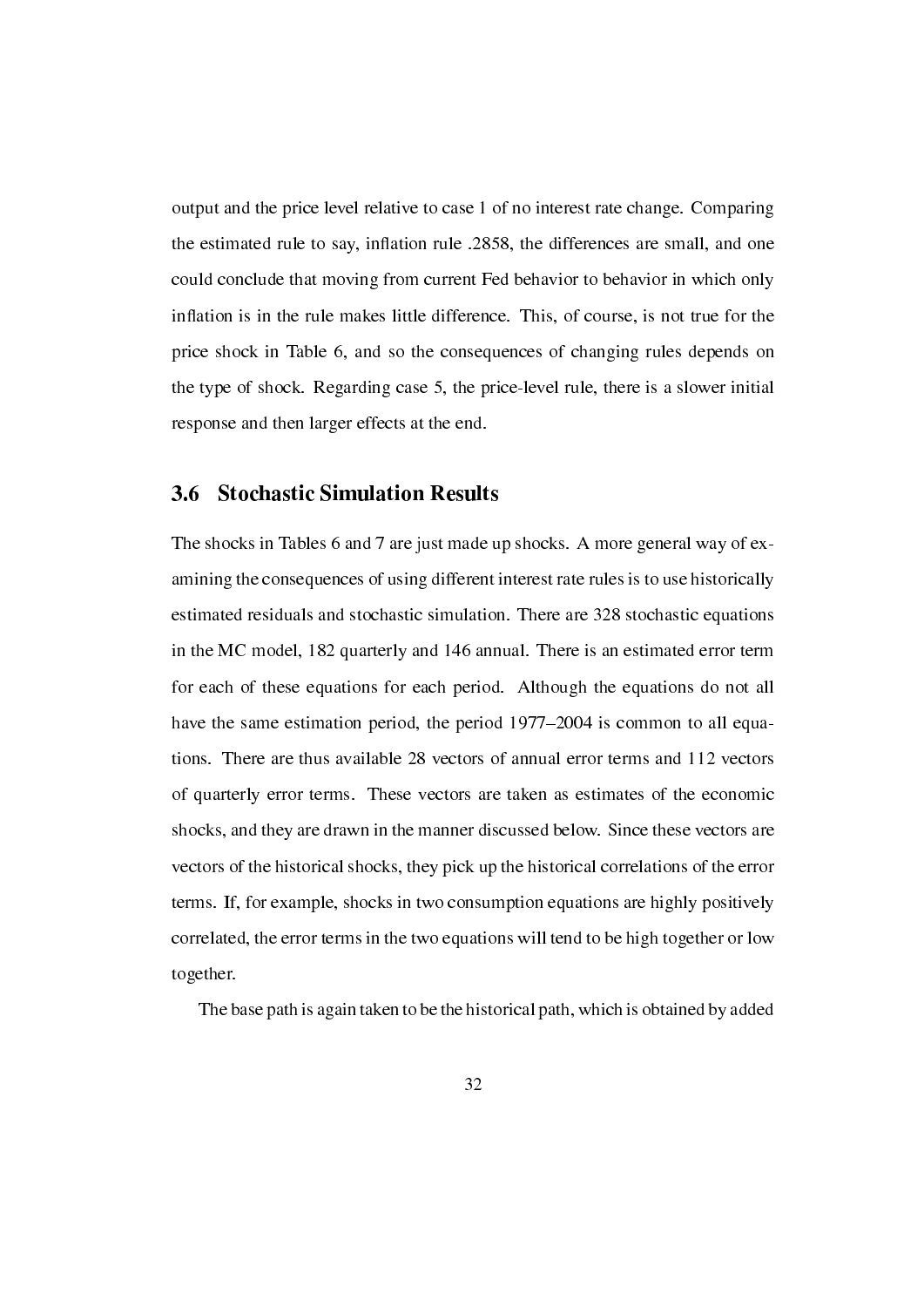the estimated residuals to all the equations and taking them to be exogenous. Thus, for all the stochastic simulations the estimated residuals are added to the model and the draws are around these residuals. Each trial for the stochastic simulation is a dynamic deterministic simulation for 1994:1-1998:4 using a particular draw of the error terms. For each of the five years for a given trial an integer is drawn between 1 and 28 with probability 1/28 for each integer. This draw determines which of the 28 vectors of annual error terms is used for that year. The four vectors of quarterly error terms used are the four that correspond to that year. Each trial is thus based on drawing five integers. The solution of the model for this trial is an estimate of what the world economy would have been like had the particular drawn error terms actually occurred. (Remember that the drawn error terms are on top of the historical residuals for  $1994:1-1998:4$ , which are always used.) The number of trials taken is 1000, so 1000 world economic outcomes for  $1994:1-1998:4$  are available for analysis.

The historical residuals are added to whatever interest rate rule is used, but no errors are drawn for it. Adding the historical residuals means that when the model inclusive of the rule is solved with no errors for any equation drawn, a perfect tracking solution results.<sup>19</sup> Not drawing errors for the rule means that the Fed does not behave randomly but simply follows the rule.

Let  $y_t^j$  be the predicted value of endogenous variable  $y$  for quarter  $t$  on trial  $j$ , and let  $y_t^*$  be the base (actual) value. How best to summarize the  $1000 \times 20$  values of  $y_t^j$ ? One possibility for a variability measure is to compute the variability of  $y_t^j$ *t*

<sup>&</sup>lt;sup>19</sup>Each of the rules has a different set of estimated residuals associated with it because the predicted values from the rules differ.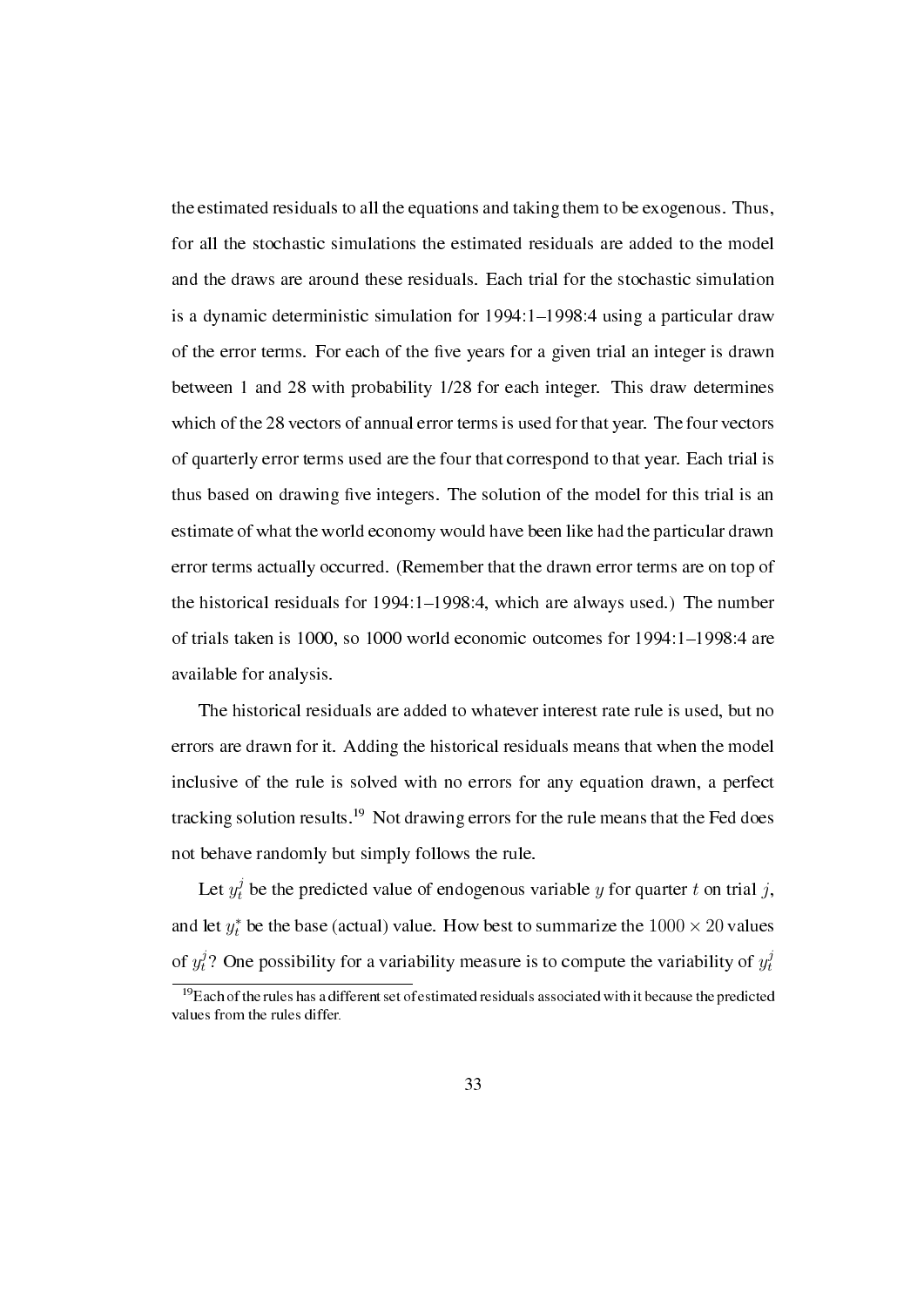around  $y_t^*$  for each  $t$ :  $(1/J)\sum_{j=1}^J (y_t^j - y_t^*)^2$ , where *J* is the total number of trials.<sup>7</sup> The problem with this measure, however, is that there are 20 values per variable, which makes summary difficult. A more useful measure is the following. Let  $L^j$ be:

$$
L^{j} = \frac{1}{T} \sum_{i=1}^{T} (y_t^{j} - y_t^{*})^2
$$
 (1)

where  $T$  is the length of the simulation period (20). Then the measure is

$$
L = \frac{1}{J} \sum_{j=1}^{J} L^{j}
$$
 (2)

*L* is a measure of the deviation of the variable from its base values over the whole period. It is not an estimated variance, just a summary measure of variability.

Selected results are presented in the first five rows in Table 8: values of L are presented for five variables. Comparing rows 1 and 2, the estimated rule does a fairly good job in lowering the values of *L*. *L* for *PD* falls from 4.69 to 3.08, and *L* for *Y* falls from 2.88 to 2.22. *L* increases for *RS* from zero to .97.<sup>20</sup> In row 3 inflation rule .2838 lowers  $L$  for  $PD$  more (to 2.53) at a cost of higher values of  $L$ for *Y* (2.55) and *RS* (1.59) compared to the estimated rule. The results in rows 2 and 3, for the estimated rule and inflation rule .2858, are not as similar as they are for the demand shock in Table 7, but they are more similar than for the price shock in Table 6. This is as expected since the errors used for the stochastic-simulation

<sup>&</sup>lt;sup>20</sup>When the experiment in row 2 is done for the 2000:1-2004:4 period (instead of 1994:1-1998:4), the values of *L* are: 3.86 for *PD*, 2.90 for *PD*, 2.08 for *Y*, .58 for *UR*, and .64 for *RS*. In this later period the actual values of *RS* are on average smaller, and in the experiment there are more times when the 0.5 constraint for the minimum value of *RS* is binding. This is the main reason that *L* for *RS* is lower in the later period: the Fed has less room to maneuver. (Remember that the base path for an experiment is just the historical path.) This constraint results in somewhat higher values of  $L$  for  $PD$  and  $PD$  in the later period, but in general the results are fairly close.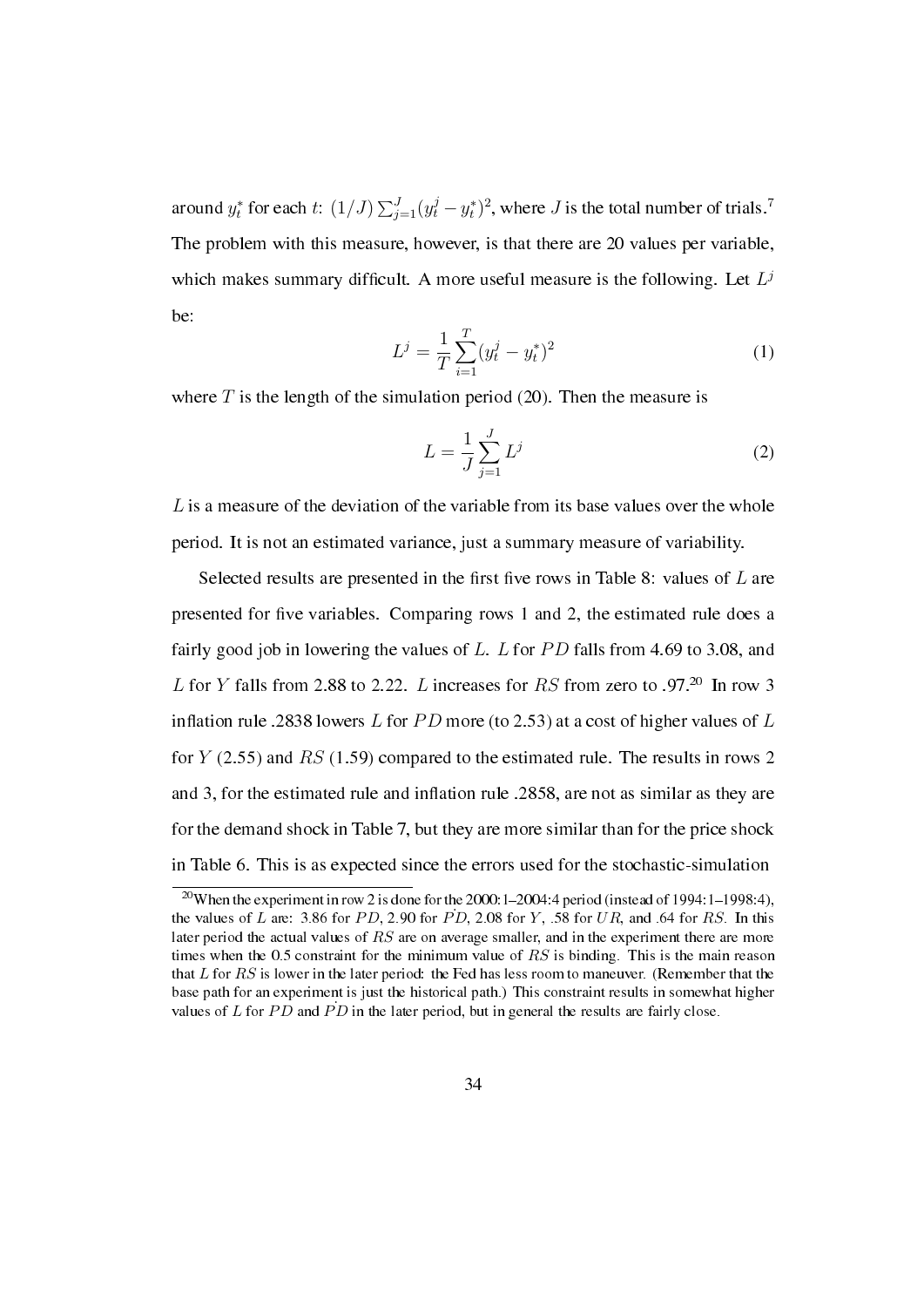| Table 8                            |  |
|------------------------------------|--|
| Variability Estimates: Values of L |  |

| <b>MC</b> Model                                    |      |      |      |      |               |  |  |  |  |  |
|----------------------------------------------------|------|------|------|------|---------------|--|--|--|--|--|
|                                                    | PD   | PD   | Y    | U R  | $\mathit{RS}$ |  |  |  |  |  |
| 1. No rule $(RS)$ exogenous)                       | 4.69 | 2.85 | 2.88 | .80  | 0             |  |  |  |  |  |
| 2. Estimated rule                                  | 3.08 | 2.45 | 2.22 | .59  | .97           |  |  |  |  |  |
| 3. Inflation Rule .2838                            | 2.53 | 2.33 | 2.55 | .67  | 1.59          |  |  |  |  |  |
| 4. Inflation Rule .5676                            | 1.63 | 2.03 | 2.56 | .63  | 4.04          |  |  |  |  |  |
| 5. Price-level Rule                                | 2.60 | 2.83 | 3.21 | .78  | 3.61          |  |  |  |  |  |
| US(EX,PIM) Model                                   |      |      |      |      |               |  |  |  |  |  |
| 6. No rule $(RS)$ exogenous)                       | 4.48 | 2.58 | 3.29 | .97  | $\Omega$      |  |  |  |  |  |
| 7. Estimated rule                                  | 3.66 | 2.44 | 2.50 | .72  | .87           |  |  |  |  |  |
| 8. Optimal ( $\lambda_1 = 1.5, \lambda_2 = 1.5$ )  | 3.72 | 2.40 | 2.46 | .72  | .98           |  |  |  |  |  |
| 9. Optimal ( $\lambda_1 = 0.0, \lambda_2 = 3.0$ )  | 3.04 | 2.25 | 2.97 | .86  | .99           |  |  |  |  |  |
| 10. Optimal $(\lambda_1 = 0.0, \lambda_2 = 1.0)^a$ | 2.29 | 2.64 | 4.32 | 1.15 | 3.33          |  |  |  |  |  |

*<sup>a</sup>*Price-level loss function; see text

• Simulation period: 1994:1-1998:4.

• See notes to Tables 5 and 6.

draws consist of both demand and price shocks. The draws are, of course, more representative of actual shocks than are the shocks used in Tables 6 and 7.

The second inflation rule is more extreme than the first (row 4 versus row 3). *L* for *PD* falls to 1.63, but *L* for *RS* is now 4.04. It is interesting in this case that the cost of lowering  $L$  for  $PD$  is added variability of  $RS$ , not of  $Y$  and  $UR$ . Other things being equal, lowering the variability of *P D* in the MC model lowers the variability of *Y* , and this affect dampens the effects that work in the opposite direction, which arise from the higher variability of *RS*.

Again, the price-level rule (row 5) is not very good. Comparing rows 3 and 5, the price level rule has about the same value of *L* for *P D*, but much larger values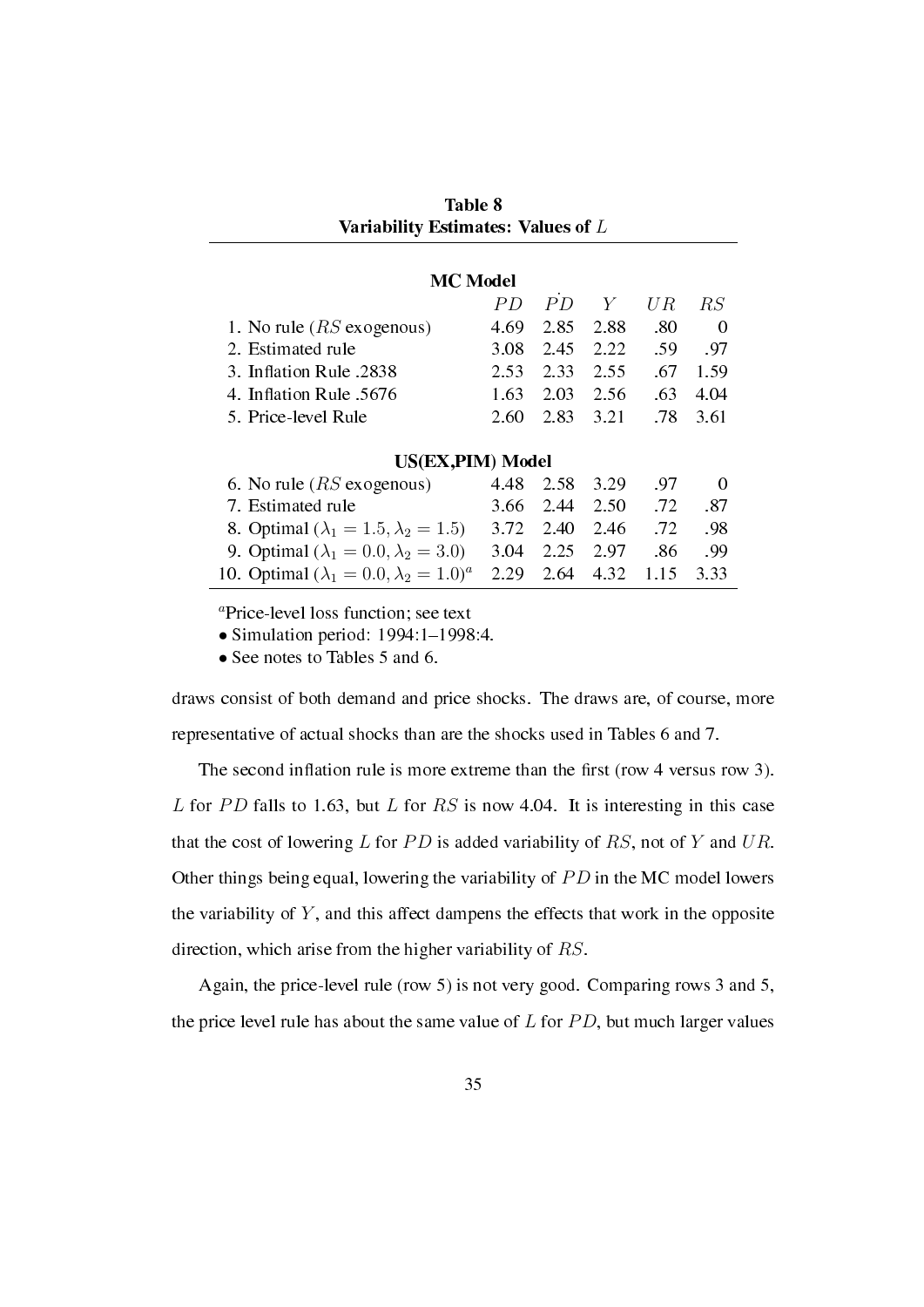for *Y* and *RS*.

#### 3.7 Optimal Control Results

Optimal control techniques are the obvious ones to use in evaluating inflation targeting, and so the most weight should probably be placed on the following results. The optimal control methodology requires that a loss function be postulated for the Fed. Assume that the loss for quarter *t* is:

$$
H_t = \lambda_1 (UR_t - UR_t^*)^2 + \lambda_2 (PD_t - PD_t^*)^2 + 9.0(\Delta RS_t - \Delta RS_t^*)^2
$$
  
+1.0/(RS\_t - 0.499) + 1.0/(16.001 - RS\_t) (3)

where  $*$  denotes a base value.  $\lambda_1$  is the weight on unemployment deviations, and  $\lambda_2$  is the weight on inflation deviations. The last two terms in (3) insure that the optimal values of *RS* will be between 0.5 and 16.0. The middle term penalizes changes in *RS*; more will be said about it below. As was done for the other experiments, the estimated residuals are first added to the stochastic equations and taken to be exogenous. The base path is then the historical path, and the target values in (3) are the historical values.

Assume that the control period of interest is 1 through *T*, where in the present case 1 is 1994:1 and *T* is 1998:4. Although this is the control period of interest, in order not to have to assume that life ends in  $T$ , the control problem should be thought of as one of minimizing the expected value of  $\sum_{t=1}^{T+n} H_t$ , where *n* is chosen to be large enough to avoid unusual end-of-horizon effects near *T*. The overall control problem should thus be thought of as choosing values of *RS* that minimize the expected value of  $\sum_{t=1}^{T+n} H_t$  subject to the model used.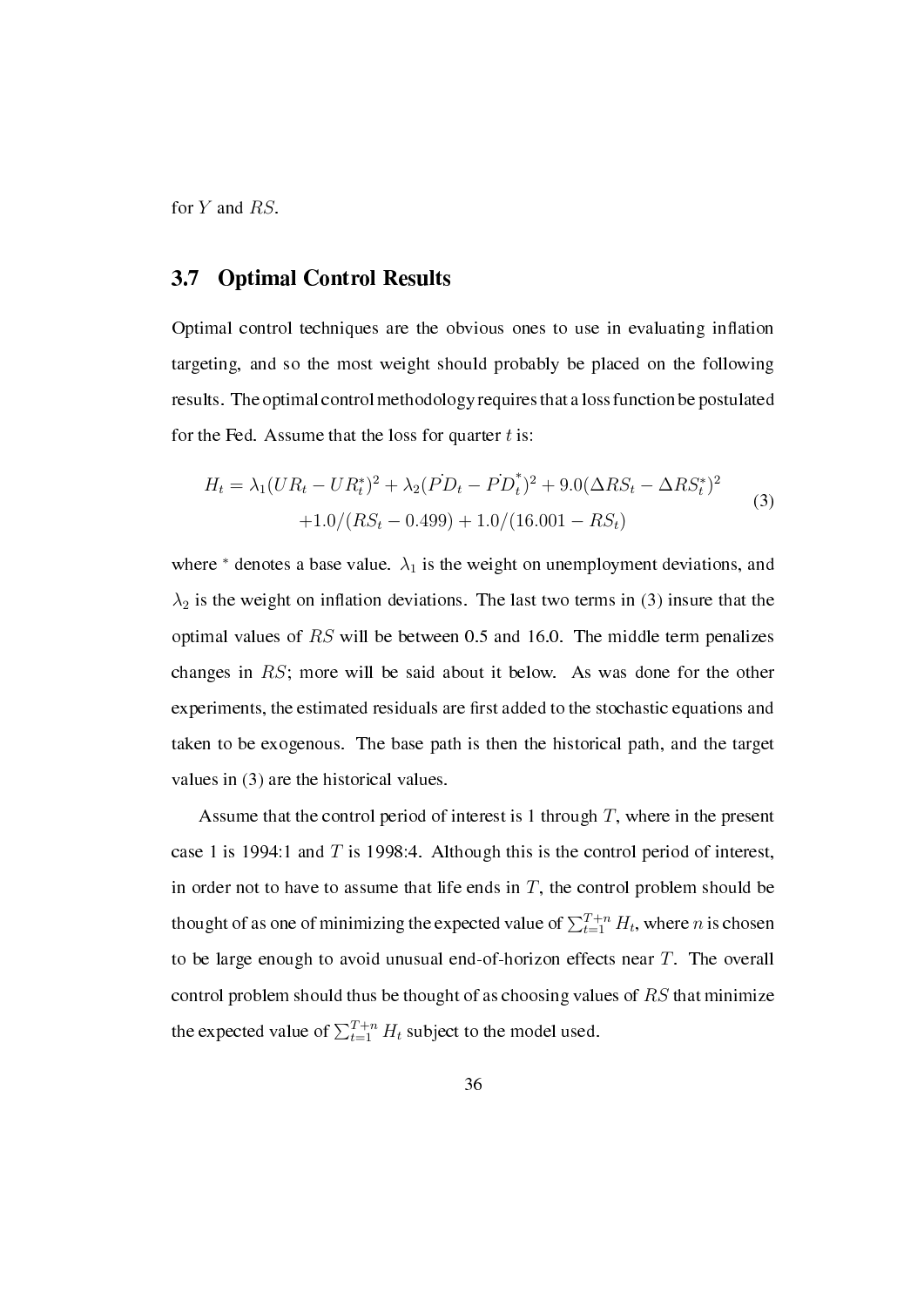If the model used is linear and the loss function quadratic, it is possible to derive analytically optimal feedback equations for the control variables. In general, however, optimal feedback equations cannot be derived for nonlinear models or for loss functions with nonlinear constraints on the instruments, and a numerical procedure must be used. The following procedure was used for the present results. It is based on a sequence of solutions of deterministic control problems, one sequence per trial.

Recall what a trial for the stochastic simulation is. A trial is a set of draws of 20 vectors of error terms, one vector per quarter. Given this set, the model is solved dynamically for the 20 quarters using an interest rate rule (or no rule). This entire procedure is then repeated the chosen number of trials, at which time the summary statistics are computed. As will now be discussed, each trial for the optimal control procedure requires that 20 deterministic control problems be solved.

For purposes of solving the control problems, the Fed is assumed to know the model (its structure and coefficient estimates) and the exogenous variables, both past and future. The Fed is assumed *not* to know the future values of any endogenous variable or any error draw when solving the control problems. The Fed is assumed to know the error draws for the first quarter for each solution. This is consistent with the use of the above rules, where the error draws for the quarter are used when solving the model with the rule.

The procedure for solving the overall control problem is as follows.

1. Draw a vector of errors for quarter 1, and add these errors to the equations. Take the errors for quarters 2 through *k* to be their historical values (no draws), where  $k$  is defined shortly. Choose values of  $RS$  for quarters 1 through *k* that minimize  $\sum_{t=1}^{k} H_t$  subject to the model as just described.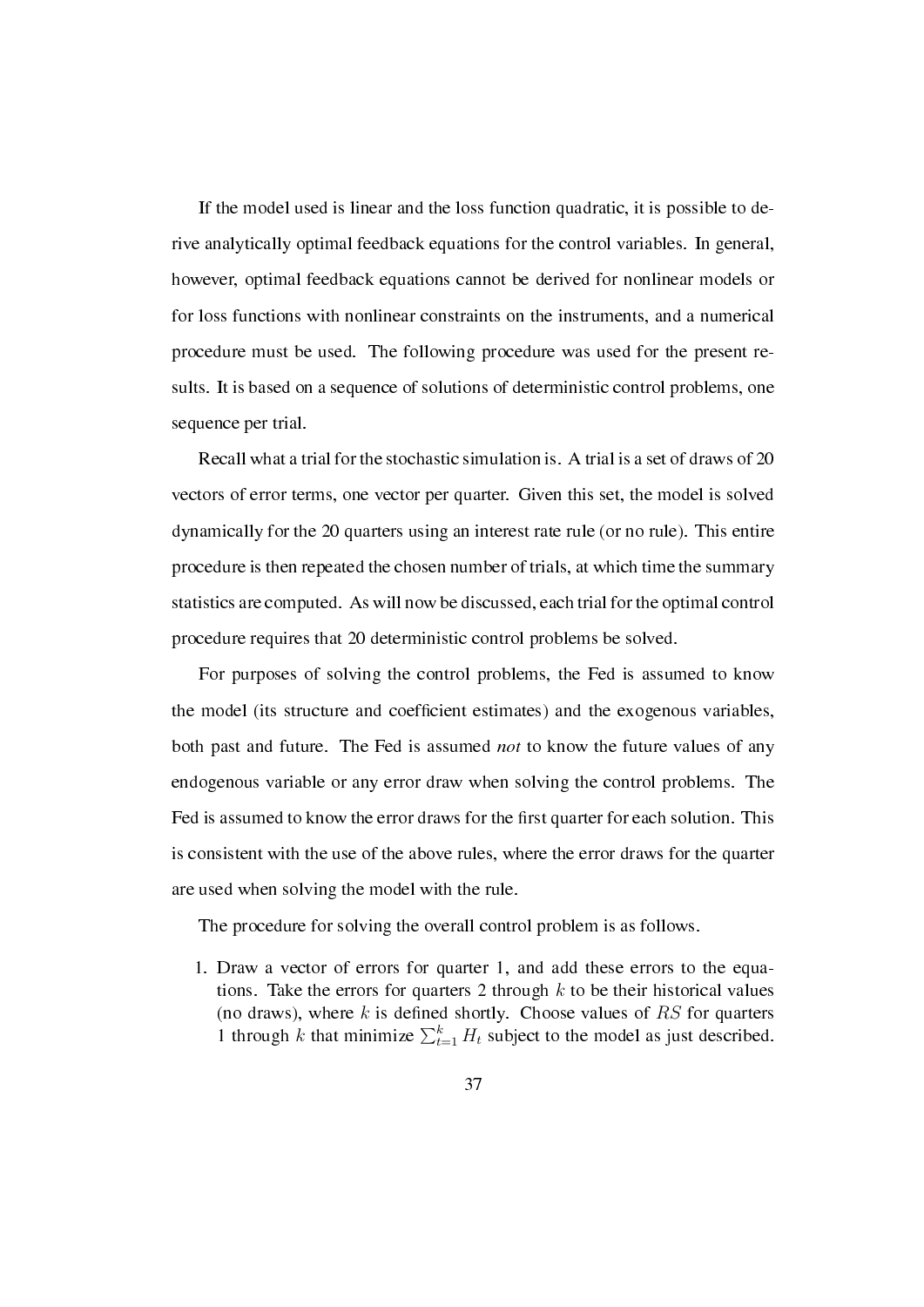This is just a deterministic optimal control problem, which can be solved, for example, by the method in Fair (1974b).<sup>21</sup> Let  $RS_1^*$  denote the optimal value of *RS* for quarter 1 that results from this solution. The value of *k* should be chosen to be large enough so that making it larger has a negligible effect on  $RS<sub>1</sub><sup>*</sup>$ . (This value can be chosen ahead of time by experimentation.)  $RS<sub>1</sub><sup>*</sup>$  is a value that the Fed could have computed at the beginning of quarter 1 (assuming the model and exogenous variables were known) having knowledge of the error draws for quarter 1, but not for future quarters.

- 2. Record the solution values from the model for quarter 1 using  $RS_1^*$  and the error draws. These solution values are what the model estimates would have occurred in quarter 1 had the Fed chosen  $RS<sub>1</sub><sup>*</sup>$  and had the error terms been as drawn.
- 3. Repeat steps 1 and 2 for the control problem beginning in quarter 2, then for the control problem beginning in quarter 3, and so on through the control problem beginning in quarter *T*. For an arbitrary beginning quarter *s*, use the solution values of all endogenous variables for quarters *s −* 1 and back, as well as the values of *RS<sup>∗</sup> s−*1 and back.
- 4. Steps 1 through 3 constitute one trial, i.e., one set of *T* drawn vectors of errors. Do these steps again for another set of *T* drawn vectors. Keep doing this until the specied number of trials has been completed.

The solution values of the endogenous variables carried along for a given trial from quarter to quarter in the above procedure are estimates of what the economy would have been like had the Fed chosen  $RS_1^*,...,RS_T^*$  and the error terms been as drawn.

The optimal control procedure is too costly in terms of computer time to be able to be used for the MC model, and for this work the U.S. subset of the model was used, denoted US(EX,PIM). This model is exactly the same as the model for the United States in the MC model except for the treatment of U.S. exports

 $21$ This method sets up the problem as an unconstrained nonlinear optimization problem and uses an optimization algorithm like DFP to find the optimum.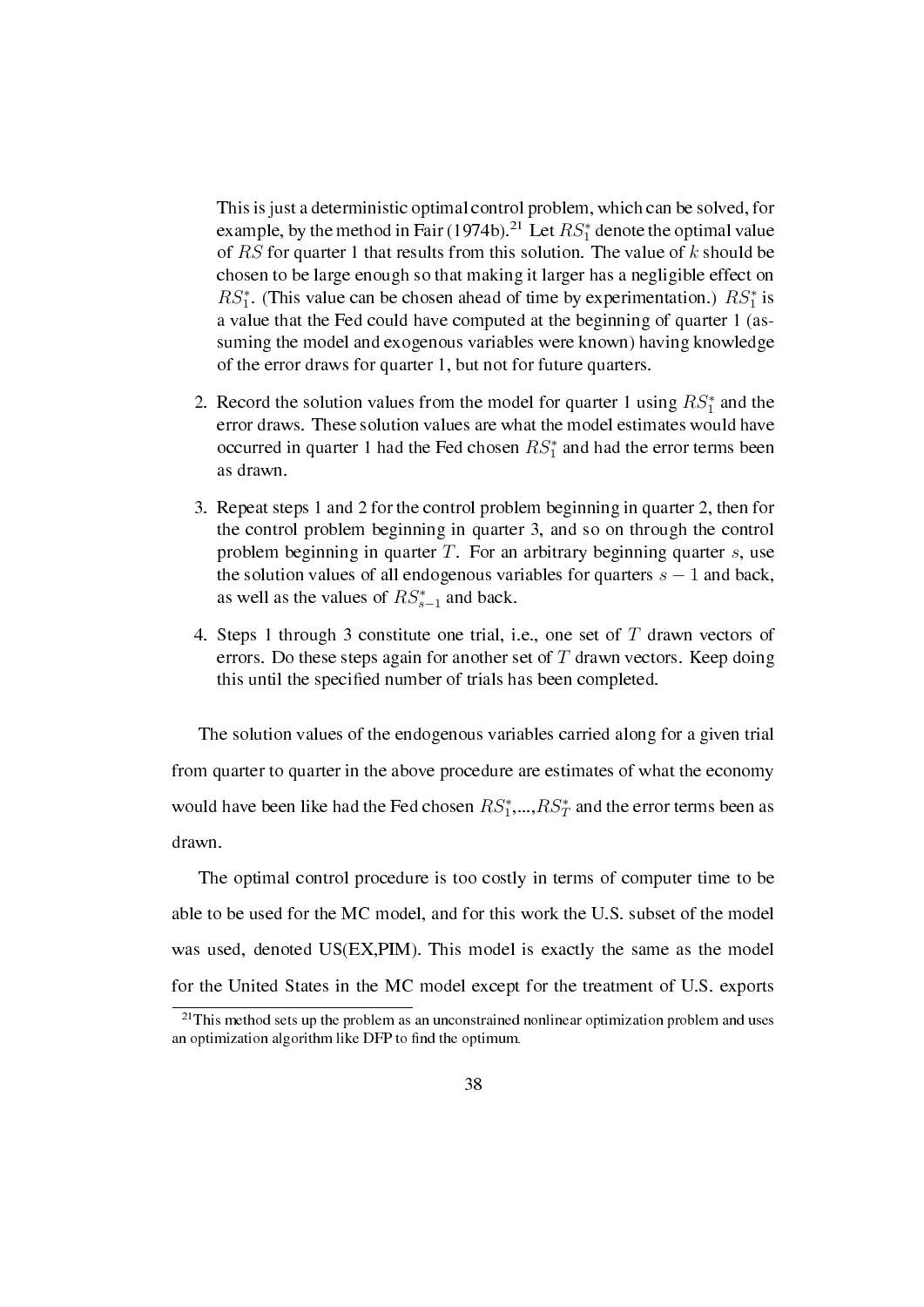$(EX)$  and the U.S. price of imports  $(PIM)$ . These two variables change when *RS* changes—primarily because the value of the dollar changes—and the effects of *RS* on *EX* and *P IM* were approximated in the following way.

First,  $\log EX_t - \alpha_1 RS_t$  was regressed on a constant, *t*,  $\log EX_{t-1}$ ,  $\log EX_{t-2}$ ,  $\log EX_{t-3}$ , and  $\log EX_{t-4}$ , and  $\log PIM_t - \alpha_2 RS_t$  was regressed on a constant, *t*, log  $PIM_{t-1}$ , log  $PIM_{t-2}$ , log  $PIM_{t-3}$ , and log  $PIM_{t-4}$ . Second, these two equations were added to the US(EX,PIM) model for particular values of  $\alpha_1$  and  $\alpha_2$ , and an experiment was run in which the estimated interest rate rule of the Fed was dropped and *RS* was decreased by one percentage point. This was done many times for different values of  $\alpha_1$  and  $\alpha_2$ . The final values of  $\alpha_1$  and  $\alpha_2$  chosen were ones whose experimental results most closely matched the results for the same experiment using the complete MC model. The final values chosen were -.0004 and -.0007 respectively. Third, the experiment in row 2 of Table 8 was run for the US(EX,PIM) model (with the *EX* and *P IM* equations added) and with the estimated errors from the *EX* and *PIM* equations being used in the drawing of the errors. When an error for the *EX* equation was drawn, it was multiplied by  $\beta_1$ , and when an error for the *PIM* equation was drawn, it was multiplied by  $\beta_2$ . The experiment was run many times for different values of  $\beta_1$  and  $\beta_2$ , and the final values chosen were ones that led to results similar to those in the row 2 of Table 8. The values were  $\beta_1 = .4$  and  $\beta_2 = .75$ . The results using these values are in row 7 of Table 8. The chosen values of  $\alpha_1$ ,  $\alpha_2$ ,  $\beta_1$ , and  $\beta_2$  were then used for the experiments in rows  $8-10$ .

Because of computational costs, 100 rather than 1000 trials were used for the optimal control experiments. The results are presented in rows 6-10 in Table 8.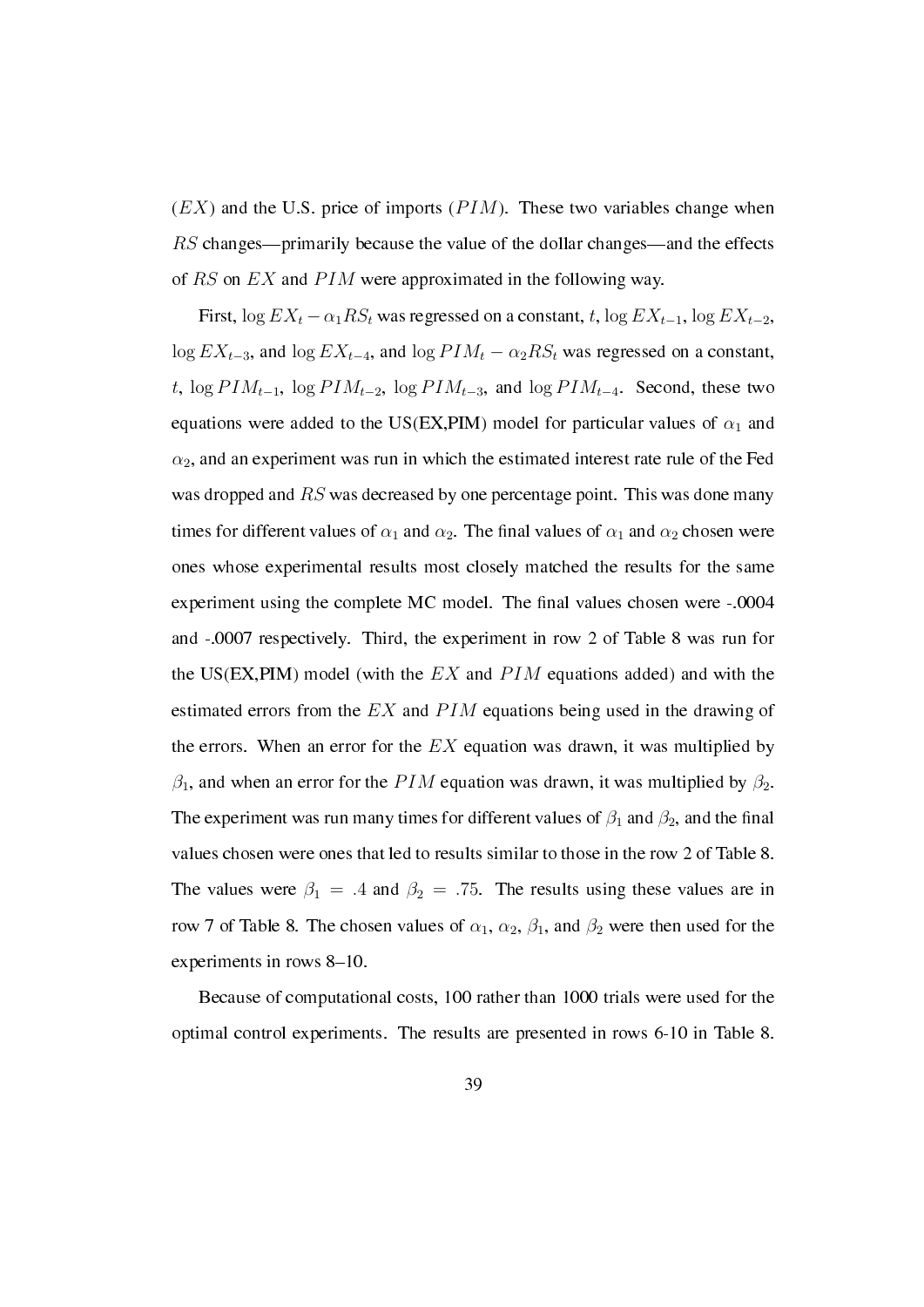Each experiment in a row uses the same sets of error draws, which lessens stochastic simulation error across experiments, although these sets of error draws are different from those used for the experiments in rows  $1-5$ . Rows 6 and 7 are equivalent to rows 1 and 2: no rule and the estimated rule, respectively. Comparing these rows, the same pattern holds for both the overall MC model and the US(EX,PIM) model, namely that the estimated rule substantially lowers the variability of both *PD* and *Y*.

Row 8 uses equal weights on unemployment and inflation in the loss function. The values of  $\lambda_1$  and  $\lambda_2$  of 1.5 were chosen after some experimentation—using the coefficient of 9 on the middle term in equation  $(3)$ —to have the value of *L* for *RS* to be similar to its value when the estimated rule is used. The value of *L* is .98, which is close to .87 for the estimated rule. The aim is to constrain the optimal control procedure from variations in *RS* much different from what the Fed is estimated to have done historically (aside from the early Volcker period). The results using the estimated rule in row 7 and the equally-weighted optimal control procedure in row 8 are quite similar. In other words, the estimated rule is consistent with the Fed solving an optimal control problem with equal weights on unemployment and inflation.

Row 9 uses a zero weight on unemployment and a weight of 3.0 on inflation. Again, the weight of 3.0 led the value of *L* for *RS* (.99) being close to the value using the estimated rule. Comparing row 9 to row 7, *L* for *P D* has fallen from 3.66 to 3.04 at a cost of  $L$  rising for  $Y$  from 2.50 to 2.97. For the inflation rate  $(\overrightarrow{PD}) L$  falls from 2.44 to 2.25, and for the unemployment rate L rises from .72 to .86.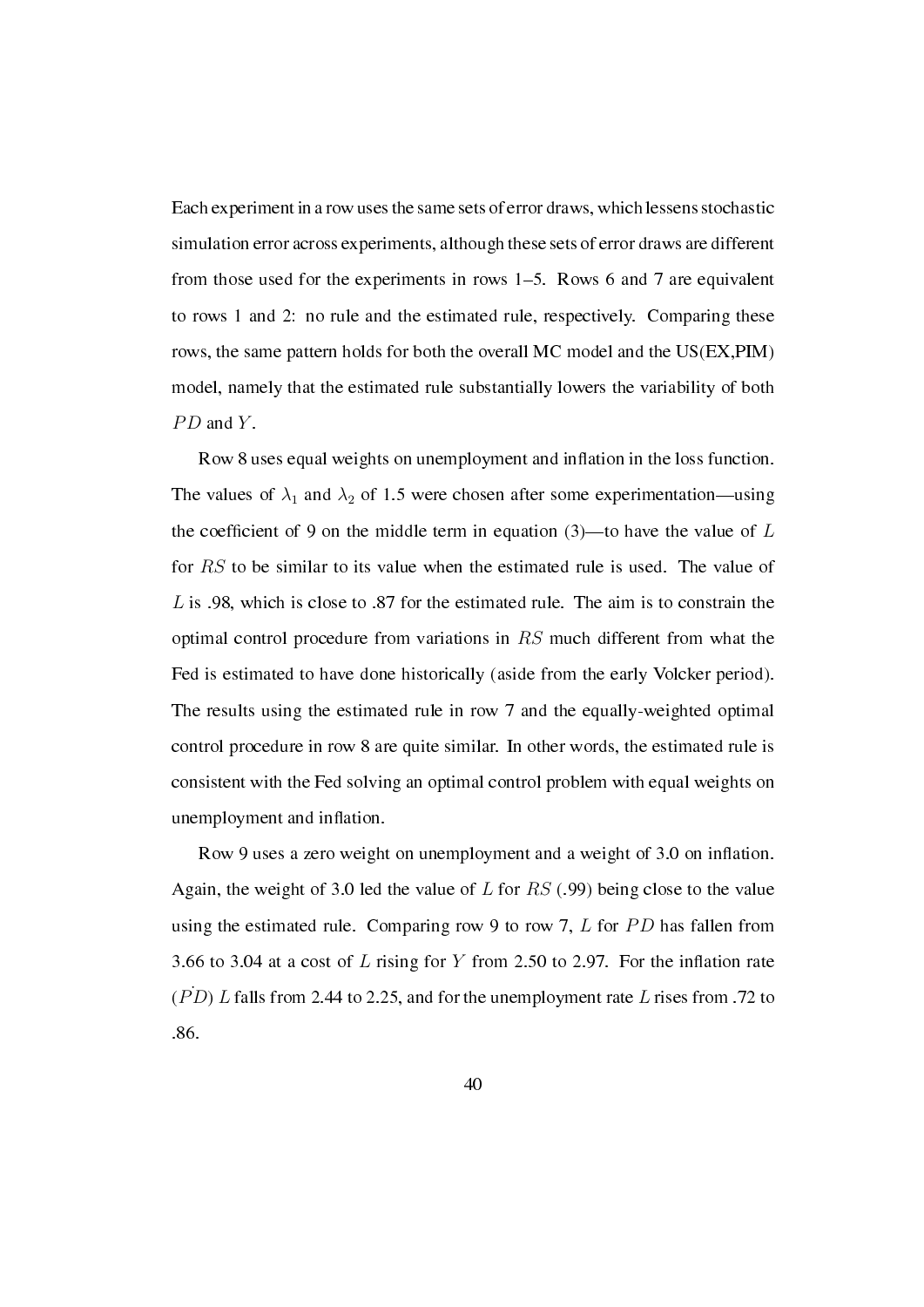For the results in row 10 the inflation term in  $(3)$  was replaced by

$$
\lambda_2[(PD_t - PD_t^*)/PD_t^*]^2
$$

where  $PD^*$  is the target (historical) value. The results in row 10 are not as good as those in row 9. The value of *L* for *PD* is lower, but all the other values are larger. These poor results are consistent with the poor results in row 5 in Table 8 and in case 5 in Tables 6 and 7.

### 4 Conclusion

One obvious conclusion from the results in Section 3 is that price-level targeting is not a good idea. This is contrary to the conclusion of Cecchetti and Kim (2005), who argue that price-level targeting is less risky than inflation targeting. This conclusion is thus obviously model dependent. Cecchetti and Kim use a very simple model, and their conclusion is obviously not robust to the use of a model like the MC model.

Another conclusion is that there is clearly some output cost to inflation targeting. In terms of variability, rows 8 and 9 in Table 8 show that lowering the variability of the price level by 18 percent (from 3.72 to 3.04) results in an increase in the variability of output of 21 percent (from 2.46 to 2.97). The variability of the unemployment rate increases by 19 percent (from .72 to .86).

Tables 6 and 7 show that price shocks make more of a difference than demand shocks in terms of the output costs of inflation targeting. For the price shock in Table 6 the inflation targeting rule with a weight of .2838 compared to the estimated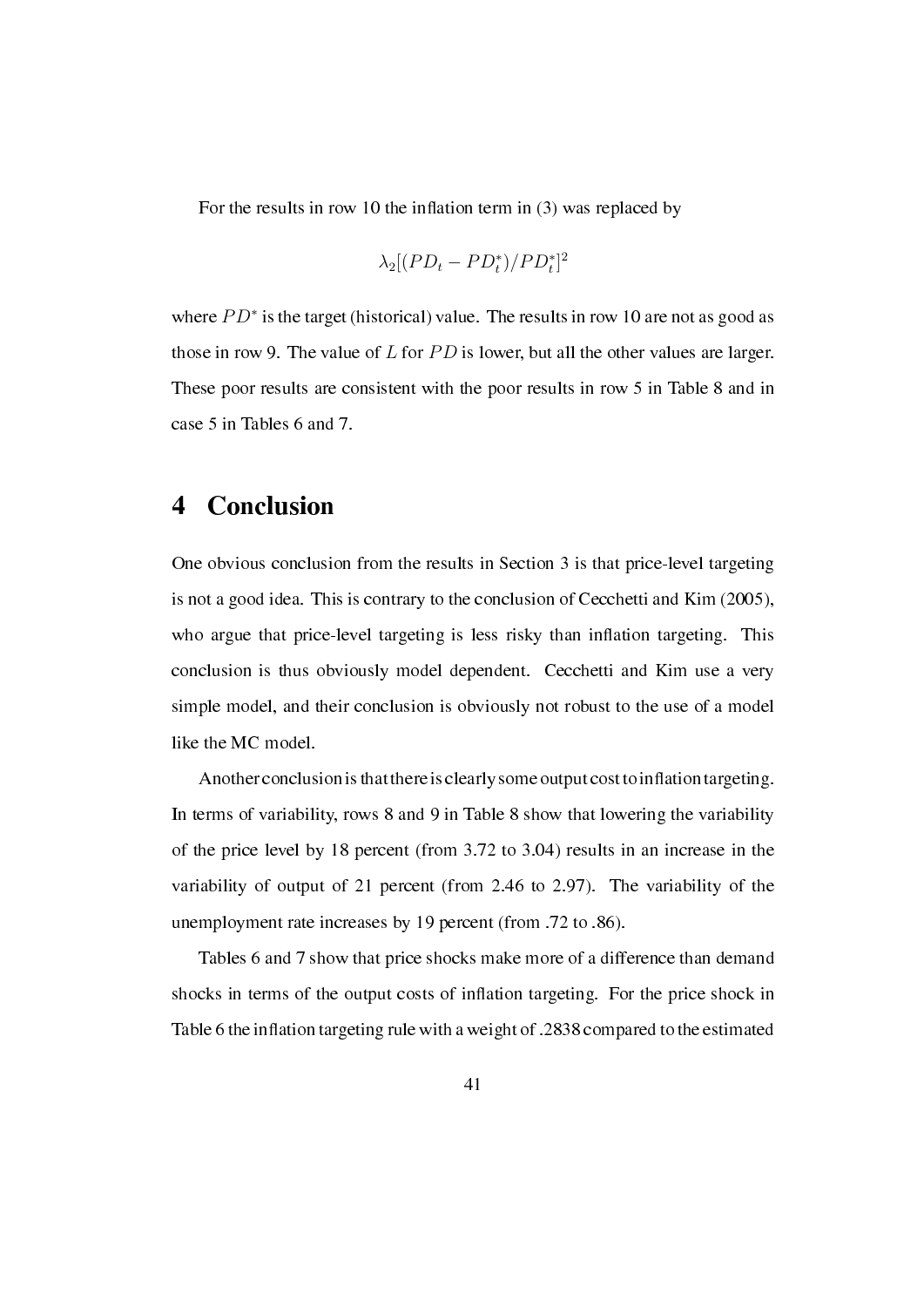rule lowered the increase in the price level by 40 percent after 20 quarters (from 4.20 to 2.54) and increased the cumulative output loss from 1.01 percent to 1.60 percent. For the demand shock in Table 7, on the other hand, the results for these two rules are very similar.

Regarding the estimated rule in Table 4, rows 7 and 8 in Table 8 show that the rule is consistent with the Fed weighting unemployment and inflation equally. Rows 7 and 9 show that the rule is not consistent with weighting only inflation. The results using the estimated rule in Tables 6, 7, and 8 show that the rule does a fairly good job in responding to shocks in that the variability of both the price level and output is substantially lowered relative to the case of no rule. And in Table 6 it is interesting that when there is a bad price shock, where the price level increases and output falls, the estimated rule suggests that the Fed essentially splits the difference and does nothing. This, of course, is not the case under the inflation targeting rules.

Finally, given that the results in Table 8 are based on historical shocks, it is clear that whatever policy the Fed follows, considerable variability is left. The Fed's power is limited. This is clear from the results in Table 5, where the effects of a change in *RS* on the price level and output are moderate.

Overall, the results in Section 3 suggest that the Fed should continue to behave as it has in the past.

One caveat regarding the present results concerns the price and wage equations in theMC model. Remember that by adding the estimated residuals to the stochastic equations and thus taking the base path to be the historical path, the MC model has in effect been steered away from very low values of the unemployment rate. The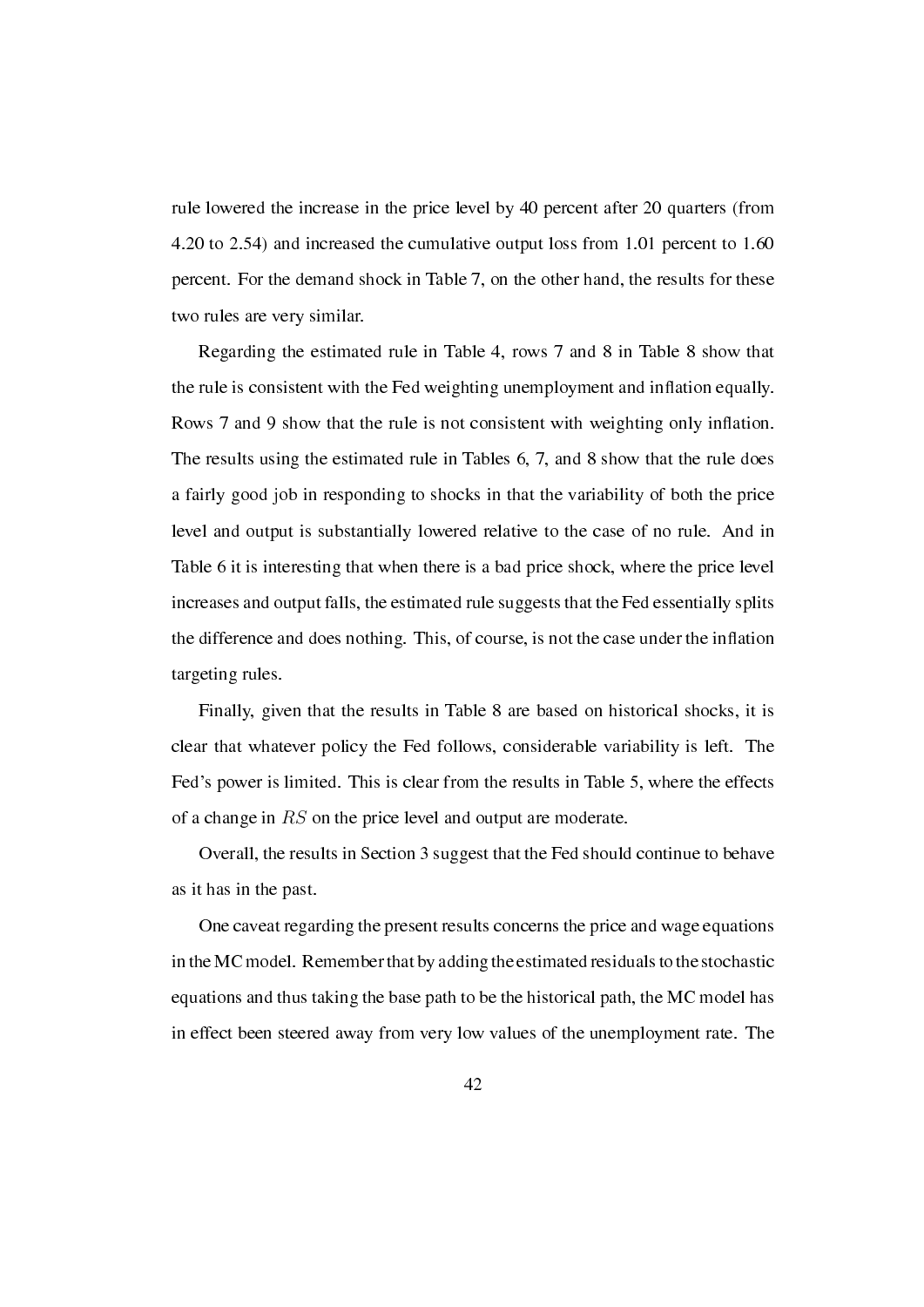assumption in the price equation in Table 3 the unemployment rate has a linear effect on the price level is not likely to hold at very low values of the unemployment rate. Thus the above conclusions about tradeoffs between price level or inflation variability and output variability are not likely to pertain to cases of very low unemployment rates.

Another caveat concerns the treatment of expectations in the MC model. Say that at the beginning of some quarter the Fed announced that it was switching to inflation targeting. This announcement would have no immediate effects in the MC model. The effects come when the Fed actually changes interest rates. For example, if this new policy led the Fed to raise interest rates sharply in the current quarter and the next few quarters, this would have large effects in the MC model in the current and future quarters as the higher interest rates came about. But there is no change from the announcement alone and no change in the parameters of the estimated decision equations. Agents don't know the model, including the rule of the Fed, and they make their decisions based in effect on adaptive expectations. As discussed in Section 2.3, tests of the rational expectations hypothesis have generally not been supportive, and it may be that the assumption of adaptive expectations is a reasonable approximation of how expectations are actually formed. The key question for purposes of this paper is whether the adaptive expectations assumption is a good approximation if the Fed explicitly announces a policy change—a new rule. It is hard to test this because there have been so few announced rule changes. The results in this paper are thus based on the assumption that agents react to policy-variable changes as they take place but not to pure announcements. If research on NK models, which are based on the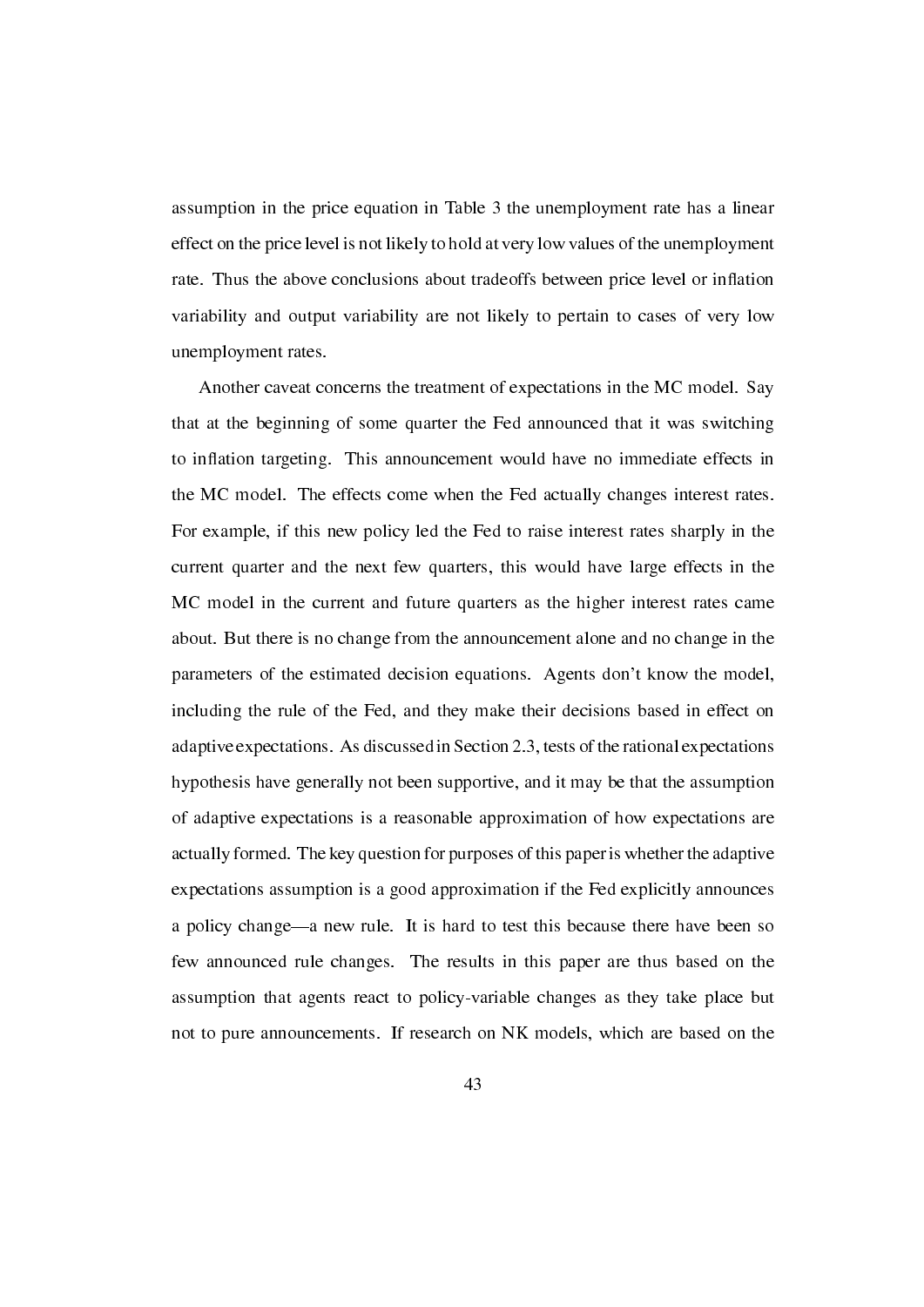assumption of rational expectataions, progresses to the point where the models are good approximations of the economy, it will be interesting to see if the present results are substantially changed.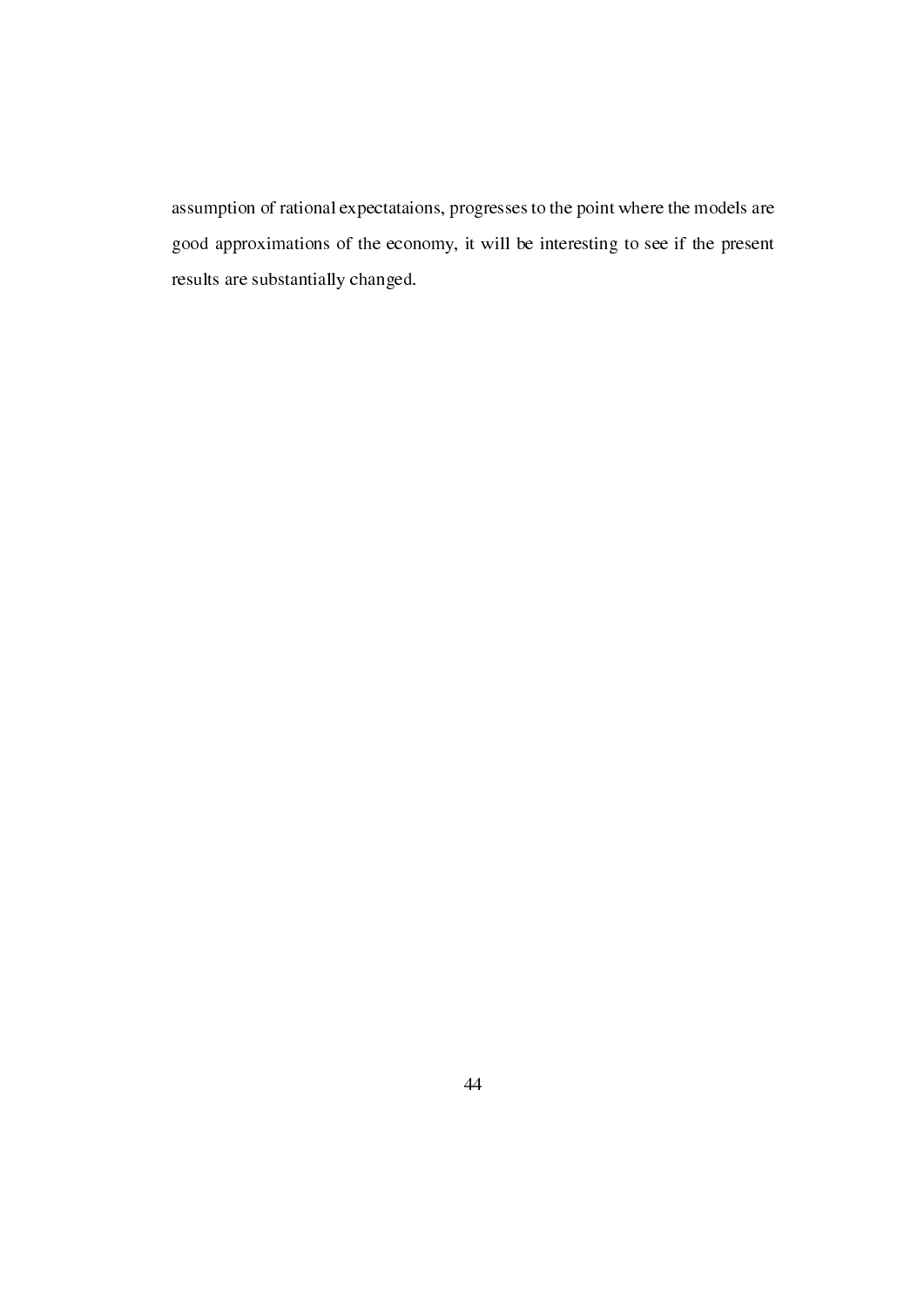### References

- [1] Amato, Jeffery D., and Thomas Laubach, 2004, "Implications of Habit Formation for Optimal Monetary Policy," Journal of Monetary Economics, 51, 305-325.
- [2] Andrés, Javier, J. David López-Salido, and Edward Nelson, 2005, "Sticky-Price Models and the Natural Rate Hypothesis," Journal of Monetary Economics, 52, 1025-1053.
- [3] Ball, Laurence, and Niamh Sheridan, 2005, "Does Inflation Targeting Matter?" in Bernanke and Woodford  $(2005)$ , 249–282.
- [4] Batini, Nicoletta, Brian Jackson, and Stephen Nickell, 2005, "An Open-Economy New Keynesian Phillips Curve for the U.K.," Journal of Monetary  $Economics, 52, 1061-1071.$
- [5] Belaygorod, Anatoliy, and Michael J. Dueker, 2005, "Discrete Monetary Policy Changes and Changing Inflation Targets in Estimated Stochastic General Equilibrium Models," Federal Reserve Bank of St. Louis Review, 719-733.
- [6] Benigno, Gianluca, 2004, "Real Exchange Rate Persistence and Monetary Policy Rules," Journal of Monetary Economics, 51, 473-502.
- [7] Bernanke, Ben S., Thomas Laubach, Frederic S. Mishkin, and Adam S. Posen, 1999, Inflation Targeting: Lessons from the International Experience. Princeton, NJ: Princetion University Press.
- [8] Bernanke, Ben S., and Michael Woodford, 2005, The Inflation-Targeting Debate. Chicago, IL: The University of Chicago Press.
- [9] Bils, Mark, and Peter J. Klenow, 2004, "Some Evidence on the Importance of Sticky prices," Journal of Political Economy, 112, 947–985.
- [10] Blanchard, Olivier J., and Jordi Galí, 2005, "Real Wage Rigidities and the New Keynesian Model," Discussion Paper No. 5375, Centre for Economic Policy Research, December.
- [11] Bouakez, Hafedh, Emanuela Cardia, and Francisco J. Ruge-Murcia, 2005, "Habit Formation and the Persistence of Monetary Shocks," Journal of Monetary Economics, 52, 1073-1088.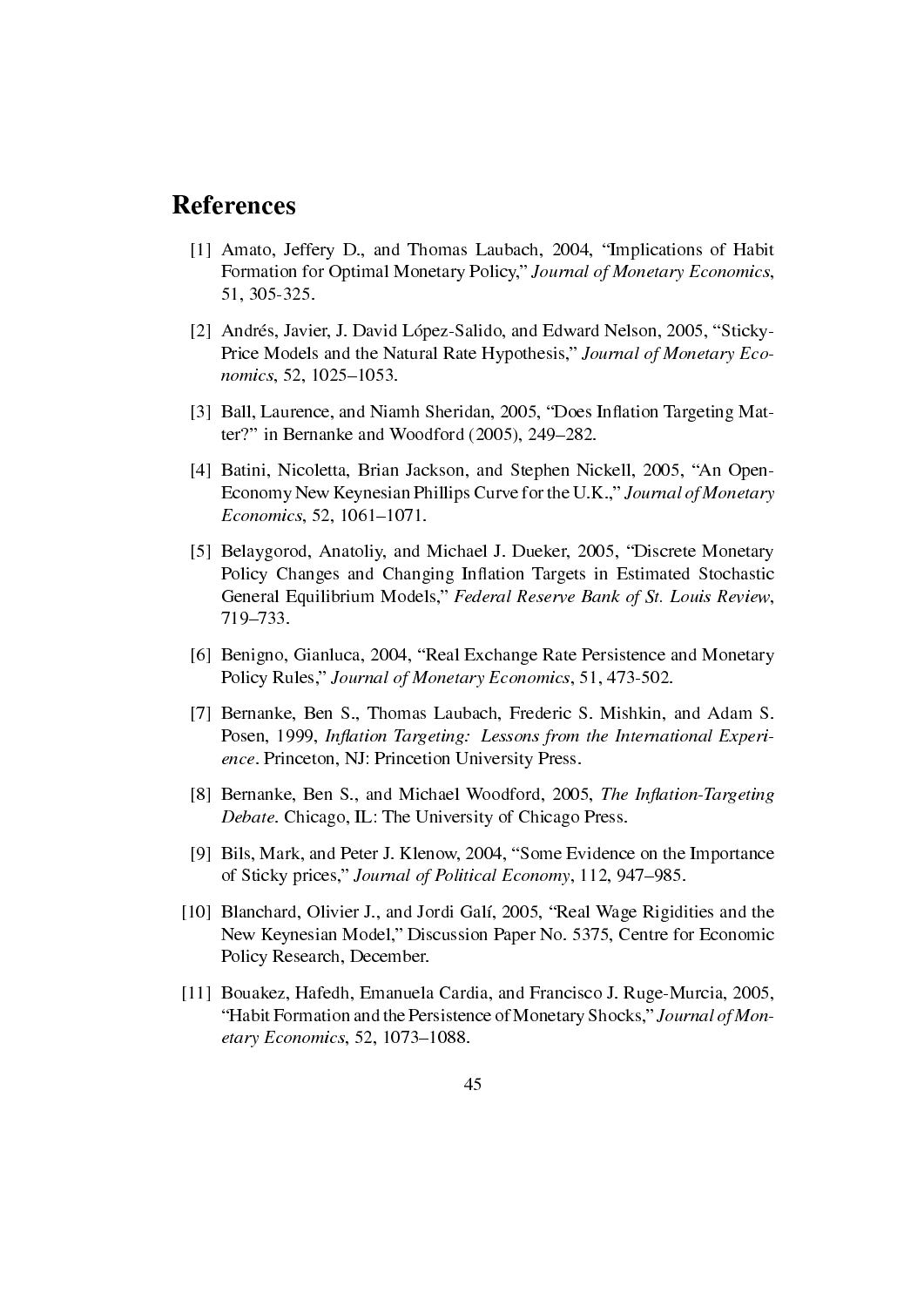- [12] Calvo, Guillermo, 1983, "Staggered Prices in a Utility-Maximizing Framework," Journal of Monetary Economics, 12, 383-398.
- [13] Cecchetti, Stephen G., and Junhan Kim, 2005, "Inflation Targeting, Price-Path Targeting, and Output Variability," in Bernanke and Woodford (2005), 173-200.
- [14] Chari, V.V., Patrick J. Kehoe, and Ellen R. McGrattan, 2000, "Sticky Price Models of the Business Cycle: Can the Contract Multiplier Solve the Persistence Problem," Econometrica, 68, 1151-1179.
- [15] Christiano, Lawrence J., Martin Eichenbaum, and Charles L. Evans, 2005, Nominal Rigidities and the Dynamic Effects of a Shock to Monetary Policy," Journal of Political Economy, 113, 1-45.
- [16] Clarida, Richard, Jordi GalClarida, Galí, and Gertler (2001),Clarida, Galí, and Gertler (2001), i, and Mark Gertler, 1999, "The Science of Monetary Policy: A New Keynesian Perspective," The Journal of Economic Literature, 37, 1661-1707.
- [17] Clarida, Richard, Jordi Galí, and Mark Gertler, 2000, "Monetary Policy Rules and Macroeconomic Stability: Evidence and Some Theory," The Quarterly Journal of Economics, 115, 147-180.
- [18] Clarida, Richard, Jordi Galí, and Mark Gertler, 2001, "Optimal Monetary Policy in Open versus Closed Economies: An Integrated Approach," The American Economic Review, 91, 248-252.
- [19] Coenen, Gunter, and Volker Wieland, 2005, "A Small Estimated Euro Area Model with Rational Expectations and Nominal Rigidities," European Economic Review, 49, 1081-1104.
- [20] Corsetti, Giancarlo, and Paolo Pesenti, 2005, "International Dimensions of Optimal Monetary Policy," Journal of Monetary Economics, 52, 281-305.
- [21] Del Negro, Marco, Frank Schorfheide, Frank Smets, and RafWouters, 2006, "On the Fit of New-Keynesian Models," March.
- [22] Dewald, William G., and Harry G. Johnson, 1963, "An Objective Analysis of the Objectives of American Monetary Policy, 1952–61," in Banking and Monetary Studies, edited by Deane Carson, pp. 171–189. Homewood, Illinois: Richard D. Irwin.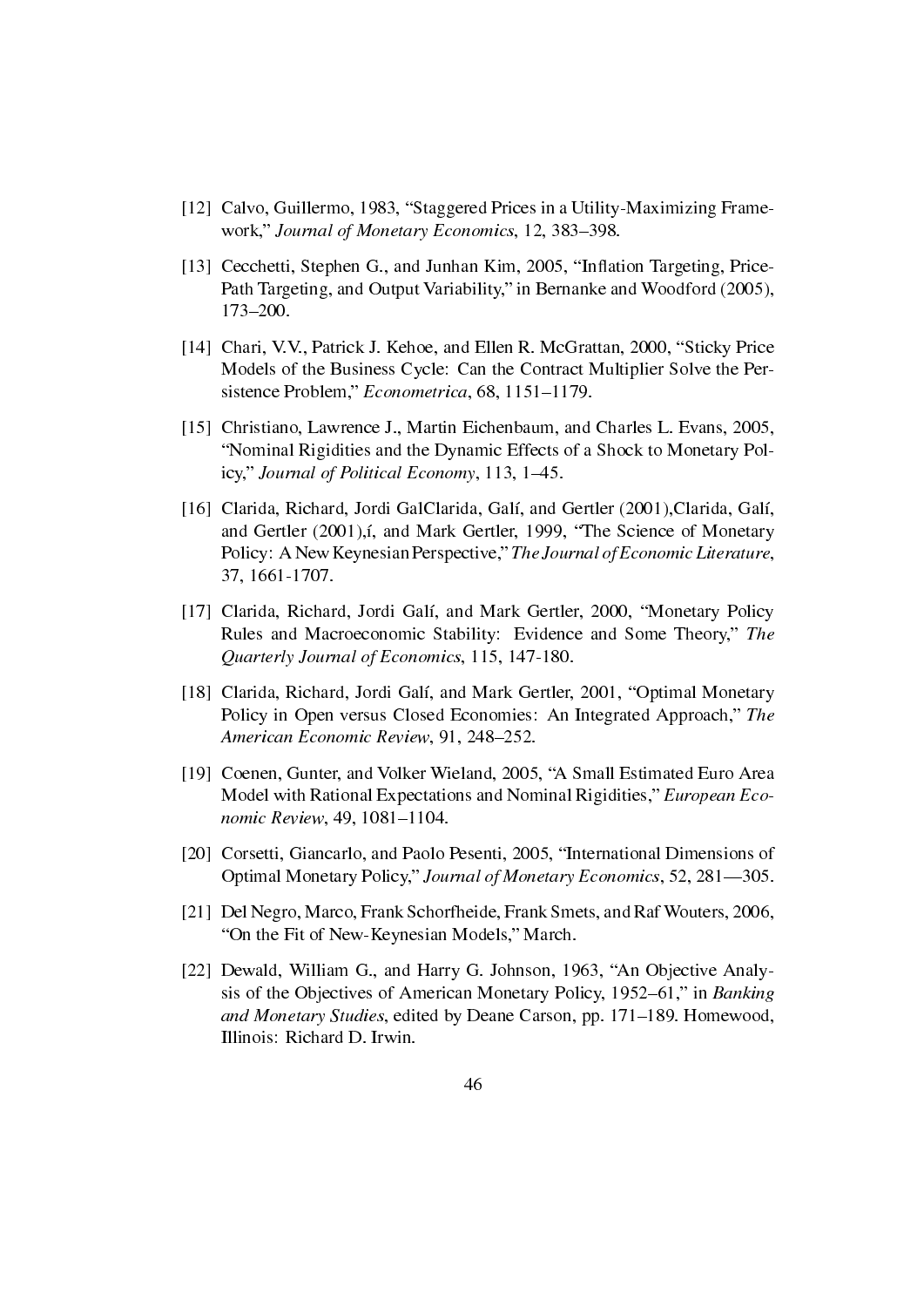- [23] Erceg, Christopher J., Dale W. Henderson, and Andrew T. Levin, 2000, "Optimal Monetary Policy with Staggered Wage and Price Contracts," Journal of Monetary Economics, 46, 281-313.
- [24] Evans, George W., and Garey Ramey, 2006, "Adaptive Expectations, Underparameterization and the Lucas Critique," Journal of Monetary Economics, 53.
- [25] Fair, Ray C., 1974a, A Model of Macroeconomic Activity. Vol. 1: The Theoretical Model. Cambridge, MA: Ballinger Publishing Co.
- [26] Fair, Ray C., 1974b, "On the Solution of Optimal Control Problems as Maximization Problems," Annals of Economic and Social Measurement, 3, 135-154.
- [27] Fair, Ray C., 1978, "The Sensitivity of Fiscal Policy Effects to Assumptions about the Behavior of the Federal Reserve," Econometrica, 46, 1165-1179.
- [28] Fair, Ray C., 1984, Specification, Estimation, and Analysis of macroeconometric Models. Cambridge, MA: Harvard University Press.
- [29] Fair, Ray C., 2000, "Testing the NAIRU Model for the United States," The Review of Economics and Statistics, 82, 64-71.
- [30] Fair, Ray C., 2002, "On Modeling the Effects of Inflation Shocks," Contributions to Macroeconomics, vol. 2, no. 1, article 3. http://www.bepress.com/bejm/contributions/vol2/iss/art3.
- [31] Fair, Ray C., 2004, *Estimating How the Macroeconomy Works*. Cambridge, MA: Harvard University Press.
- [32] Federal Reserve Board, 2000, "FRB/US Equation Documentation for the VAR-Based Expectations Version of the Model," May.
- [33] Fuhrer, Jeffrey C., and Glenn D. Rudebusch, 2004, "Estimating the Euler Equation for Output," Journal of Monetary Economics, 51, 1133-1153.
- [34] Galí, Jordi, and Mark Gertler, 1999, "Inflation Dynamics: A Structural Econometric Analysis," Journal of Monetary Economics, 44, 195-222.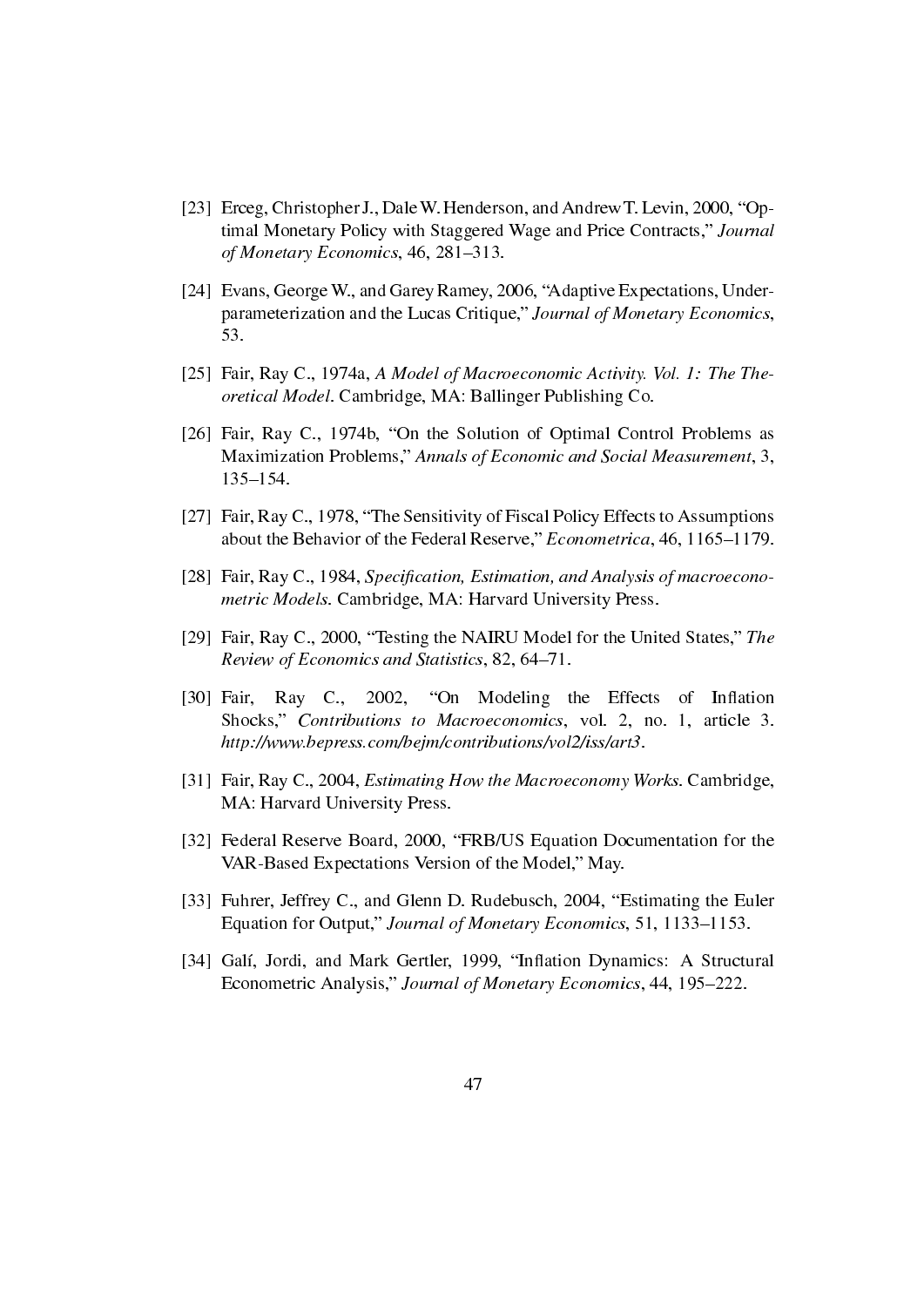- [35] Galí, Jordi, Mark Gertler, and J. David López-Salido, 2005, "Robustness" of the Estimates of the Hybrid New Keynesian Phillips Curve," Journal of Monetary Economics, 52, 1107-1118.
- [36] Giannoni, Marc P., and Michael Woodford, 2005, "Optimal Inflation-Targeting Rules," in Bernanke and Woodford (2005), 93-172.
- [37] Goodfriend, Marvin, and Robert G. King, 1997, "The New Neoclassical Synthesis and the Role of Monetary Policy," in NBER Macroeconomics Annual 1997, eds. Ben S. Bernanke and Julio J. Rotemberg, Cambridge, MA: The MIT Press, 231-295.
- [38] Gürkaynak, Refet S., Brian Sack, and Eric Swanson, 2005, "The Sensitivity" of Long-Term Interest Rates to Economic News: Evidence and Implications for Macroeconomic Models," The American Economic Review, 95, 425– 436.
- [39] Iacoviello, Matteo, 2005, "House Prices, Borrowing Constraints, and Monetary Policy in the Business Cycle," The American Economic Review, 95, 739-764.
- [40] Ireland, Peter N., 2004a, "Money's Role in the Monetary Business Cycle," Journal of Money, Credit, and Banking, 36, 969–983.
- [41] Ireland, Peter N., 2004b, "A Method for Taking Models to the Data," Journal of Economic Dynamics and Control, 28, 1205-1226.
- [42] Ireland, Peter N., 2004c, "Technology Shocks in the New Keynesian Model," The Review of Economics and Statistics, 86, 923–936.
- [43] Keen, Benjamin D., 2004, "In Search of the Liquidity Effect in a Modern Monetary Model," Journal of Monetary Economics, 51, 1467-1494.
- [44] Kim, Jinill, and Dale W. Henderson, 2005, "Inflation Targeting and Nominal-Income-Growth Targeting: When and Why are They Suboptimal?" Journal of Monetary Economics, 52, 1463-1495.
- [45] King, Robert G., and Alexander L. Wolman, 2004, "Monetary Discretion, Pricing Complementarity, and Dynamic Multiple Equilibria," The Quarterly Journal of Economics,  $119$ ,  $1513-1553$ .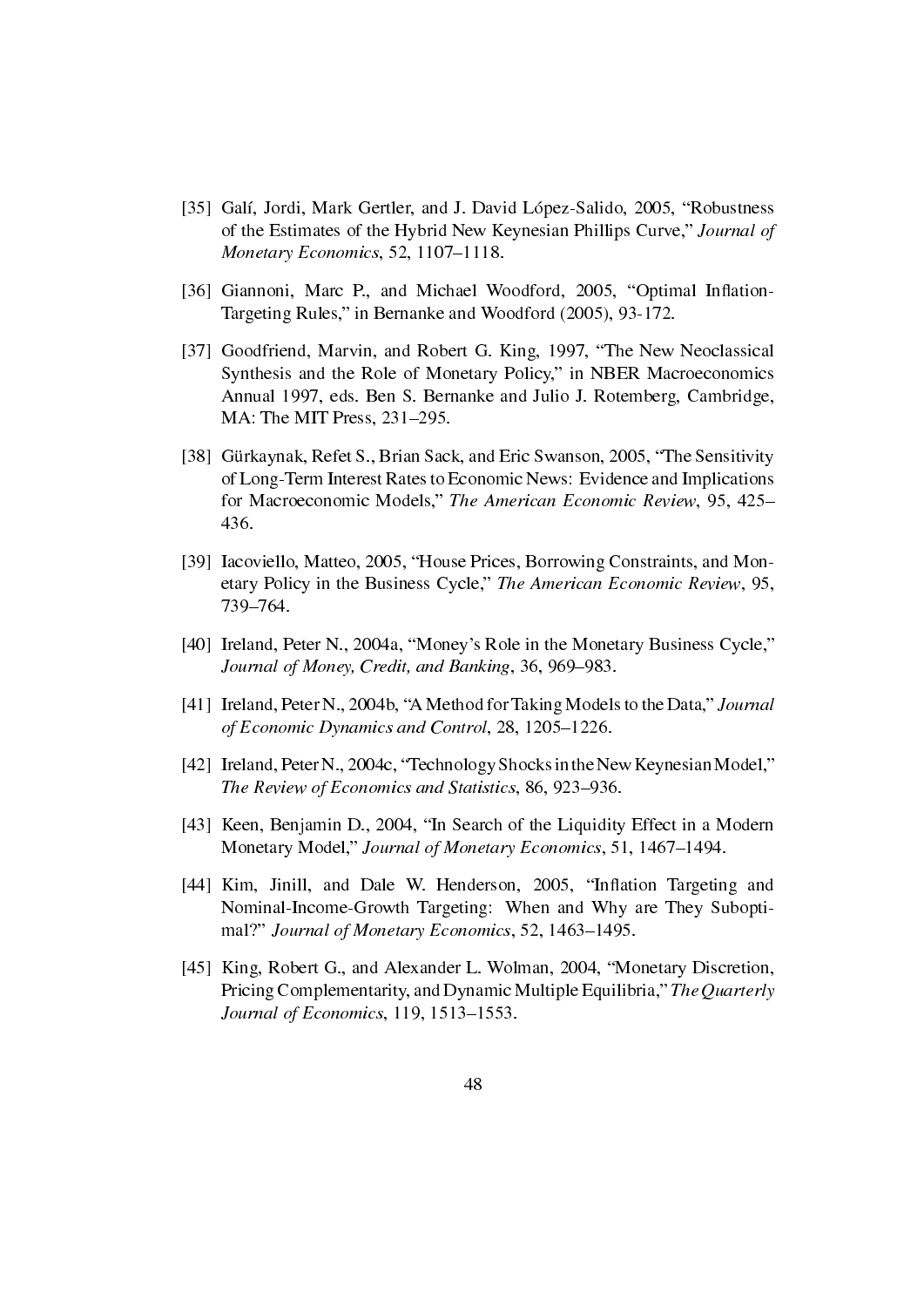- [46] Klein, L.R., 1950, *Economic Fluctuations in the United States, 1921–1941*, Cowles Commission Monograph No. 10. New York: John Wiley % Sons.
- [47] Kurmann, André, 2005, "Quantifying the Uncertainty About the Fit of a New Keynesian Pricing Model," Journal of Monetary Economics, 52, 1119– 1134.
- [48] Lucas, Robert E., Jr., 1976, "Econometric Policy Evaluation: A Critique," in K. Brunner and A.H. Meltzer, eds., The Phillips Curve and Labor Markets. Amsterdam: North-Holland.
- [49] Leduc, Sylvain, and Keith Sill, 2004, "A Quantitative Analysis of Oil-Price Shocks, Systematic Monetary Policy, and Economic Downturns," Journal of Monetary Economics, 51, 781-808.
- [50] Leith, Campbell, and Jim Malley, 2005, "Estimated General Equilibrium Models for the Evaluation of Monetary Policy in the US and Europe,"  $Eu$ ropean Economic Review, 49, 2137-2159.
- [51] Levin, Andrew, Volker Wieland, and John C. Williams, 2003, "The Performance of Forecast-Based Monetary Policy Rules Under Model Uncertainty," The American Economic Review, 93, 622-645.
- [52] Levin, Andrew T., and John C. Williams, 2003, "Robust Monetary Policy with Competing Reference Models," Journal of Monetary Economics, 50, 945-975.
- [53] Lindé, Jesper, 2005, "Estimating New-Keynesian Phillips Curves: A Full Information Maximim Likelihood Approach," Journal of Monetary Economics, 52, 1135-1149.
- [54] Lubik, Thomas A., and Frank Schorfheide, 2004, "Testing for Indeterminacy: An Application to U.S. Monetary Policy," The American Economic Review, 94, 190-217.
- [55] Mankiw, N. Gregory, and Ricardo Reis, 2002, "Sticky Information Versus Sticky Prices: A Proposal to Replace the New Keynesian Phillips Curve, The Quarterly Journal of Economics, 117, 1295-1328.
- [56] Mankiw, N. Gregory, and Ricardo Reis, 2006, "Pervasive Stickiness."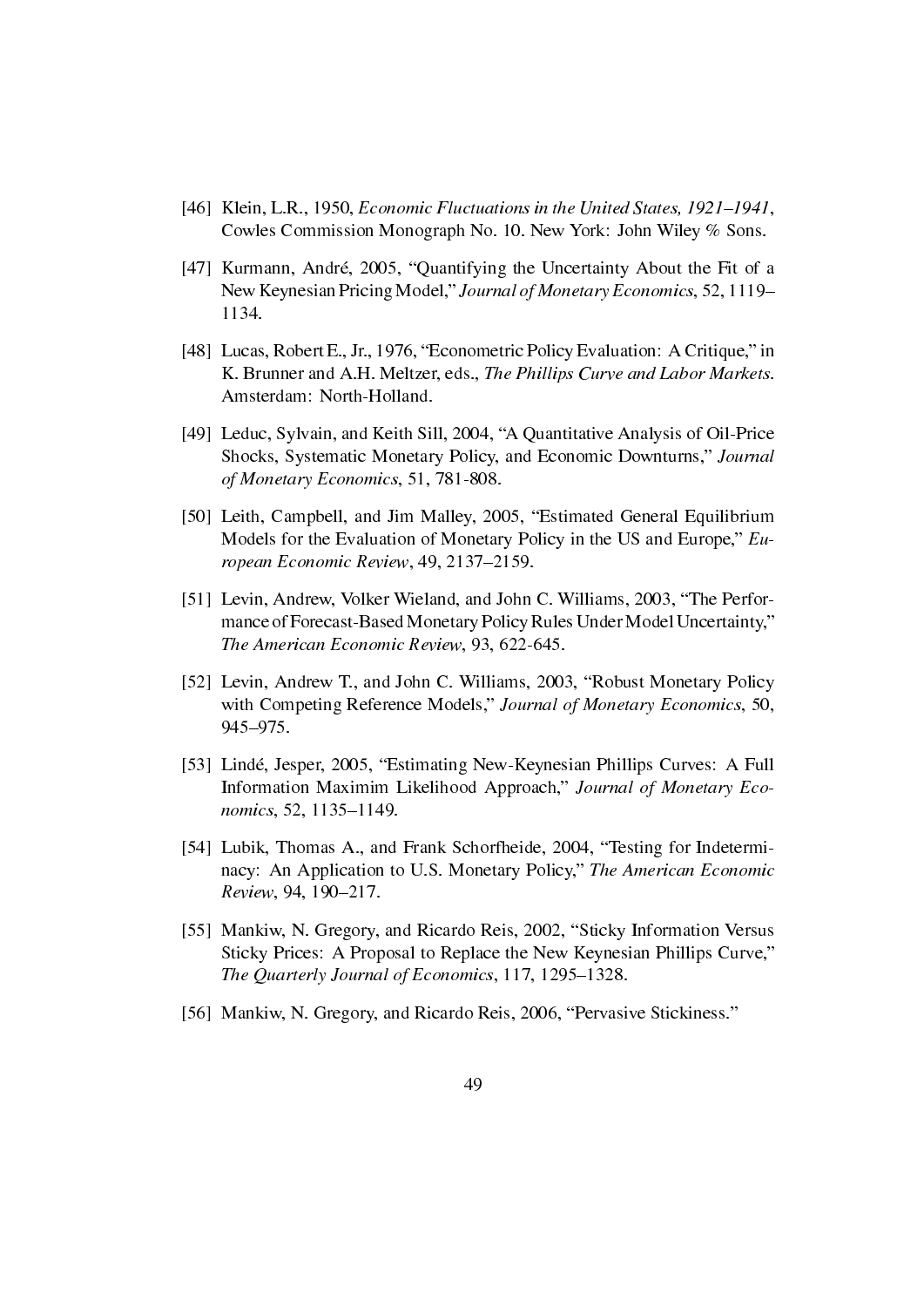- [57] Mavroeidis, Sophocles, 2005, "Identification Issues in Forward-Looking Models Estimated by GMM, with an Application to the Phillips Curve, Journal of Money, Credit, and Banking, 37, 421–448.
- [58] Nessen, Marianne, and David Vestin, 2005, "Average Inflation Targeting," Journal of Money, Credit, and Banking, 37, 837–863.
- [59] Orphanides, Athanasios, and John C. Williams, 2005, "Imperfect Knowledge, Inflation Expectations, and Monetary Policy," in Bernanke and Woodford (2005), 201-246.
- [60] Pappa, Eva, 2004, "Do the ECB and the Fed Really Need to Cooperate? Optimal Monetary Policy in a Two-Country World," Journal of Monetary Economics, 51, 753-779.
- [61] Rabanal, Pau, and Juan F. Rubio-Ramírez, 2005, "Comparing New Keynesian Models of the Business Cycle: A Bayesian Approach," Journal of Monetary Economics, 52, 1151-1166.
- [62] Ravenna, Federico, and Carl E. Walsh, 2006, "Optimal Monetary Policy with the Cost Channel," Journal of Monetary Economics, 53, 199-216.
- [63] Reifschneider, David, Robert Tetlow, and John Williams, 1999, "Aggregate Disturbances, Monetary Policy, and the Macroeconomy: The FRB/US Perspective," Federal Reserve Bulletin, January, 1-19.
- [64] Rudd, Jeremy, and Karl Whelan, 2005, "New Tests of the New-Keynesian Phillips Curve," Journal of Monetary Economics, 52, 1167-1181.
- [65] Rudd, Jeremy, and Karl Whelan, 2006, "Can Rational Expectations Sticky-Price Models Explain Inflation Dynamics?" The American Economic Review, 96, 303-320.
- [66] Rudebusch, Glenn D., 2005, "Assessing the Lucas Critique in Monetary Policy Models," Journal of Money, Credit, and Banking, 37, 245–272.
- [67] Sahuc, Jean-Guillaume, 2005, "Partial Indexation, Trend Inflation, and the Hybrid Phillips Curve," Economic Letters, 90, 42-50.
- [68] Sbordone, Argia M., 2002, "Price and Unit Labor Costs in a Model of Labor Hoarding," Journal of Monetary Economics, 38, 331-361.